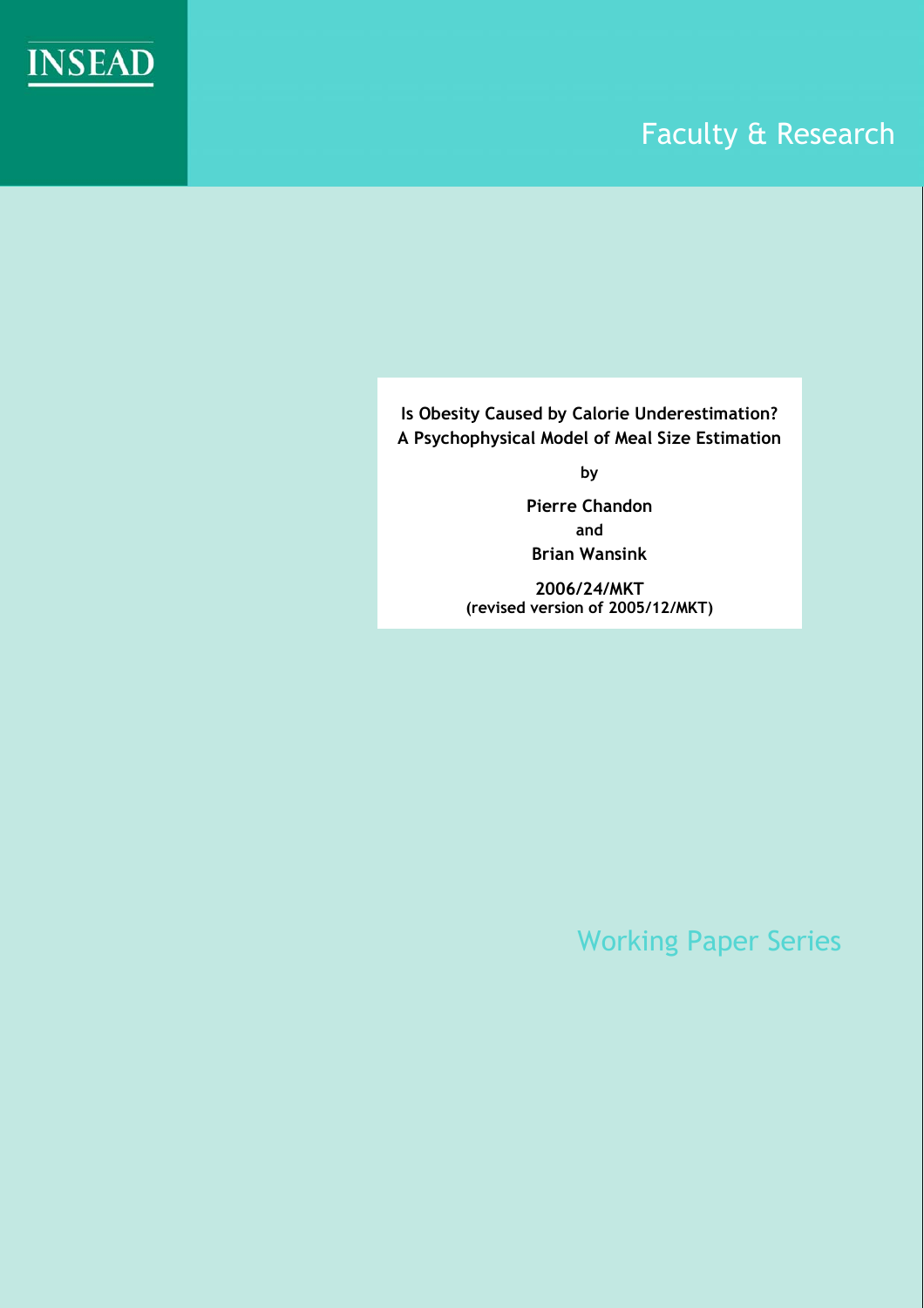Is Obesity Caused by Calorie Underestimation?

A Psychophysical Model of Meal Size Estimation

Pierre Chandon

Brian Wansink\*

January 27, 2006

Forthcoming, Journal of Marketing Research

Keywords: Estimation, Nutrition, Food, Psychophysics, Obesity

\* Pierre Chandon is Assistant Professor of Marketing at INSEAD, Boulevard de Constance, 77300 Fontainebleau, France; Tel: +33 1 60 72 49 87, fax: +33 1 60 74 61 84, e-mail: pierre.chandon@insead.edu. Currently, he is Visiting Assistant Professor of Marketing at the Wharton School, University of Pennsylvania. Brian Wansink is the John S. Dyson Chair of Marketing and of Nutritional Science in the Applied Economics and Management Department of Cornell University, 110 Warren Hall, Ithaca, NY 14853-7801; e-mail: Wansink@Cornell.edu. The authors wish to thank Jill North, James E. Painter, and the American Association of Diabetes Educators for help with data collection. Helpful comments on various aspects of this research were provided by the Editor, the anonymous JMR reviewers, John Lynch, Brian Sternthal, Paul Bloom, Priya Raghubir, Aradhna Krishna, Alex Chernev, Miguel Brendl, Gita Johar, Chris Moorman, as well as those who participated when the authors presented this research at INSEAD; at Wharton; at the University of Illinois, Urbana Champaign; at Kellogg; at the UNC, Chapel Hill; at Duke; at NYU; at the University of Florida, Gainesville; and at the University of California, Berkeley.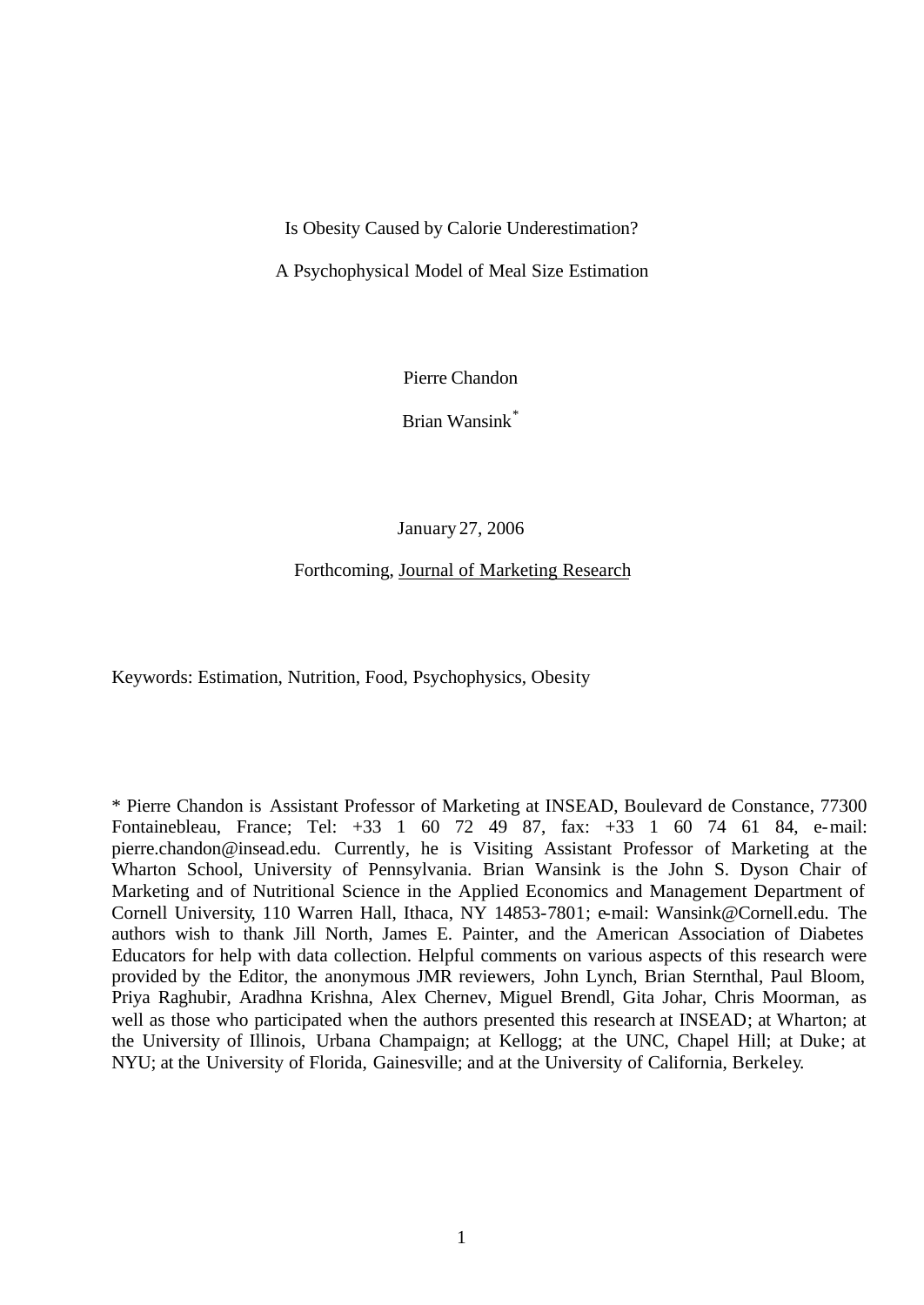#### Is Obesity Caused by Calorie Underestimation?

#### A Psychophysical Model of Meal Size Estimation

Calorie underestimation is often alleged to contribute to obesity. By developing a psychophysical model of meal size estimation, the authors show that the association between body mass and calorie underestimation found in health science research is a spurious consequence of the tendency of people with a high body mass to choose—and thus estimate—larger meals. In four studies involving consumers and dieticians, the authors find that the calorie estimations of high- and low-body mass people follow the same compressive power function; that is, exhibit the same diminishing sensitivity to meal size changes as the size of the meal increases. They also find that using a piecemeal decomposition improves calorie estimation and leads people to choose smaller, yet equally satisfying, fast-food meals. The findings that biases in calorie estimation are caused by meal size and not body size have important implications for allegations against the food industry and for the clinical treatment of obesity.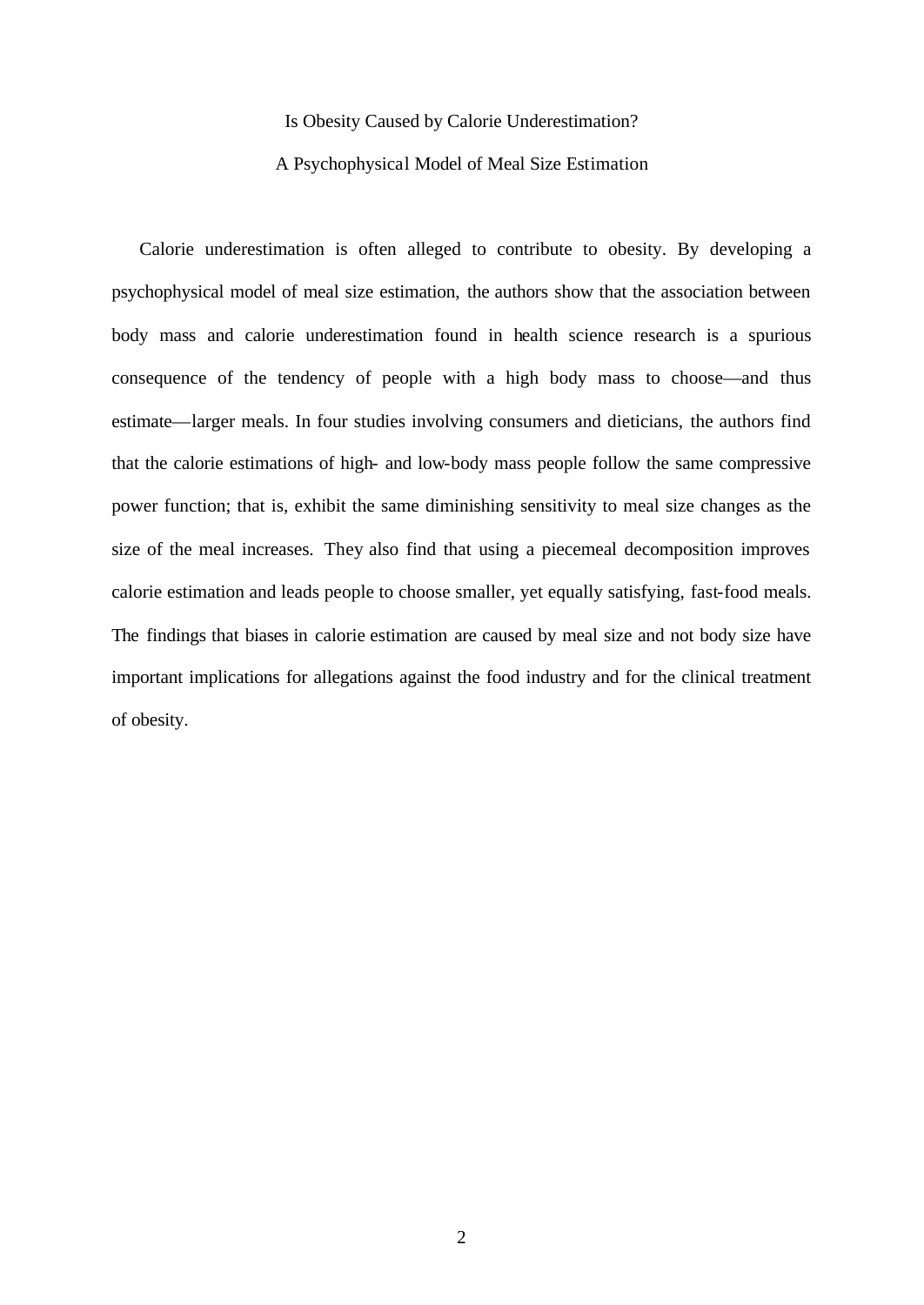Sixty-five percent of US adults are either obese or overweight<sup>1</sup> (Hedley et al. 2004). Many policy makers and concerned consumer groups have alleged that this epidemic is being fueled by a combination of increasing portion sizes in restaurant meals (Brownell and Battle Horgen 2003; Nestle 2002; Nielsen and Popkin 2003; Seiders and Petty 2004; Young and Nestle 2002) coupled with "a virtual absence of intuitive understanding that larger portions contribute more calories" (Nestle 2003, p. 40). Because of the scale of this issue, the food industry in general, and fast-food restaurants in particular, are being increasingly threatened by litigation, taxes, and restrictions that promise to make it "the tobacco industry of the new millennium" (Brownell and Battle Horgen 2003; Wansink and Huckabee 2005). The general question being asked is this: is obesity really caused by the underestimation of the number of calories contained in large fast-food meals, and what can policy makers, food companies, and health professionals do about it?

Evidence linking calorie underestimation and obesity is strong and comes from health science research comparing actual caloric intake (measured using "doubly-labeled water" biomarkers) with self-reported estimates of intake (measured in calories, volume, or frequency) for people with high and low body masses (Lansky and Brownell 1982; Livingstone and Black 2003; Tooze et al. 2004). In a pioneering doubly-labeled water (DLW) study, Lichtman et al. (1992) concluded that "calorie underreporting is part of the explanation for the failure to lose weight." In a meta-analysis of 87 studies, Livingstone and Black (2003) found a –.25 correlation between a person's BMI and the ratio of estimated to actual food intake, indicating that people with a high BMI are significantly more prone to underestimations than people with a low BMI.

We challenge the contention of dozens of studies in the health sciences by hypothesizing that the evidence linking BMI and calorie underestimation may be a spurious consequence of

l

 $<sup>1</sup>$  Following the guidelines of the World Health Organization, persons are classified as overweight if their body</sup> mass index (BMI) is greater than 25 and obese if their BMI is greater than 30. BMI is computed as the ratio of weight, measured in kilograms, to squared height, measured in meters.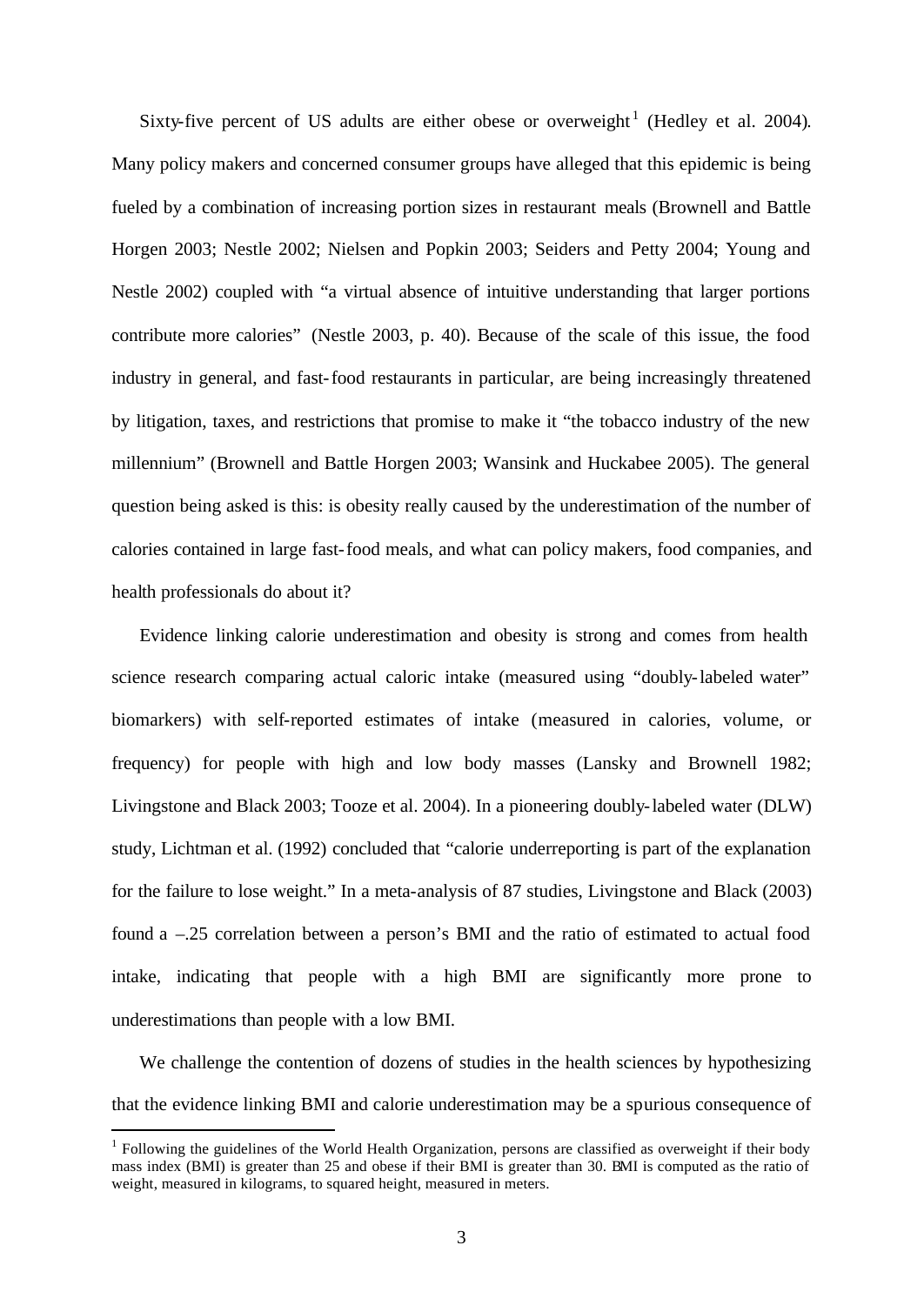the tendency of people with a high BMI to choose—and thus estimate—larger meals. We show this by developing a psychophysical model of meal size estimation, which hypothesizes that estimation biases are caused by the size of the meal, regardless of the body mass of the person doing the estimation. Specifically, we hypothesize that the estimations of low- and high-BMI people follow the same compressive power function of actual meal size (i.e., increase at a slower rate than actual changes in meal size). Hence, the number of calories of larger meals is more likely to be underestimated than the number of calories of smaller meals.

With the proposed psychophysical model of meal size estimation, we address three unresolved issues. First, we predict, and find, that once the natural association between body mass and meal size is eliminated, low- and high-BMI people have identical estimations. This suggests that the higher body mass of overweight consumers is not caused by their supposed tendency to underestimate the number of calories of today's large, fast-food meals. It also rules out a common assumption among dieticians that overweight people underestimate their consumption because of motivational biases such as denial or impression management (Muhlheim et al. 1998).

Second, we predict, and find, that educating people about meal size estimation biases and encouraging them to count calories accurately does not reduce psychophysical biases. This explains why general nutrition education efforts such as the Food and Drug Administration's "Count Calories" campaign have shown insignificant results (Seiders and Petty 2004). In comparison, our model predicts that a piecemeal decomposition (Menon 1997; Srivastava and Raghubir 2002)—in which people estimate the size of each component of the meal rather than the size of the overall meal—reduces psychophysical biases. As expected, we find that piecemeal decomposition improves the accuracy of the estimations of regular consumers and even those of certified dieticians, and that these improvements lead people to avoid choosing unnecessarily large fast-food meals.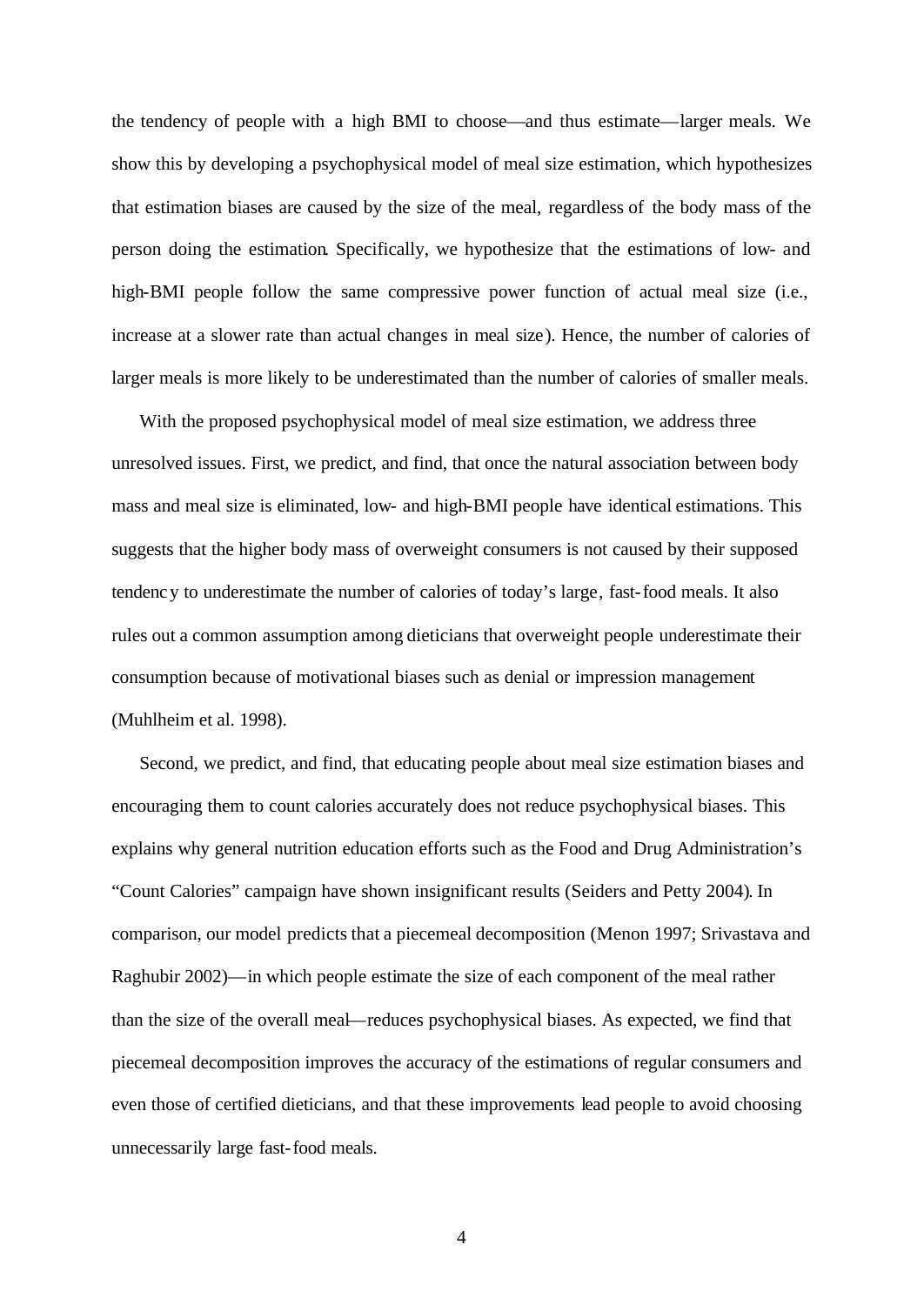Third, and more generally, we provide insights from consumer research that directly address a pressing health science question as to how people estimate intake and why it is often, but not always, underestimated. This has been an important question for researchers in marketing, epidemiology, and nutrition, who, because of the prohibitive costs of biomarker techniques, have to rely on consumption self-reports. It is also a question that is poorly understood, despite the considerable progress made in understanding how people process and respond to changes in nutritional information (Andrews et al. 1998; Balasubramanian and Cole 2002; Moorman et al. 2004) and product quantity (Chandon and Wansink 2002; Folkes and Matta 2004; Krider et al. 2001; Raghubir and Krishna 1999; Wansink and Van Ittersum 2003). As stated in recent literature reviews, "more fundamentally still, we need to understand why people misreport food intake" (Livingstone and Black 2003**,** p. 915S), and "our inability to obtain good information on food intake is a dilemma for nutrition and an enigma for psychology" (Blundell 2000, p. 3).

This manuscript is organized as follows. We first develop a psychophysical model of how people estimate the size of fast-food meals and show that it provides a parsimonious explanation of previously unresolved findings and an effective debiasing technique. In Study 1, we ask consumers with a low or high body mass to estimate the number of calories of eight fast-food meals of varying sizes, and we show that the estimations of both groups follow the same power function. In Study 2, we ask consumers to estimate the number of calories of the fast-food meal that they would choose to eat, and we compare the debiasing effectiveness of the proposed piecemeal decomposition technique with that of a typical disclosure-andincentive technique. In Study 3, we show that the estimations of individuals with a low or high BMI and with a low or high involvement in nutrition follow the same power function, even when they are measured in the field immediately after people have finished consuming their fast-food meal. In Study 4, we examine certified dieticians' own calorie estimations,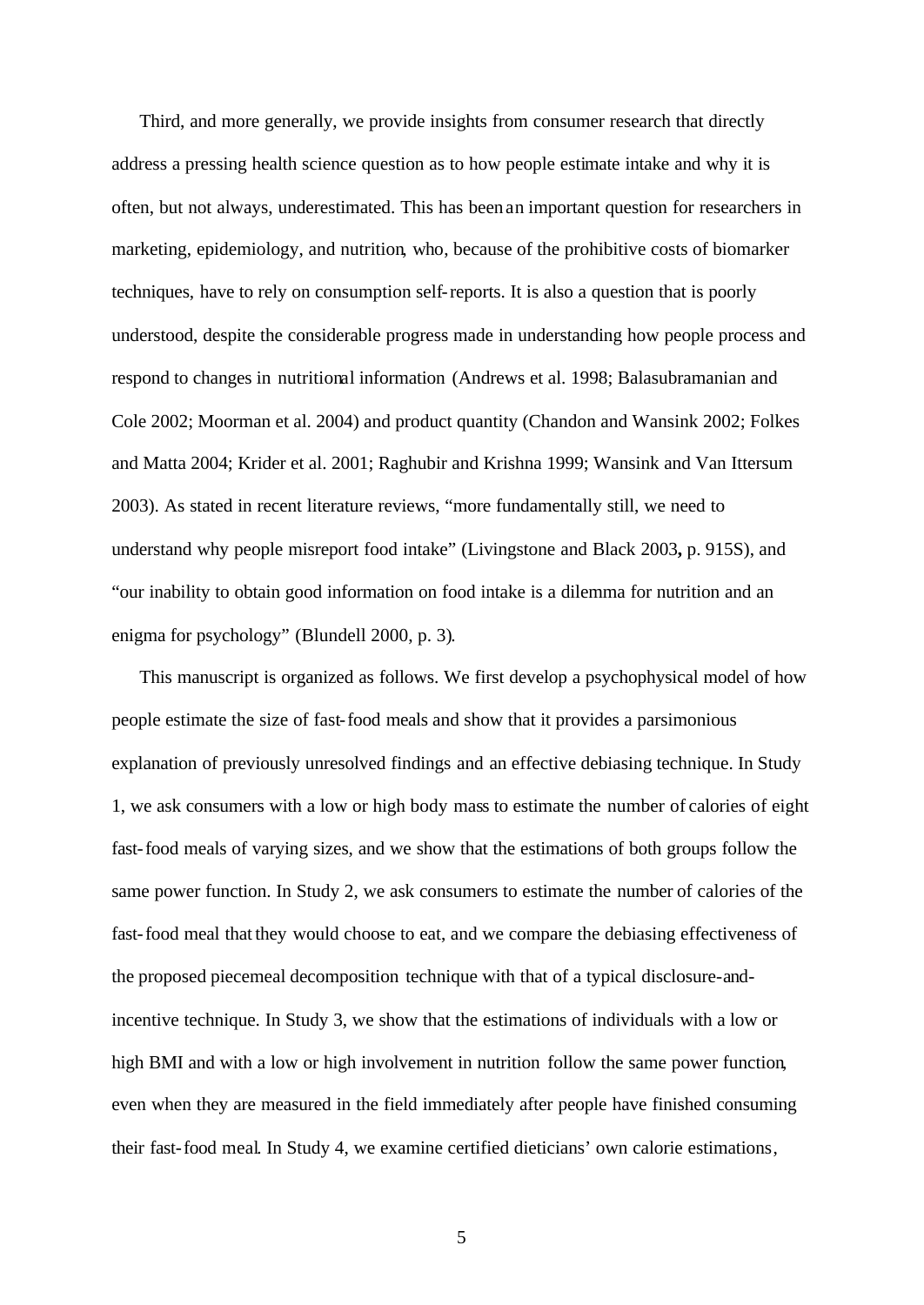their forecasts of the estimations of high- and low-BMI individuals, and the effects of piecemeal decomposition on their calorie estimation and fast-food consumption decisions. In the last section, we discuss the implications of our findings for consumption research and public policy.

#### *A PSYCHOPHYSICAL MODEL OF MEAL SIZE ESTIMATION*

In this section, we review the psychophysics literature on area and volume estimations. We then develop a model of meal size estimation and examine its implications for the current debate on the association between BMI and the calorie underestimation bias. Our focus is on how people (consumers and dieticians) estimate the number of calories of fast-food meals because they have been repeatedly held responsible for the increasing obesity rates (Paeratakul et al. 2003). In addition, unlike for packaged goods, serving size and calorie information are not mandatory for the food served in fast-food restaurants. Consumers, therefore, cannot simply read meal size information or retrieve this information from memory, and must estimate it from the actual size of the meal.

The objective of the model is not to describe how consumers spontaneously estimate the size of their fast-food meals, something that probably few consumers do. Rather, it is to test the argument that calorie underestimation is one of the primary causes of obesity, an argument that is backed by the evidence that people with a high BMI tend to underestimate their calorie intake. Rather than studying whether people with a tendency to underestimate meal size gain more weight over time, we test one logical implication of this argument: are overweight people more likely to underestimate meal size than people who are of a lower weight?

## *The Power Law of Sensation*

The "empirical law of sensation", established by Stevens (1986), describes the relationship between objective and subjective magnitudes. It states that a percentage change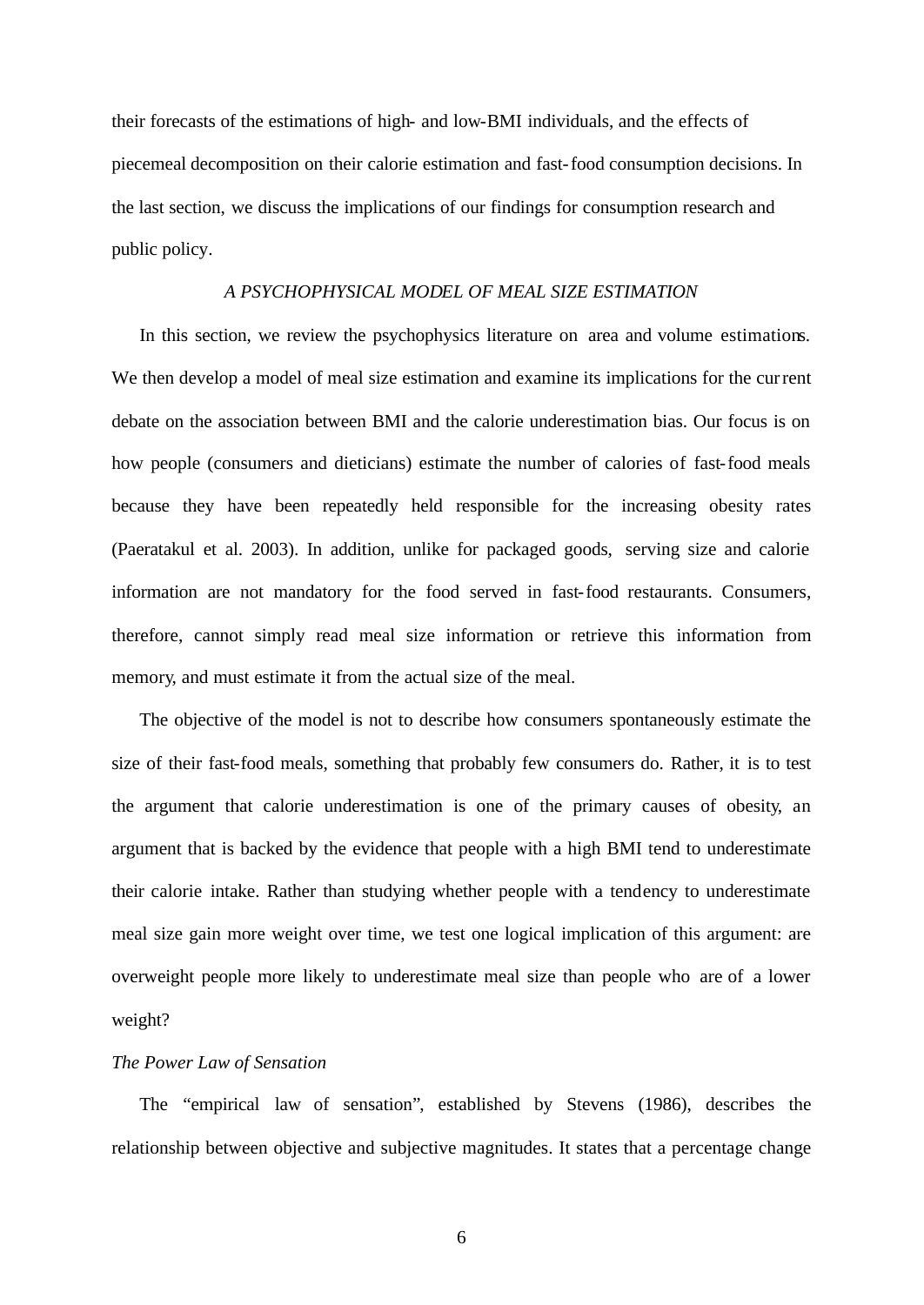in objective magnitude leads to the same percentage change in subjective magnitude. For example, the subjective impact of adding 100 calories to a meal depends on the size of the meal: the difference between 100 and 200 calories is subjectively different from that between 500 and 600 calories. In contrast, the subjective impact of doubling the number of calories of a meal is constant, regardless of the size of the meal. The psychophysical function consistent with the empirical law of sensation is a power function  $(S = aI^{\beta})$ , where S is the subjective magnitude (or sensation), I is the objective magnitude (or intensity), and a is a positive scaling parameter. The exponent  $\beta$  of the power function captures its concavity. If  $\beta$  < 1, the power function is compressive: estimations are inelastic (they increase at a slower rate than do actual magnitudes), and people become more likely to underestimate objective magnitudes as they increase. As a result, small intensities (below  $I^* = a^{1/(1 - \beta)}$ ) are likely to be overestimated and are assimilated upward toward I\*, whereas large intensities (above I\*) are likely to be underestimated and are assimilated downward toward I\*.

With a few exceptions (such as with the perception of the intensity of electric shocks), sensations are always compressive. As Krueger (1989) states, "the true psychophysical function is approximately a power function whose exponent normally ranges from 0 to 1, and exceeds 1 only in rather special cases." For example, people perceive that a second candle adds less brightness than a first candle. This finding is robust across a variety of estimation tasks and measures (Chandon and Wansink in press). In his review, Krueger (1989) showed that the compressive power function holds whether sensation is measured directly in a magnitude estimation task or in a category rating task (e.g., a 7-point Likert scale), or indirectly in an incremental detection task.

In the domain of size estimations, Teghtsoonian (1965) found that the exponent of the power function is about .8 when estimating two-dimensional objects, and is about .7 when estimating three-dimensional objects. Frayman and Dawson (1981) examined exponents of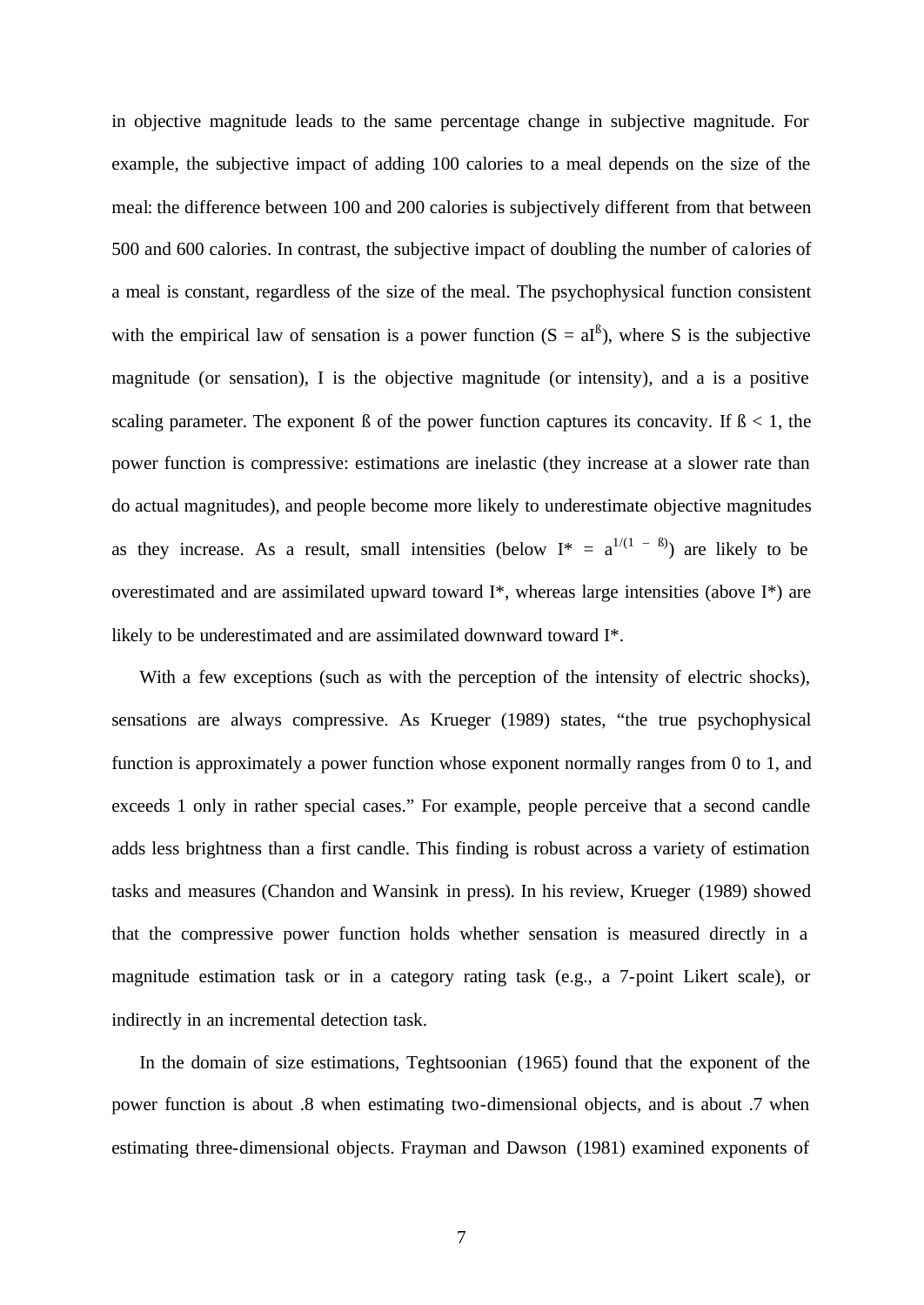power functions for different shapes (cubes, spheres, octahedrons, cylinders, tetrahedrons), and found that they were all around .6. In her review of psychophysics research on size perception, Krishna (2005) states that "the exponent range of .5–1.0 appears fairly robust and generalizable across shapes of the same dimensionality."

#### *Implications for Meal Size Estimations*

Drawing on the psychophysics literature, we hypothesize that estimations of the size of a meal follow a compressive power function of the actual size of the meal (i.e., a power function with an exponent lower than 1). Drawing on the robustness findings, and in the absence of a theory suggesting otherwise, we expect that the psychophysical function holds, regardless of four factors: whether people have a low or high BMI, whether the meal size is estimated before or after intake, whether the meal size is self-selected or not, or whether size is measured in calories, ounces, cups, or any other volume unit.

The hypothesis that meal size estimations follow a compressive power function leads to four testable predictions. The first is that underestimations become more likely and increase in magnitude as the size of the meal increases, even when the magnitude of the bias is measured proportionally to the actual size. The magnitude of estimation biases is typically measured as the percentage deviation from actual magnitude (PDEV =  $[(estimated$ actual)/actual) =  $(aI^B - I) / I = aI^{B - 1} - 1$  or as the log ratio of estimated to actual size  $(LOGRATIO = In(estimated/actual) = In(aI<sup>ß</sup>/I) = In(aI<sup>ß</sup> – 1)$ . Both measures are closely related  $(LOGRATIO = ln(PDEV + 1))$ , and we therefore use the more intuitive measure, PDEV, to quantify the magnitude of bias in descriptive analyses. It is easy to see that if  $S = aI^B$  and  $B <$ 1, the derivatives of PDEV and LOGRATIO with respect to I are both negative  $(d(PDEV)/dI) = (B - 1)aI^{B - 2}$  and  $d(LOGRATIO)/dI) = (B - 1)/I$ . Therefore, if meal size estimations follow a compressive power function, the magnitude of the underestimation bias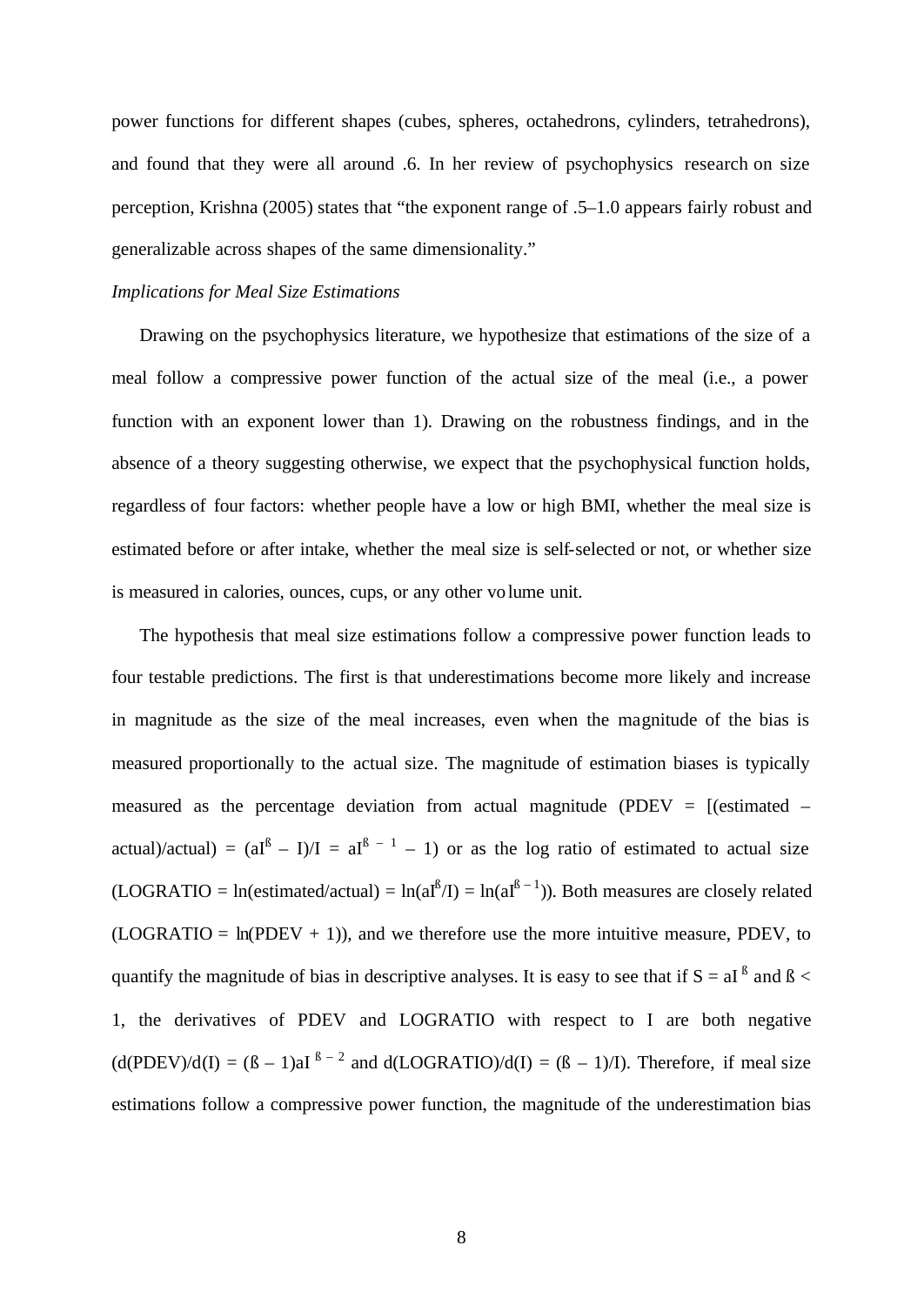increases as the actual size of the meal increases, even if the bias is measured in proportion to the observed meal.

The second prediction of the model is that when people are asked to estimate self-selected meals, high-BMI people are likely to be more prone to underestimations than low-BMI people—even though they all follow the same psychophysical function (and therefore have the same intrinsic estimation biases). This prediction relies on the well-established fact that high-BMI individuals tend to select larger meals than low-BMI persons (Subar et al. 2003). In DLW studies, people are asked to estimate their own consumption of the size of the meal they selected. High-BMI people, therefore, estimate the size of larger meals than low-BMI people, which can lead to a stronger underestimation bias. One corollary to our rationale is that the estimations of low- and high-BMI individuals should be identical when the natural association between body mass and meal size is statistically controlled for or is eliminated by asking high- and low-BMI people to estimate the size of the same meals.

The third prediction of the model is that a piecemeal decomposition estimation procedure, in which consumers estimate the size of each individual component of the meal rather than the size of the whole meal, should reduce psychophysical biases and should be more effective than the typical debiasing techniques, such as disclosing information about the bias or trying to motivate consumers to be more accurate. This is because the piecemeal decomposition estimation procedure replaces a single estimation of a large intensity (located on the flatter portion of the curve) with multiple estimations of smaller intensities (located on the steeper portion of the curve, where the slope is closer to 1). This prediction is consistent with Arkes (1991), who argues that attempting to correct psychophysical biases through information disclosure and incentives is ineffective because the shape of the psychophysical function is driven by automatic low-level perceptual processes—a fact that has been documented in multiple psychophysical studies (Folkes and Matta 2004; Krider et al. 2001; Raghubir and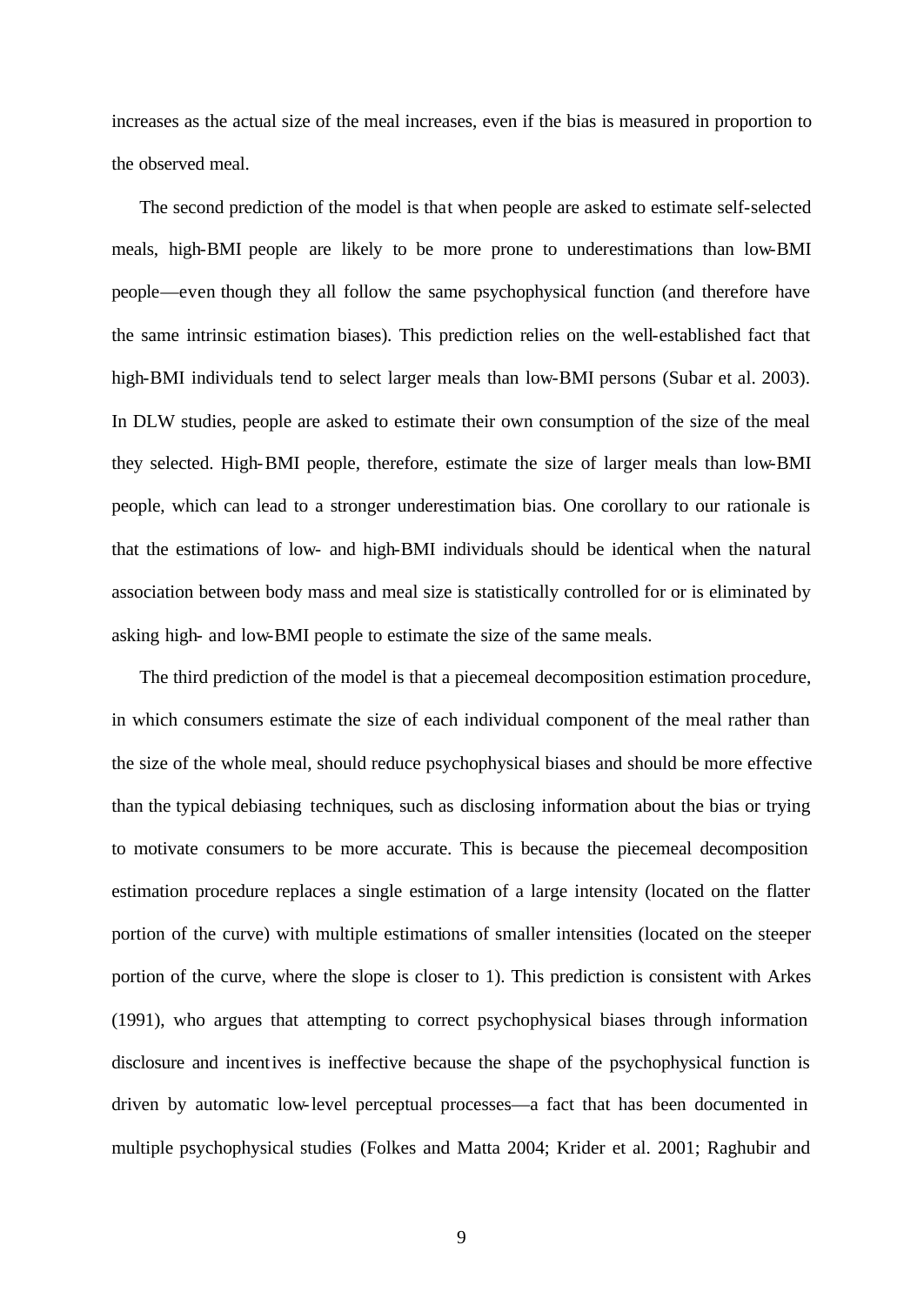Krishna 1996; Raghubir and Krishna 1999; Wansink and Van Ittersum 2003). However, it is consistent with Arkes' recommendation to exploit the shape of the psychophysical function by changing the location of the options or the location of one's reference point on the curve. Note that, in addition to increasing the sensitivity to changes in meal size, the piecemeal decomposition strategy should also lead to an overall increase in meal size estimations, regardless of the size of the meal, because it reduces the likelihood of forgetting a component of the meal (Bolton 2003; Menon 1997; Srivastava and Raghubir 2002).

The fourth prediction of the model is that the mean estimated meal size will be lower than the mean observed meal size when a representative sample of meal sizes is tested, but will be higher than the mean observed meal sizes when only small meals are sampled. When a representative sample of consumers and sizes is tested, the underestimations of large meals are stronger than the overestimations of small meals. As a result, the mean estimated size is lower than the mean observed size. However, when only a subset of small sizes is sampled, most of them are overestimated, and the mean estimated size is higher than the mean observed size. This is consistent with the findings of Livingstone and Black's (2003) metaanalysis of 77 DLW studies. Because these studies were conducted with randomly selected people, they find that the mean estimated food intake is, on average, 20% below the mean observed food intake, and that it is below the mean observed intake in 67 of the 77 groups. It can also explain the few instances in which the mean estimation is higher than the mean observed intake; these tend to either involve people with a very low BMI (e.g., anorexics), children aged 6-12 years, or parents estimating the consumption of their children aged 1-6 years (Livingstone and Black 2003; Williamson et al. 1991). Consistent with the fourth prediction, a common characteristic of these three groups is that they consume smaller quantities than the average person, thus leading to the average overestimation bias.

*STUDY 1: BIASES IN CALORIE ESTIMATIONS: MEAL SIZE OR BODY SIZE?*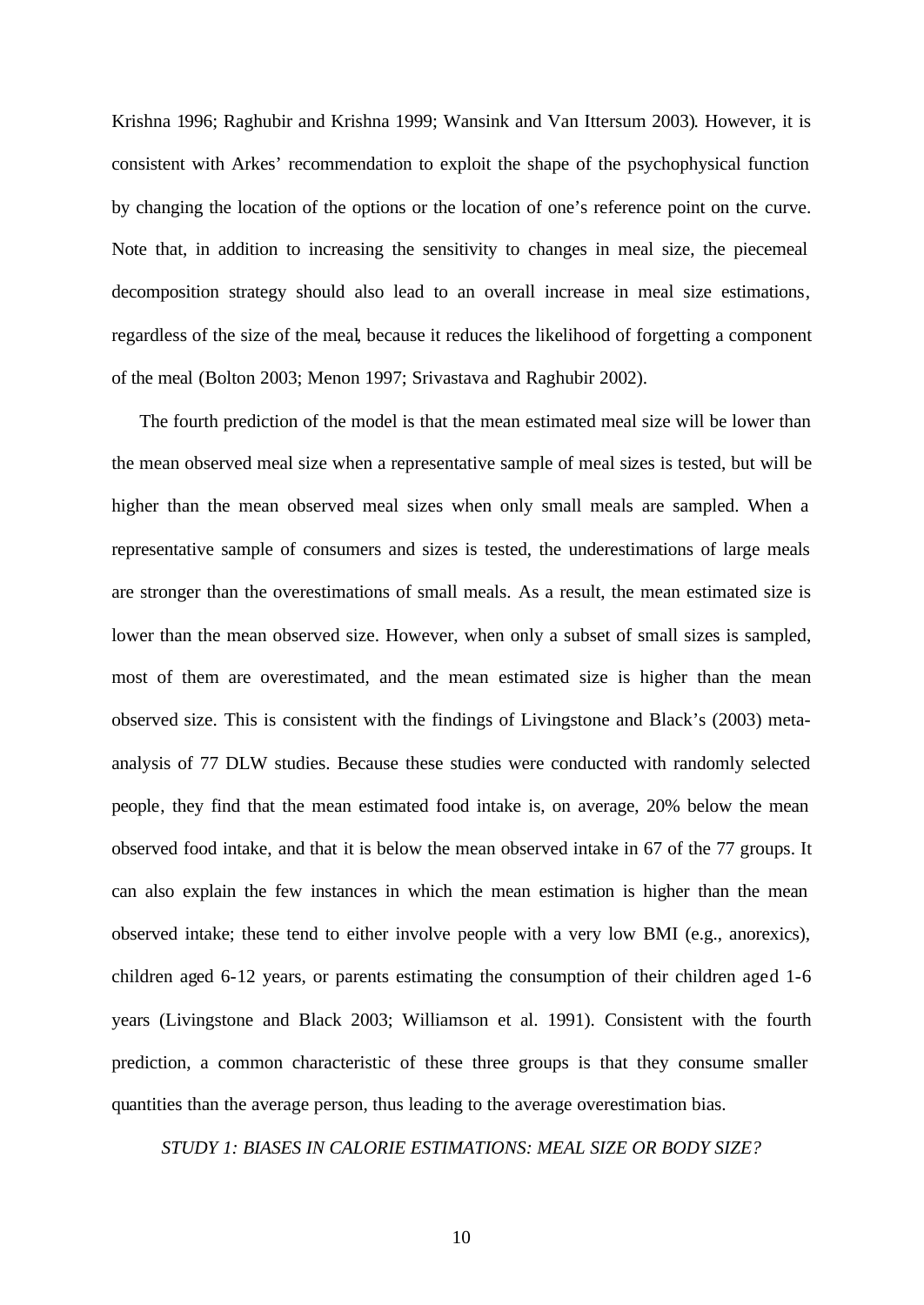The objective of Study 1 is to test our hypothesis that meal size estimations are independent of body mass but are related to actual meal size through a compressive power function. To achieve this goal, we asked 55 students with low and high body masses to estimate the size of eight meals that contained different sizes of a sandwich, fries, and a beverage. Because this procedure ensures that meal size and body mass are independent, we expect to find no differences between the estimations of low- and high-BMI consumers.

#### *Method*

Eight typical fast-food meals were displayed on two tables. All meals included the same three items (sandwich, fries, and a soft drink), and only the quantity of each item was varied (the total number of calories of the meals ranged from 190 to 1,480). Participants estimated the size of each meal, and the order in which the meals were estimated was varied randomly across participants. The participants then provided their height and weight, which enabled us to divide them into a low-BMI group (participants with a healthy weight, i.e., BMI  $<$  25, n = 39) and a high-BMI group (overweight participants, i.e., BMI = 25,  $n = 16$ ). To reduce the motivation to engage in impression management, estimations were fully confidential and anonymous. In addition, we motivated participants to provide accurate estimations by telling them that the names of the three most accurate respondents would be announced to the rest of the group and they would each receive a \$50 gift certificate to a local bookstore.

In Study 1, as well as in subsequent studies, we asked the participants to estimate meal size in number of calories rather than in other measurement units for four reasons. First, calories are common to all foods, whereas size units (e.g., ounces, pounds, liters, cups) are valid only for some of the foods in the meals. Second, calories are a metric unit, and thus easier to add than ounces or cups. This increases our confidence that we are measuring estimation biases rather than computation biases. Third, calories are more relevant than meal size for nutritional purposes. This is one reason why calories are the first nutritional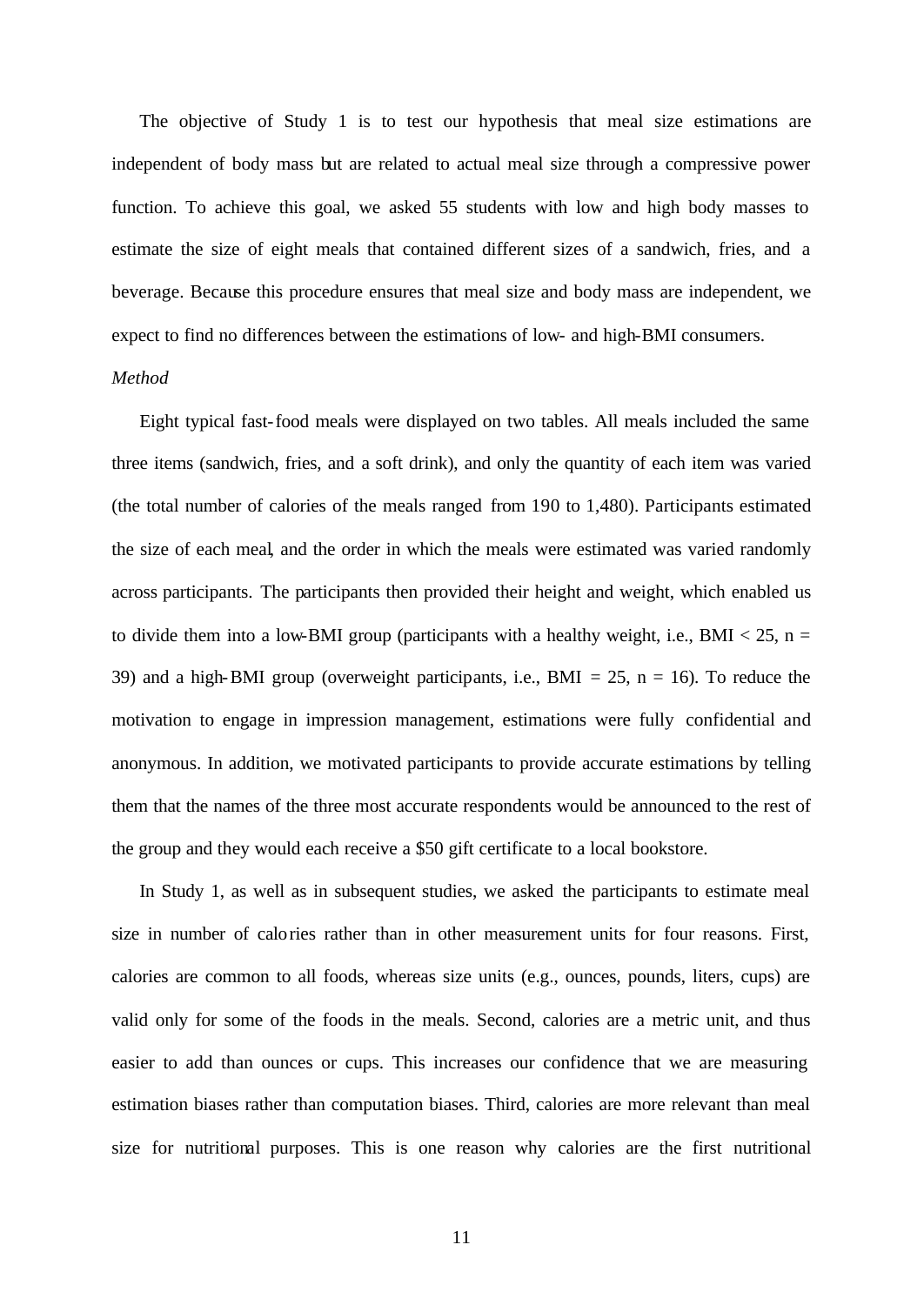information displayed on the mandatory nutrition labels established for packaged goods by the US Nutrition Labeling and Education Act of 1990. If the underestimation of meal size is indeed an important contributor to obesity, we should be able to detect it more easily when measuring size in calories rather than ounces. Finally, the number of calories in any meal is large enough for the biases not to be driven by truncation at  $0<sup>2</sup>$ .

#### *Results*

*Descriptive results.* The mean estimated meal size was 448 calories, whereas the mean actual meal size was 589 calories (to be consistent with the power model, we report geometric means for the estimated and actual number of calories and the arithmetic means for the bias magnitude measures DEV and PDEV). The mean underestimation bias is strongly statistically significant, regardless of whether it is measured in absolute value (DEV  $= -139$ ) cal,  $t = -8.6$ ,  $p < .001$ ) or relative to the real number of calories (PDEV = -11.3%,  $t = -4.8$ , *p* < .001, where PDEV is the arithmetic mean of individual-level PDEVs). As expected, the mean estimated number of calorie and the magnitude of the underestimation bias are the same for low-BMI participants ( $M = 443$  cal,  $DEV = -139$  cal,  $PDEV = -11.1\%$ ) as for high-BMI participants ( $M = 461$  cal,  $DEV = -140$  cal,  $PDEV = -12.0\%$ ). To test for differences in the estimations of low- and high-BMI participants, we used a repeated-measure ANOVA with

<sup>&</sup>lt;sup>2</sup> Measuring calorie estimations rather than directly measuring meal size estimations has some shortcomings because calories are not a sensation and must be inferred from meal sizes. For example, comparing the power exponents obtained with calorie estimations with those of previous psychophysical studies (which used size estimations) requires estimating the relationship between calorie and meal size estimations. For our purposes however, the use of calories as a proxy for meal size is appropriate for two reasons. First, the caloric density of the meal is held constant across meal sizes. As a result, errors in converting meal size into calories can only shift all estimations up or down, leaving the exponent of the power function unchanged. Second, collecting information on calories rather than meal size is an alternative explanation to our results only if the relationship between calorie and meal size estimations is different for low- and high-BMI people. We empirically examined this last issue by asking 45 low- and high-BMI participants to estimate both the number of calories and the size of three fast-food meals of different sizes. The stimuli and participants were similar to those in Studies 1, 2, and 3 and the order of each measure was counterbalanced across individuals. We estimated the following power model:  $ln(S) = a + B^*ln(SIZE) + ?^*BM + d^*ln(SIZE)^*BM + e$ , where S are the calorie estimations, SIZE the size estimations, and BM measures whether participants have a high  $(= 25)$  or low  $(< 25)$  BMI. As expected, the main effect of BM and its interaction were not statistically significant ( $? = -0.06$ ,  $t = -0.24$ ,  $p = .81$  and  $d = .01$ ,  $t =$ .29,  $p = .78$ ), indicating that the relationship between size and calorie estimations is the same for high- and low-BMI participants. Interestingly, the parameter for SIZE was not statistically different from  $1/6 = .94$ , t-test of difference with  $1 = -1.8$ ,  $p = .08$ ). This shows that, in the range of meal sizes studied here, calorie estimations are directly proportional to meal size estimations.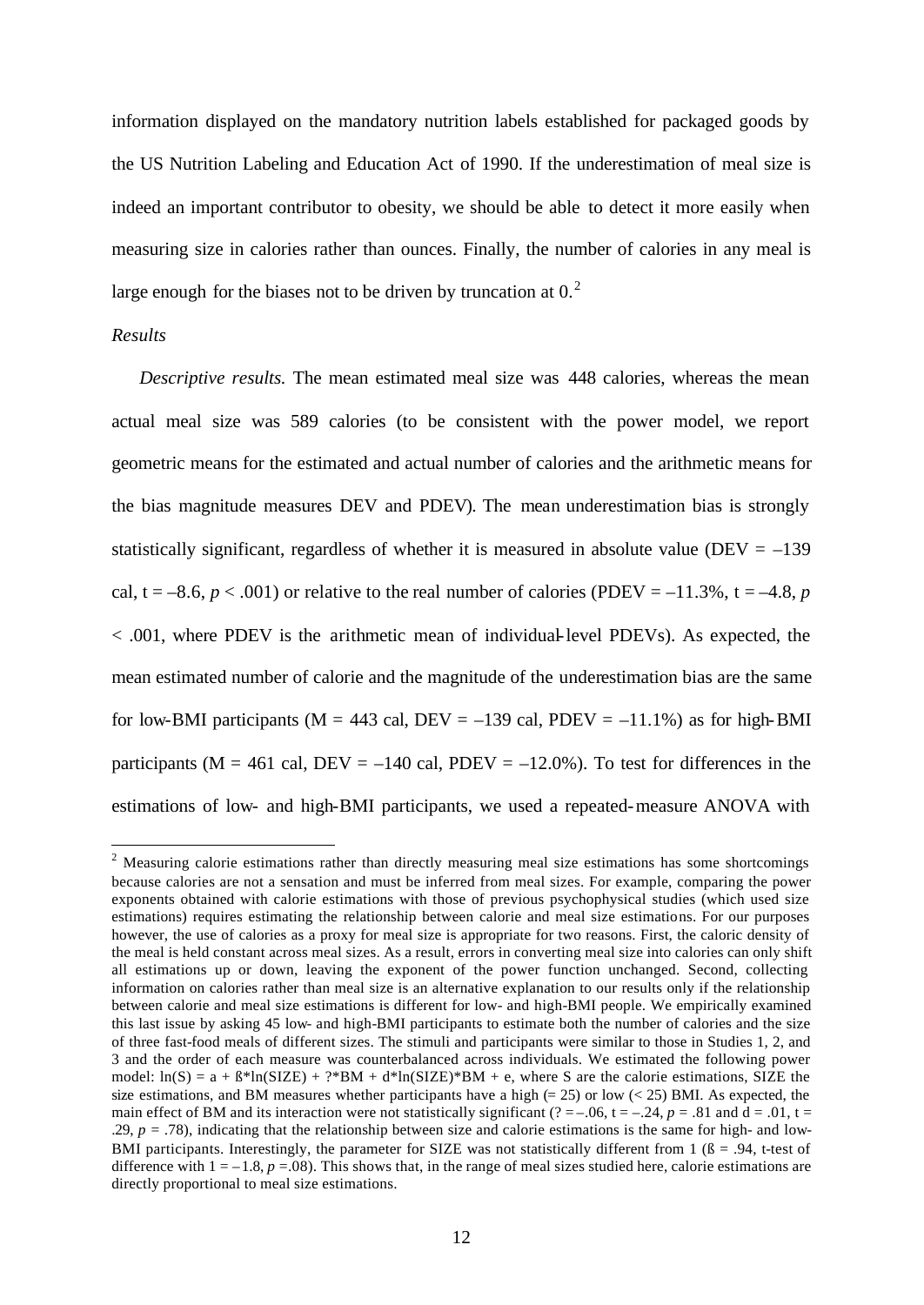one within-subject factor (MEALSIZE: with one level for each of the eight meal sizes), one between-subject factor (BM: low- vs. high-BMI group), and their interaction. The effect of MEALSIZE was statistically significant  $(F(7, 371) = 89.6, p < .001)$ . As expected, the effect of BM was not statistically significant  $(F(1, 53) < 1, p = .98)$ , nor was the interaction of MEALSIZE and BM  $(F(7, 371) = .6, p = .72)$ . Similar results were obtained when using each individual's BMI as a covariate rather than the dichotomous categorization of participants as either low- or high-BMI.

To illustrate these results, we report in Figure 1 the geometric mean and confidence interval of calorie estimations of low- and high-BMI participants for four groups of meals of increasing size (from the smallest two meals to the largest two meals). Figure 1 shows that, for each meal size, the estimations of high-BMI participants are almost identical to those of low-BMI participants. In addition, it shows that the mean estimation of the smallest meals is located on the accuracy line, indicating that estimations of the smallest meals are, on average, unbiased. However, because consumers are not sensitive enough to the actual increase in meal size, the mean estimations of the two largest meals are only 62% of actual meal size.

#### --- Insert Figure 1 here ---

*Model results.* We conducted several analyses to test the hypothesis that the estimations of low- and high-BMI consumers follow the same compressive power function. First, we estimated a power model for each participant by fitting the following linearized regression:

(1) 
$$
\ln(S) = \ln(a) + \beta^* \ln(I) + e
$$
,

where S is estimated calories, I is observed calories (centered on their geometric mean), e is the error term, and a and ß are parameters to be estimated via OLS. As expected, 85% of the individual-level exponents were below 1, and the mean exponent across participants was well below 1 ( $M = 74$ ). In addition, the mean exponents (across participants) were very similar in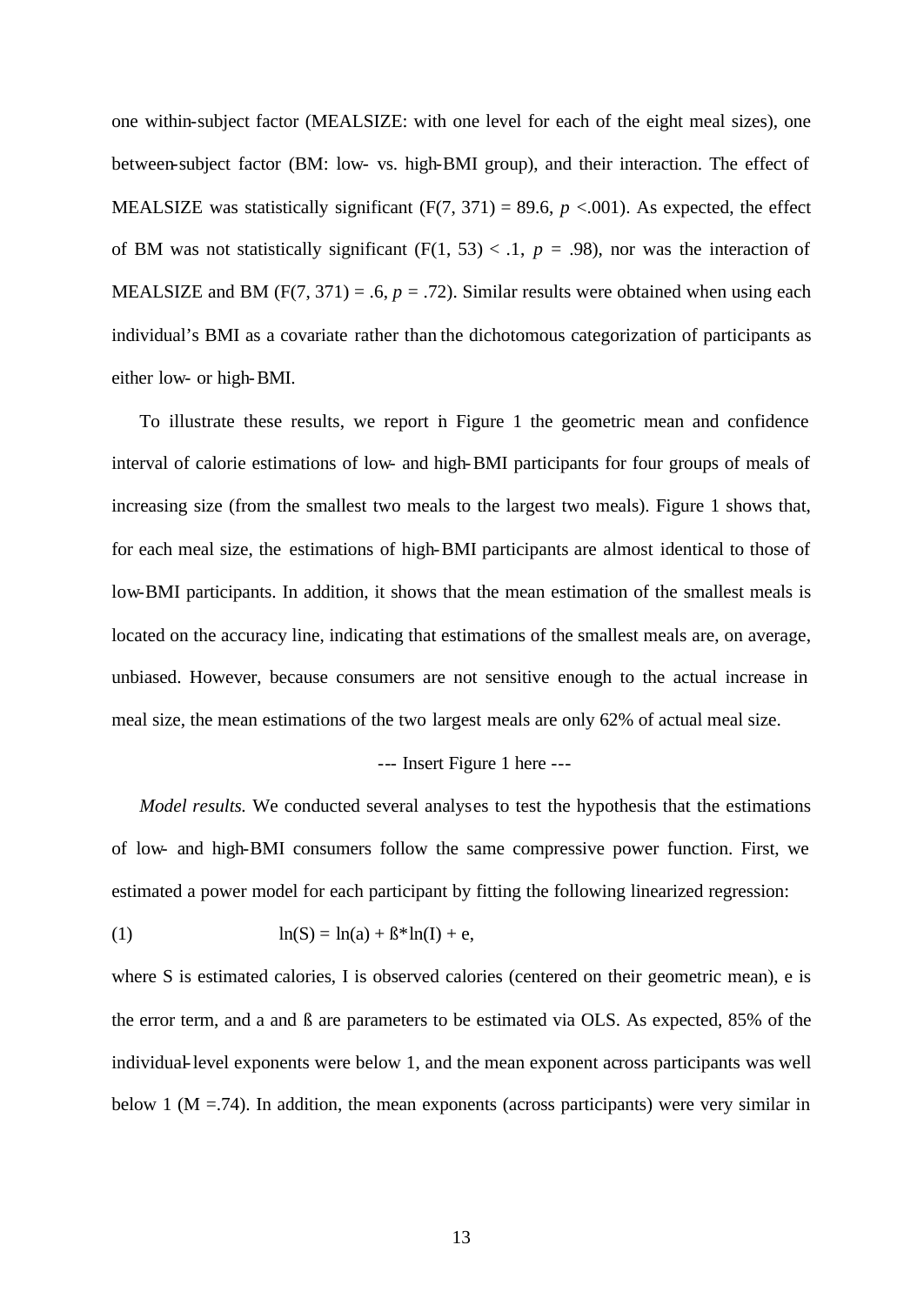the low-BMI group ( $M = .75$ ,  $SD = .26$ ) and in the high-BMI group ( $M = .70$ ,  $SD = .23$ ), and a t-test shows that they are not statistically different  $(t = 1.14, p = .46)$ .

In a second analysis, we estimated a power model for low-BMI ( $<$  25) and high-BMI ( $=$ 25) participants. To account for the fact that each individual provided eight observations, we estimated Equation 1 using a fixed-effect model (using the XTREG procedure in STATA 8.0). The exponent obtained in the low-BMI group was well below 1  $\beta$  = .75, tetest of difference from  $1 = -10.1$ ,  $p < .001$ ) and was similar to the exponent in the high-BMI group ( $\beta$  = .70, t-test of difference from 1 = -9.0, *p* < .001). These parameter values were used to plot predicted estimations for each group in Figure 1. As Figure 1 shows, the two predicted power curves are almost indistinguishable over the whole range of meals tested.

In a third analysis, we tested whether the power exponents are similar in the low- and high-BMI groups by estimating the following moderated regression using data from all participants:

(2) 
$$
\ln(S) = a + B^* \ln(I) + ?^* BM + d^* \ln(I)^* BM + e,
$$

where BM is a binary variable capturing whether the individual is overweight or not ( $BM = -$ .5 if BMI  $<$  25 and BM = .5 if BMI = 25). All coefficients were in the expected direction. The coefficient for ln(I) was statistically below 1 ( $\beta$  = .73, t-test of difference from 1 = -9.2, *p* < .001), showing that the power model is compressive. The simple effect of BM was not statistically significant (? = .04, t = .7, p = .48), nor was its interaction with ln(I) ( $d = -0.05$ , t =  $-6$ ,  $p = .55$ ), indicating that the curvature of the power curve is the same for both groups. Similar results are obtained when using BMI itself instead of categorizing consumers into a low- or high-BMI group (in which,  $d = -0.01$ ,  $t = -0.7$ , and  $p = 0.49$ ). It is important to note that the lack of association cannot be explained by a lack of statistical power. The 440 observations in the sample are significantly more than the number ( $n^* = 139$ ) needed to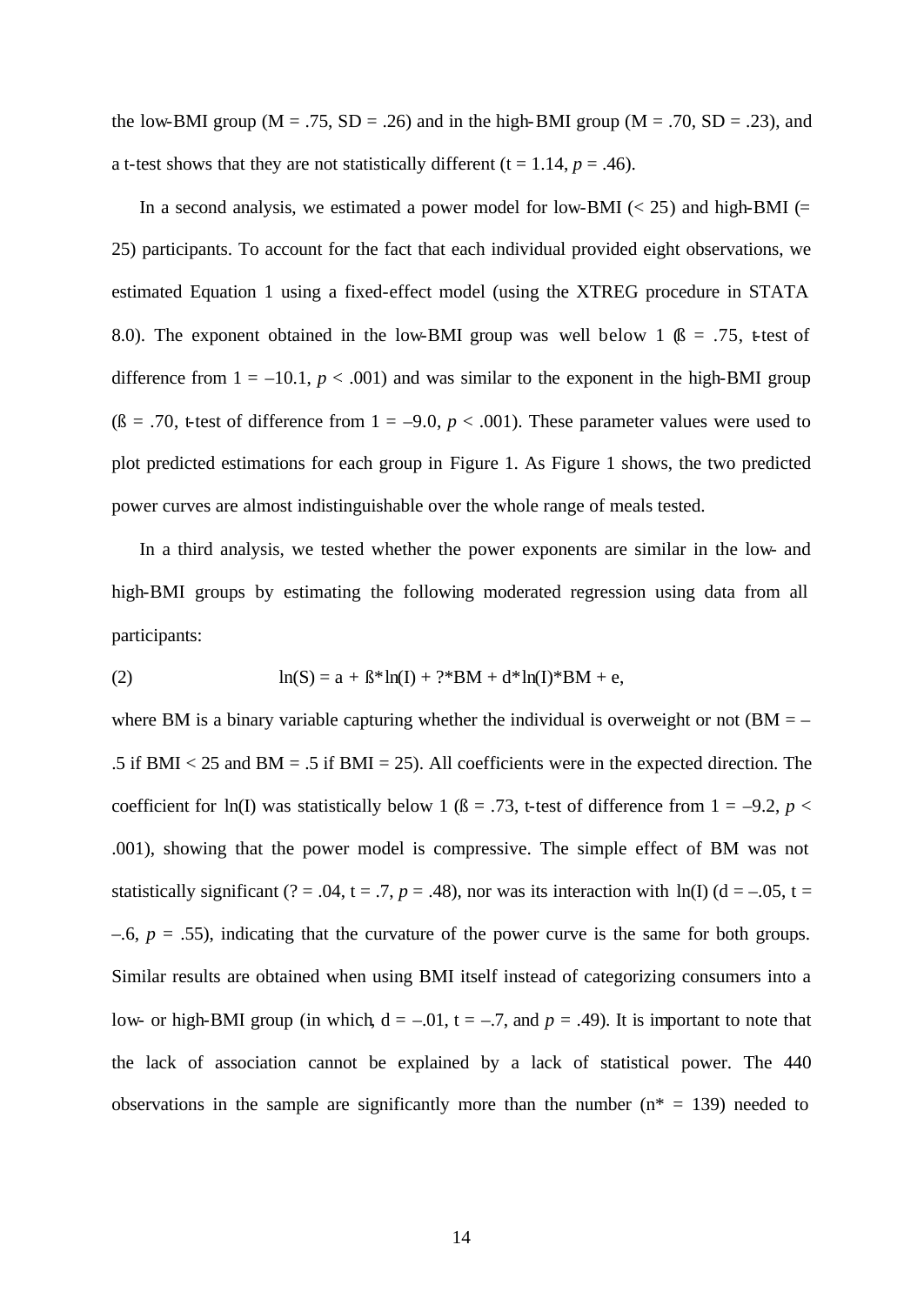detect the reported association between BMI and estimation biases  $(r = -.25)$  at a 0.05 (twotailed) significance level with the conventional 0.80 power level.

Finally, we compared the fit of the power model shown in Equation 1 with that of a linear model  $(S = a' + B'*I + e')$ . Using data from all participants, we found that the power model has a superior fit (R<sup>2</sup> = .42, F(1,438) = 315.7,  $p < .001$ , AIC = 1.61) to the linear model (R<sup>2</sup> = .39,  $F(1,438) = 276.6$ ,  $p < .001$ , AIC = 14.2). We also compared the predictive accuracy of the power and linear models by computing the mean average percentage error (MAPE) for each model. The power model also outperformed the linear model on this criterion (MAPE $_{(Power)} =$ .49 vs. MAPE<sub>(Linear)</sub> = .85, paired t-test = 8.37,  $p < .001$ ). The se results rule out the alternative explanation that meal size estimations are due to a simple regression to the mean or to Bayesian updating, which would both predict a linear model.

#### *Discussion*

Study 1 shows that the number of calories of familiar fast-food meals consisting of a sandwich, fries, and a soft drink is, on average, well underestimated. The underestimation bias, therefore, holds even in a context in which some researchers (Muhlheim et al. 1998) would have expected none. This is because consumers who were making multiple estimations of familiar, simple meals should not have been motivated to engage in impression management. First, they are not estimating meals that they chose. Second, they know the accuracy of their estimations will be checked.

Second, Study 1 shows that the calorie estimations of the same meals by overweight (BMI = 25) and healthy weight (BMI < 25) consumers are indistinguishable and similarly influenced by the size of the meal. Estimations of small meals tend to be unbiased (accurate on average), whereas those of medium and large meals are well below the actual number. Study 1 further shows that these biases are caused by calorie estimations that follow a compressive psychophysical power function of the actual number of calories of the meal.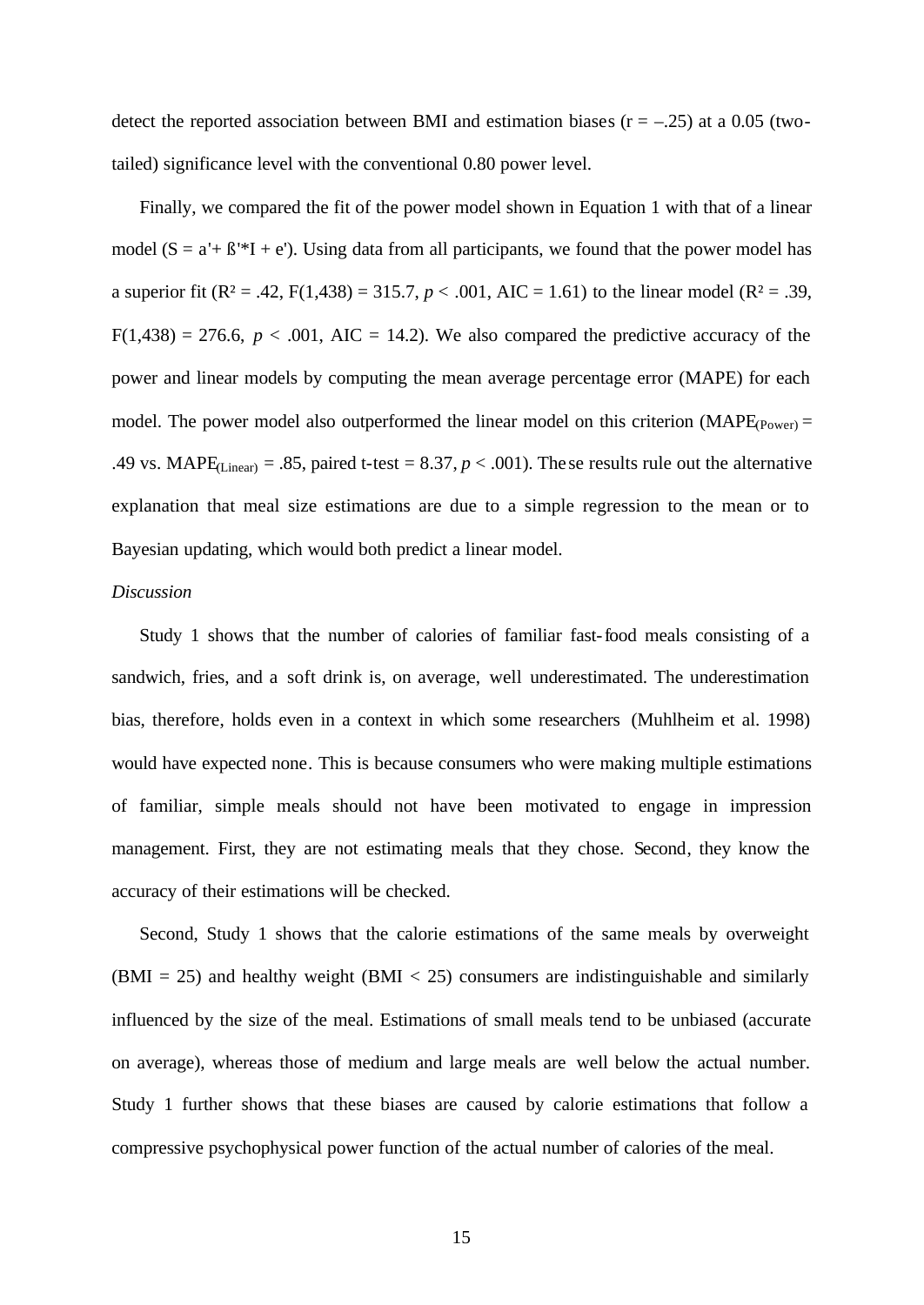The results of Study 1 raise the question as to why prior research has consistently found a stronger consumption underestimation bias among overweight people than among people with a lower body mass. Our explanation is that these studies are biased by the natural association between body size and meal size. In all of these studies, consumers were asked to estimate the number of calories contained in meals they had consumed. Because people with a higher body mass tend to consume larger meals, their greater underestimation is caused by the meal they chose, not as a function of their body mass. A second question arising from Study 1 is whether the strong compression of calories would hold in a between-subjects design in which people make only one estimation of a familiar meal, the meal of their choice. Finally, Study 1 raises the question of whether biases can be corrected. We address these three questions in Study 2.

## *STUDY 2: ESTIMATION BIASES AND CORRECTIVE PROCEDURES FOR SELF-SELECTED FAST-FOOD MEALS*

#### *Method*

In contrast to Study 1, in which meal size was manipulated in a within-subject design, participants in Study 2 first chose the size of a sandwich, portion of fries, and soft drink they preferred, and they were then asked to estimate the number of calories contained in the meal they had created. In addition to this, participants in Study 2 were randomly assigned to one of three conditions. The control condition used the same instructions as in Study 1 and simply asked participants to estimate the calories contained in the entire meal. In the disclosure condition, participants were informed of the biasing effects of meal size and then asked to estimate the number of calories contained in the entire meal. In the piecemeal decomposition estimation condition, participants were not informed of the bias but were asked to estimate the number of calories contained in each component of their meals (i.e., the sandwich, the fries, and the soft drink). The rest of the procedure was the same as in Study 1.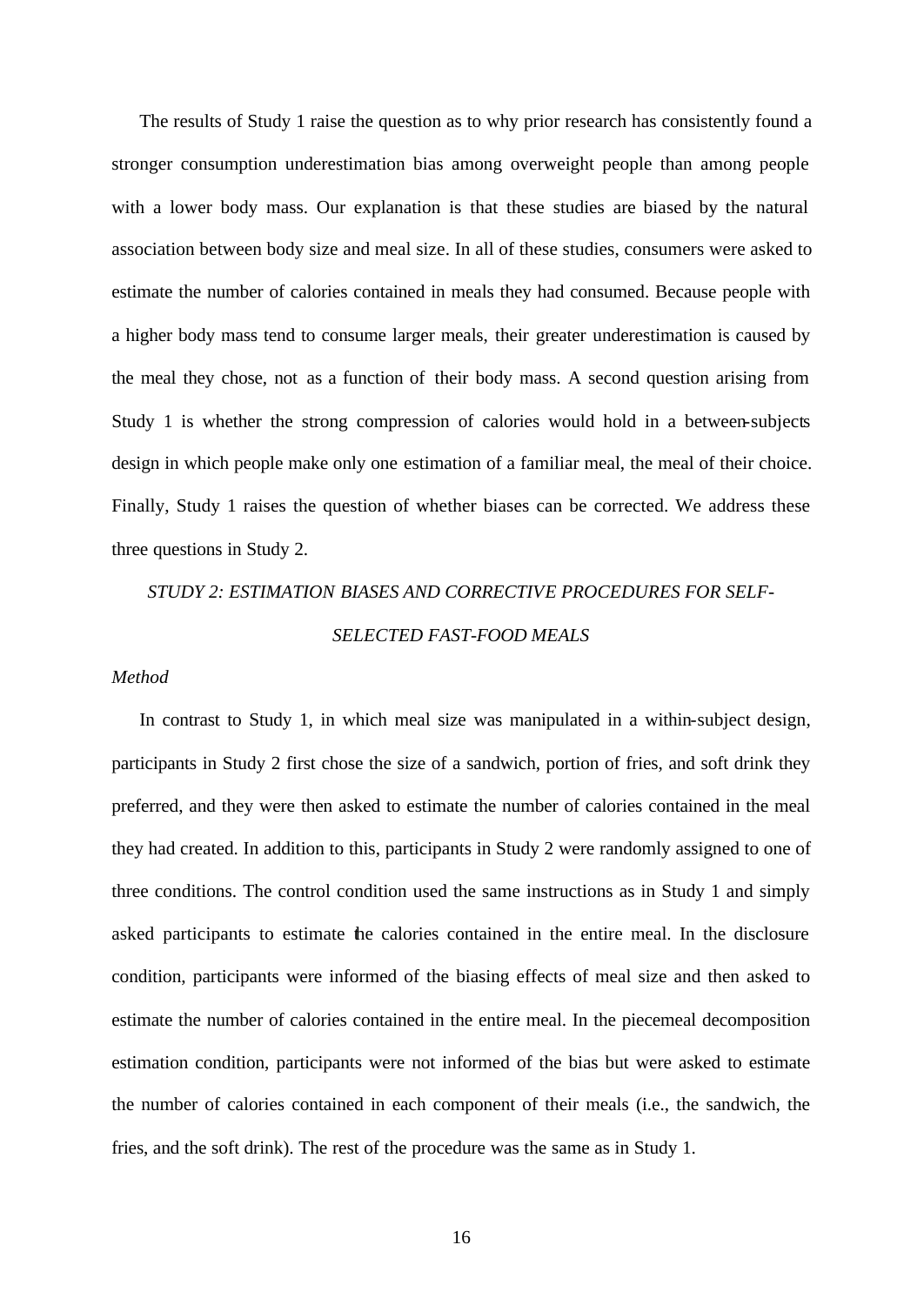Respondents were 156 university students who participated in the study to fulfill course requirements. In order to compare the estimations of low- and high-BMI individuals in the control condition, twice as many participants were assigned to the control condition ( $n = 79$ ) than to the disclosure condition ( $n = 41$ ) or the piecemeal estimation condition ( $n = 36$ ). In one table, we displayed three fast-food meals consisting of chicken, fries, and cola purchased at a local fast-food restaurant. The first meal (Meal A) consisted of 3 chicken nuggets, 1.45 oz of fries, and a 10 fl oz glass marked "regular cola". Meal B consisted of 6 chicken nuggets, 2.90 oz of fries, and a 20 fl oz glass of regular cola. Meal C contained 12 chicken nuggets, 5.8 oz of fries, and a 40 fl oz glass of regular cola. The food items were presented on white paper plates or in glasses with no information about the name of the restaurant or about their weight or volume (with the exception of the beverages marked "regular cola").

Participants were asked to imagine that they were going to order a chicken nugget meal and asked to indicate which size (A, B, or C) of the chicken nuggets, fries, and beverage they would order. Participants in the control condition were simply asked: "What is the total number of calories you think are contained in the meal you selected?" Participants in the disclosure condition read this paragraph: "When people estimate the number of calories in the food they select, they nearly always underestimate how many calories are in their food. The larger the meal, the more they underestimate. For instance, for a 300-calorie meal, people are fairly accurate, but if it is a 1,500-calorie meal, they tend to underestimate by 30%. Knowing this, what is the total number of calories you think are contained in the meal you selected?" Participants in the piecemeal estimation condition were asked three questions: "What is the number of calories contained in the (chicken nuggets, fries, and beverage) size that you chose?" Finally, all participants indicated their height and weight. In the control condition, 53 participants were in the low-BMI group and 26 in the high-BMI group (because of the low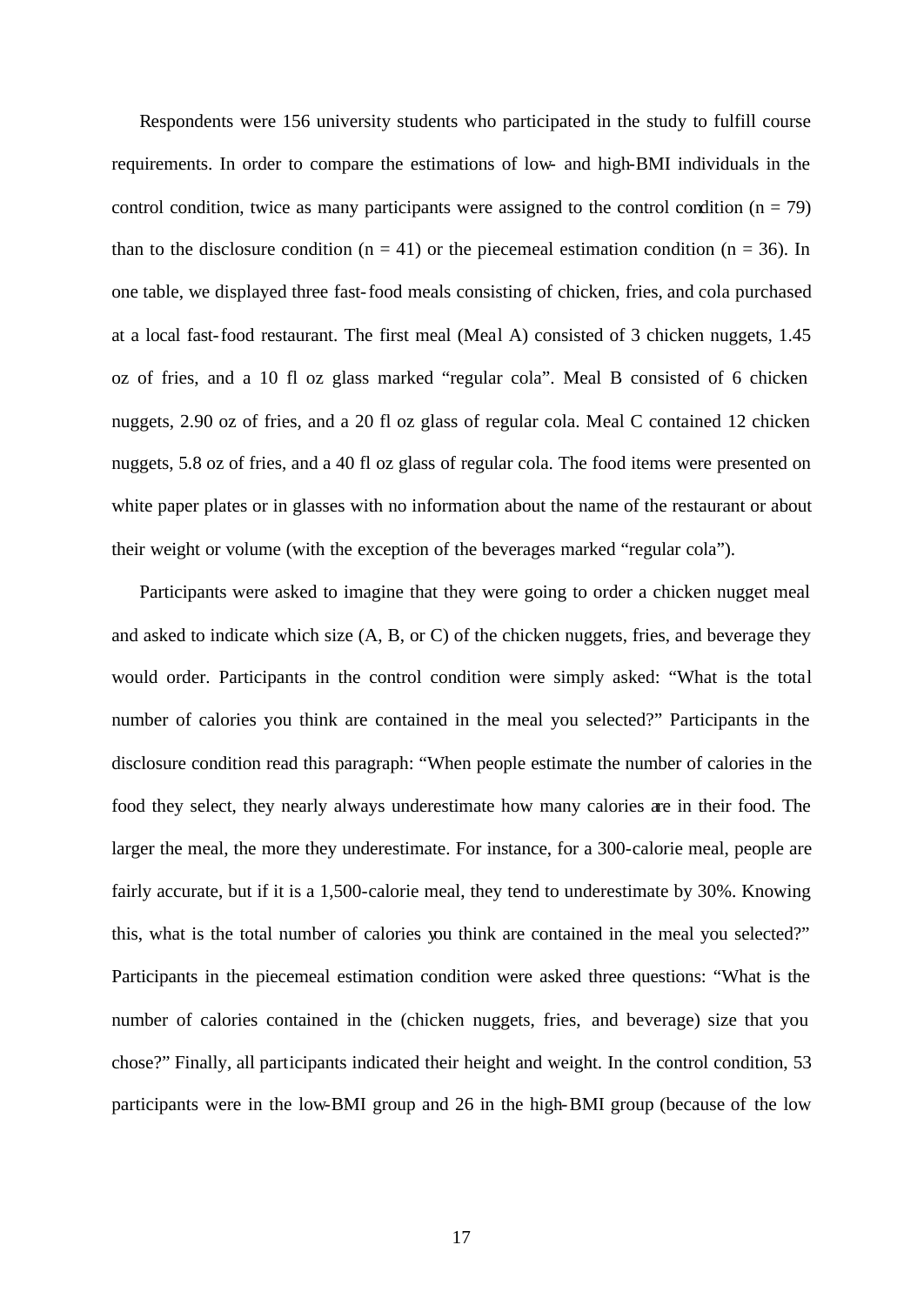sample size in the disclosure and piecemeal estimation, we did not distinguish between lowand high-BMI participants in these two conditions).

#### *Results*

*Control condition.* We first examined the estimations of low- and high-BMI participants in the control condition. As in Study 1, there was a significant general calorie underestimation (M<sub>S</sub> = 808 cal versus M<sub>I</sub> = 945 cal, PDEV =  $-7.7\%$ , t =  $-2.0$ ,  $p < .05$ ). As shown in Figure 2, the estimations of smaller meals (categorized as such via a median split) were unbiased, whereas those of larger meals were well below the actual calorie content (the identity line). We were therefore able to replicate the results of Study 1 for self-selected meals and show a stronger underestimation bias for large meals compared to small meals.

#### --- Insert Figure 2 here ---

We found the expected association between BMI and biases in calorie estimations for self-selected meals. The mean estimation of low-BMI individuals ( $M_s$  = 799 cal) and of high-BMI individuals ( $M_s = 929$  cal) were not statistically different (F(1, 77) = .5,  $p = .48$ ). In reality, however, high-BMI individuals selected meals containing 246 more calories ( $M<sub>I</sub>$  = 1,117 cal) than those selected by low-BMI individuals ( $M_I = 871$  cal), a strongly statistically significant difference  $(F(1, 77) = 13.8, p < .001)$ . As a result, high-BMI individuals underestimated calories (PDEV =  $-17.9\%$ , t =  $-2.5$ ,  $p < .05$ ), whereas low-BMI individuals were unbiased (PDEV =  $-2.6\%$ , t =  $-6$ , p = .56). The difference between the two percentage deviation measures was marginally statistically significant  $(F(1, 77) = 3.6, p < .06)$ .

To formally test our hypothesis that the stronger underestimation of high-BMI individuals is a spurious consequence of their selection of larger meals, we estimated the model represented in Equation 2 using the same variables as for Study 1. As expected, the coefficient for ln(I) was statistically lower than 1 ( $\beta$  = .38, t = -4.1, *p* < .001), showing that the power curve is, on average, compressive. The coefficient for BM was not statistically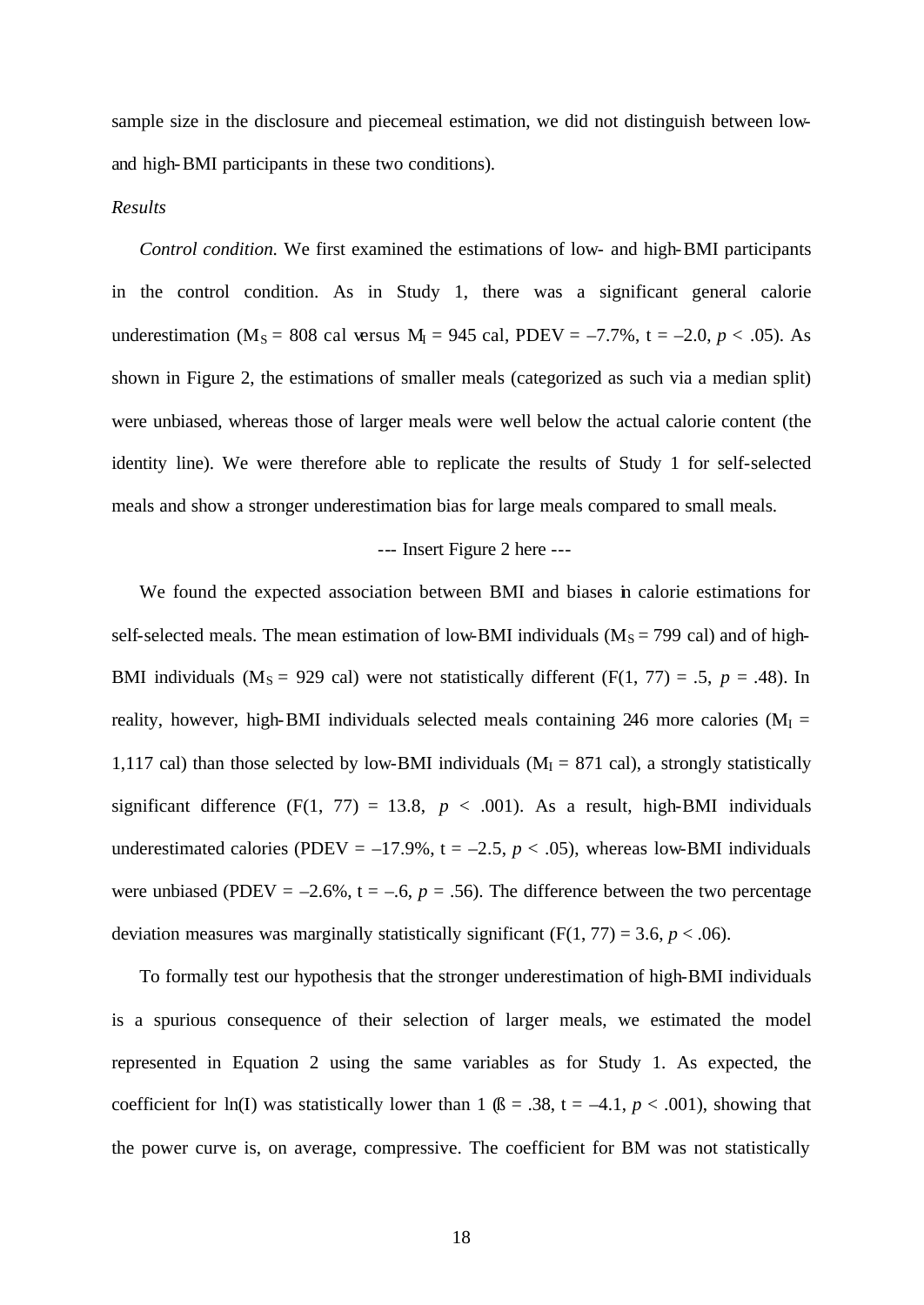significant (? = -.05,  $t = -0.5$ ,  $p = 0.60$ ), indicating that low- and high-BMI individuals have similar estimations once we control for the effects of meal size. In addition, the interaction between the effects of meal size and body mass was not statistically significant ( $d = -11$ ,  $t =$  $-4$ ,  $p = .73$ ), indicating that the curvature of the power curve is the same for both groups. This is shown in Figure 2 by the fact that the estimations of low- and high-BMI participants in the control condition are on the same curve.

*Correcting psychophysical biases.* We now examine the ability of the piecemeal decomposition estimation procedure and of the disclosure-and-incentive procedure to debias psychophysical biases. Following the model predictions, we expect that, compared to the control condition (in which participants have to estimate the calories contained in the total meal), disclosing the bias and motivating respondents to estimate accurately will not change the shape of the psychophysical function (although it may have a main effect on calorie estimations). On the other hand, we expect that the piecemeal decomposition estimation procedure will improve the accuracy of the estimations by making the exponent of the power curve closer to 1. We also expect two positive main effects on calorie estimations. Disclosing that most meal sizes are underestimated and motivating participants to be accurate should lead to higher calorie estimations, regardless of meal size. The piecemeal decomposition should also increase calorie estimations, regardless of meal size, because it reduces the chances that participants forget one component of the meal (e.g., the regular cola). We formally test these predictions by estimating the following model:

(3) 
$$
\ln(S) = a + \beta^* \ln(I) + ?^* DISC + d^* PCM + ?^* \ln(I)^* DISC + ?^* \ln(I)^* PCM + e,
$$

where S is estimated calories, I is geometric mean-centered observed calories, DISC is a binary variable capturing the bias disclosure manipulation (DISC = .33 for participants in the disclosure group and DISC  $=$  -.67 otherwise), PCM is a binary variable capturing the piecemeal estimation manipulation (PCM = .33 for participants in the piecemeal estimation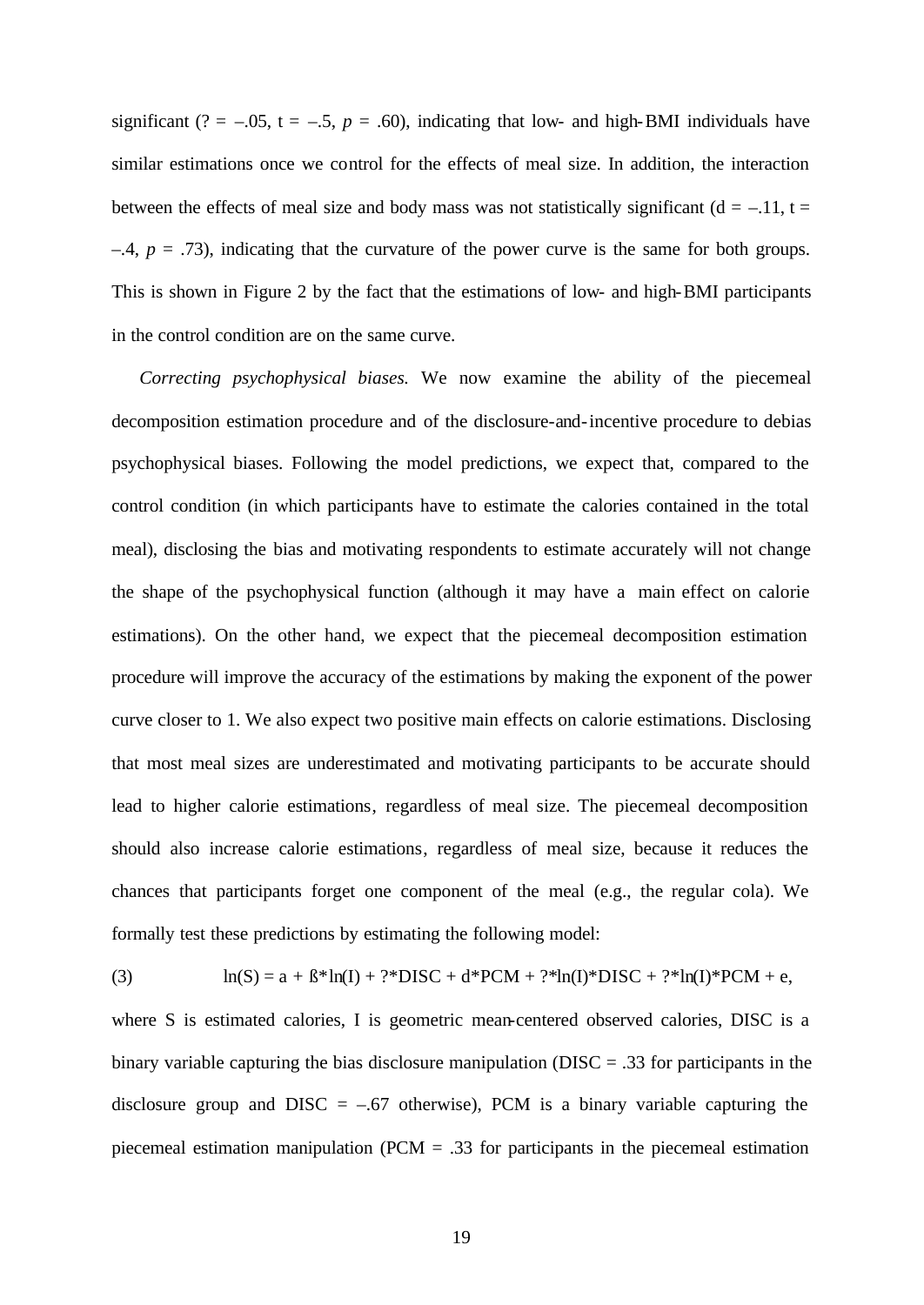group and PCM  $=$  -.67 otherwise), e is the error term, and a,  $\beta$ ,  $\beta$ ,  $\gamma$ ,  $\gamma$ ,  $\gamma$ , and  $\gamma$  are the parameters to be estimated (via OLS).

As in previous analyses, the coefficient for ln(I) was statistically lower than 1 ( $\beta = .53$ , t =  $-4.9$ ,  $p < .001$ ). As expected, both DISC and PCM had a positive and statistically significant main effect (respectively,  $? = .24$ ,  $t = 3.7$ ,  $p < .001$  and  $d = .15$ ,  $t = 2.2$ ,  $p < .05$ ), indicating that estimations are, on average, higher in the two debiasing conditions than in the control condition. As expected, however, the interaction of DIS and ln(I) was not statistically significant (? = .05,  $t = .2$ ,  $p = .83$ ), indicating that the disclosing-and-incentive procedure did not correct the shape of the psychophysical function. In contrast, the interaction of PCM and ln(I) was positive and statistically significant (? = .48,  $t = 2.1$ ,  $p < .05$ ), indicating that the psychophysical function is less compressive (the exponent is higher) for piecemeal estimations than for holistic estimations. In fact, the power exponent in the piecemeal estimation condition was not statistically different from 1 ( $\beta$  = .83, t = -1.1, *p* = .28). These results are illustrated in Figure 2, which shows that the fitted psychophysical curve in the disclosure condition is parallel to the fitted curve in the control condition. In contrast, the mean estimations and the fitted curve for the piecemeal estimation condition are very close to the accuracy line. (Figure 2 does not report results for low- and high-BMI separately in the two debiasing groups because of the limited number of observations in these conditions).

#### *Discussion*

Study 2 shows that participants with a high BMI choose larger meals than participants with a lower BMI. As a result, when they are asked to estimate the size of self-selected meals, those with a high BMI are more prone to underestimating the size of the meal than those with a low BMI. However, once the size of the meal is statistically controlled for, the estimations of both groups are identical. Study 2, therefore, reconciles the findings from Study 1 (that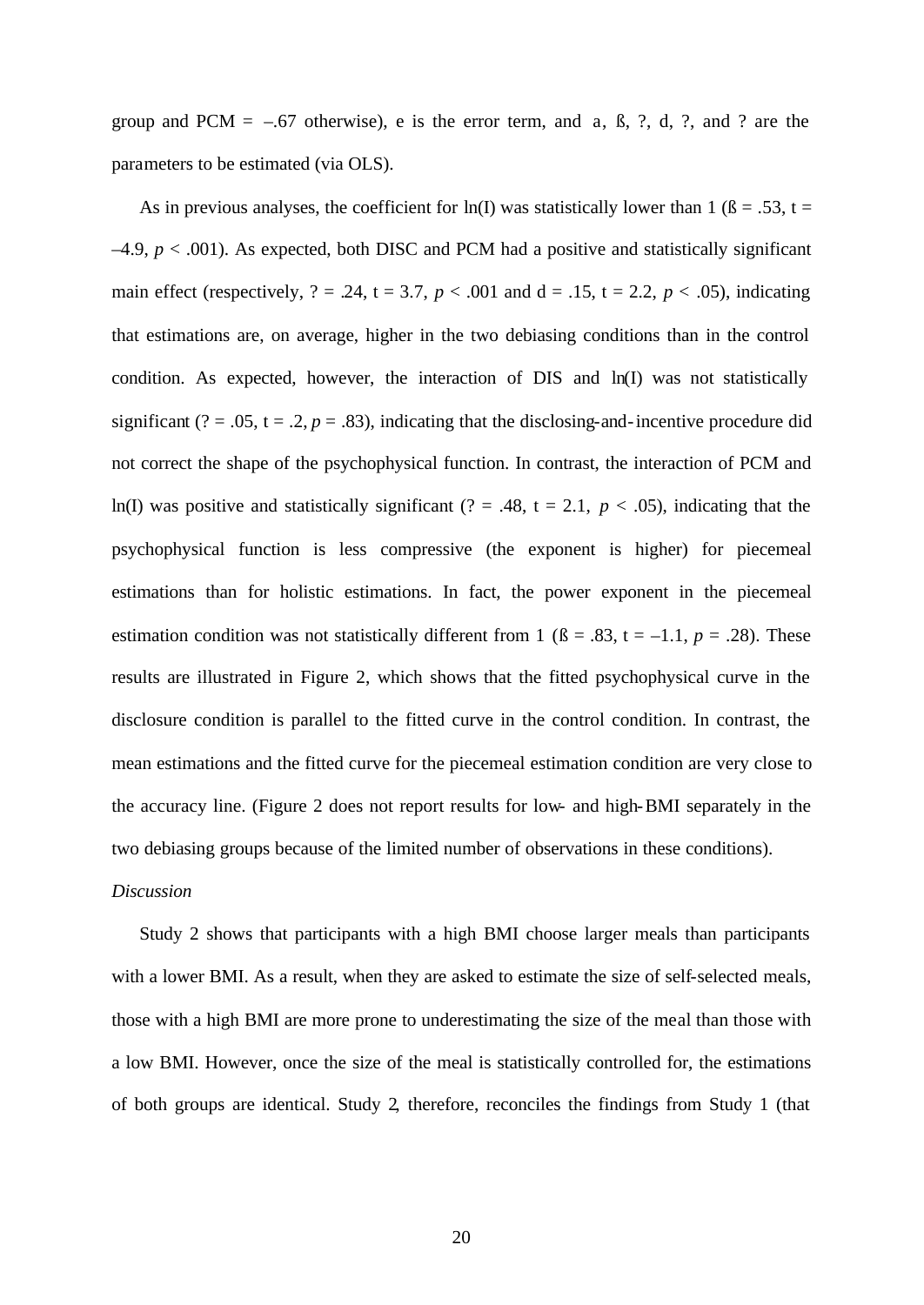low- and high-BMI consumers have similar estimations of meal sizes) with those of previous DLW studies (that BMI and the underestimation bias are correlated).

Study 2 also shows that estimations of meal size follow a compressive power function, even when consumers estimate familiar meals in familiar sizes. The findings from Study 1 are therefore not caused by respondent fatigue or context effects due to the estimation of multiple meals. Finally, Study 2 provides support for one implication of the psychophysical model: informing consumers about psychophysical biases and motivating them to be accurate does not eliminate those biases. However, asking them to follow a simple piecemeal estimation procedure, in which they make multiple estimations of small sizes rather than estimating the size of the whole meal, is an effective procedure to correct psychophysical biases.

One possible limitation of Study 2 is that it does not rule out the alternative explanation that people have a fixed calorie estimation bias, regardless of meal size and body size. This could produce the results found in Study 2 if high-BMI people choose larger meals but report the same number of calories as when choosing smaller meals. Note, however, that this explanation is inconsistent with Study 1, which showed that high- and low-BMI consumers adapt their calorie estimations with the size of the meal. Taken together, Studies 1 and 2 provide strong support for the hypothesized psychophysical model in a laboratory setting in which consumers make estimations before intake, the type of food is held constant across different meal sizes, accuracy—not underestimation—is rewarded, and response rate is 100%.

Will these results hold in a natural setting in which people benefit from the additional sensory experience obtained through intake? In a natural setting, it could be that people with a high BMI may also be more motivated to underestimate the size of the meal for selfpresentation reasons. Crandall (1994) showed that antipathy toward obese people is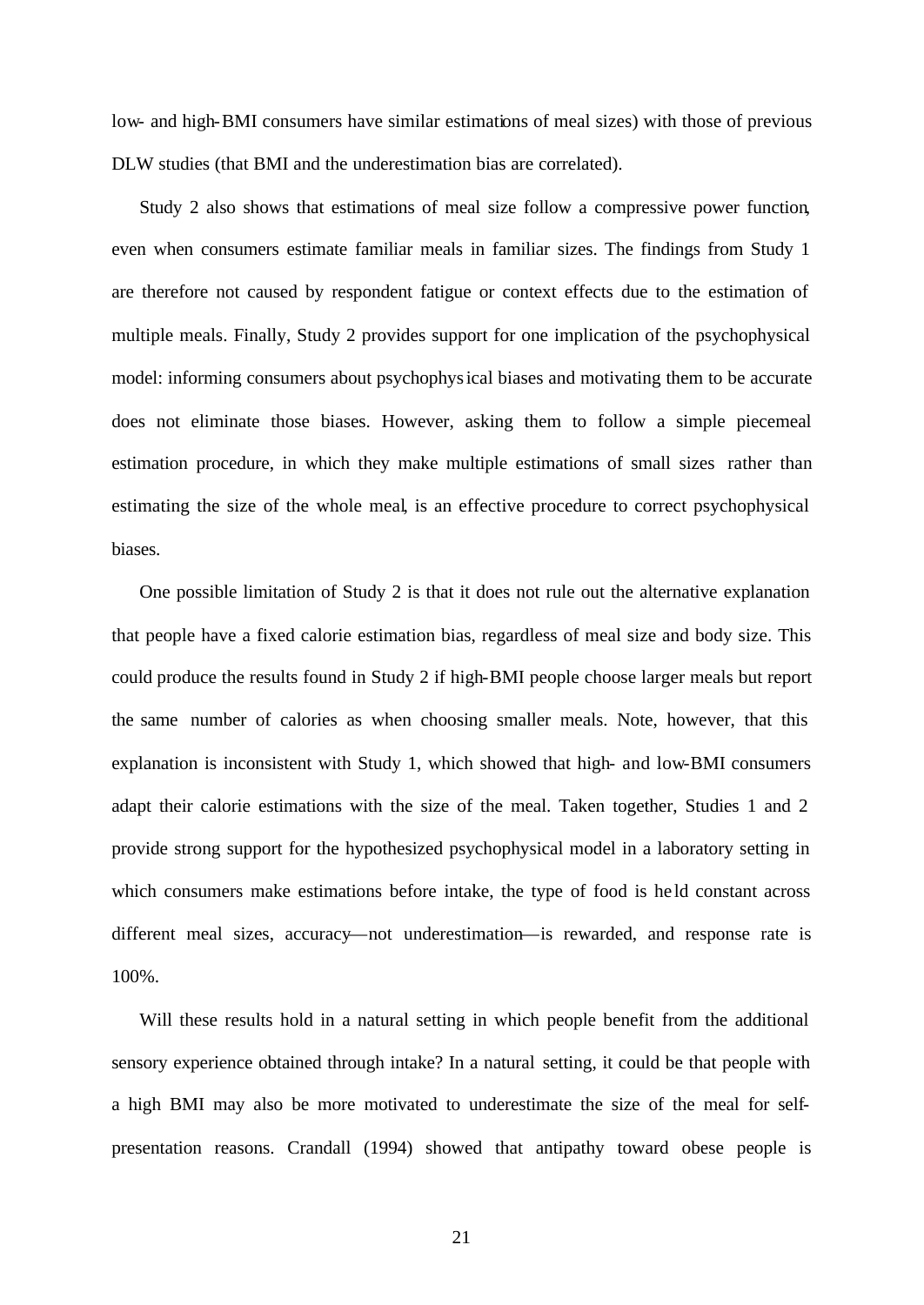widespread and not as socially stigmatized as other forms of prejudice. Similarly, it is possible that high-BMI people, who have a more accurate estimation of the size of their meals, may feel too embarrassed and simply decline to participate in a field study. Finally, in a natural setting, larger meals may not simply contain larger portions than smaller items but may also contain different types of food (such as burgers versus salads), more items (larger meals may include a dessert), or harder-to-estimate items (such as multi-component sandwiches). All these factors would lead to a stronger underestimation among high-BMI individuals in a natural setting than in a laboratory setting. Failure to find reliable differences between low- and high-BMI people in a natural setting would therefore provide further support for our hypothesis that calorie estimation biases are driven by meal size and not by factors related to body size.

Similarly, one may ask whether the results of Studies 1 and 2 would hold for consumers with a deep personal interest in health and nutrition. Using the same line of reasoning as for the influence of body mass, we expect the influence of nutrition involvement to be entirely mediated by meal size. In other words, we expect people who pay attention to what and how much they eat choose smaller fast-food meals. As a result, their meal size estimations should be more accurate than those of consumers who do not care about nutrition. Still, we expect that the estimations of both groups of consumers equally underestimate changes in meal size (i.e., follow the same psychophysical power curve). As noted earlier, psychophysical biases are automatic and driven low-level perceptual processes and cannot be corrected by cognitive effort (Arkes 1991). They should, therefore, apply equally to people with a high or low interest in nutrition.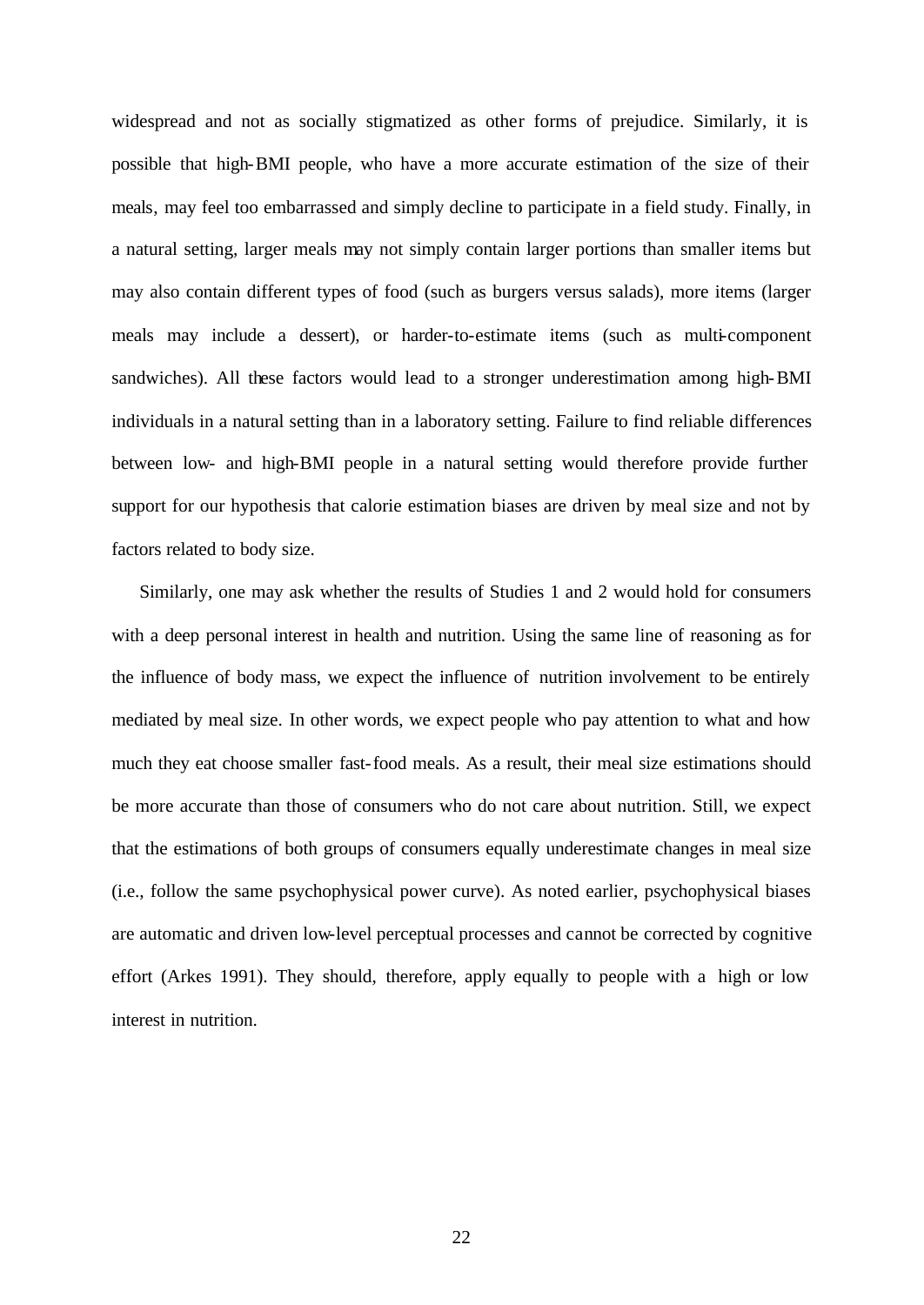## *Method*

Trained interviewers approached every fourth person as they were finishing their meals in food courts operated by different fast-food restaurants in three medium-sized Midwestern US cities, and asked them if they would answer some brief questions for a survey. No mention was made of food at that time. Of the 200 people who were approached, 147 (73.5%) agreed to participate. They were first asked to estimate the number of calories contained in their entire meal. They then answered a short series of questions about their eating habits and provided details of their height (in feet and inches) and weight (in pounds), which were used to compute their BMI. Of the 147 respondents, 91 were classified as low BMI (BMI  $<$  25) and 56 as high BMI (BMI  $= 25$ ). During this process, the interviewer unobtrusively recorded and confirmed the type and size of the food and drinks from the wrappings left on the tray. Nutritional information provided by the fast-food restaurants was then used to compute the actual number of calories of each person's meal. In case of uncertainty (e.g., to determine whether the drink was diet or regular), the interviewer asked for clarification.

To create a reliable measure of involvement in nutrition, we used a principal component analysis ( $a = .83$ ) of participants' responses to five rating scales ("I watch what I eat", "I pay attention to what I eat", "I pay attention to how much I eat", and "Nutritional information influenced me") and to three binary questions ("Was nutritional information readily available here?", "Did you pay attention to the nutritional information available here?" and "Did the nutritional information influence your selection?"). Supporting the validity of the measure, we found a negative and statistically significant correlation between nutrition involvement and BMI ( $r = -.23$ ,  $p < .01$ ), indicating that high-BMI participants reported being less involved in nutrition than low-BMI participants. Participants were then classified into a high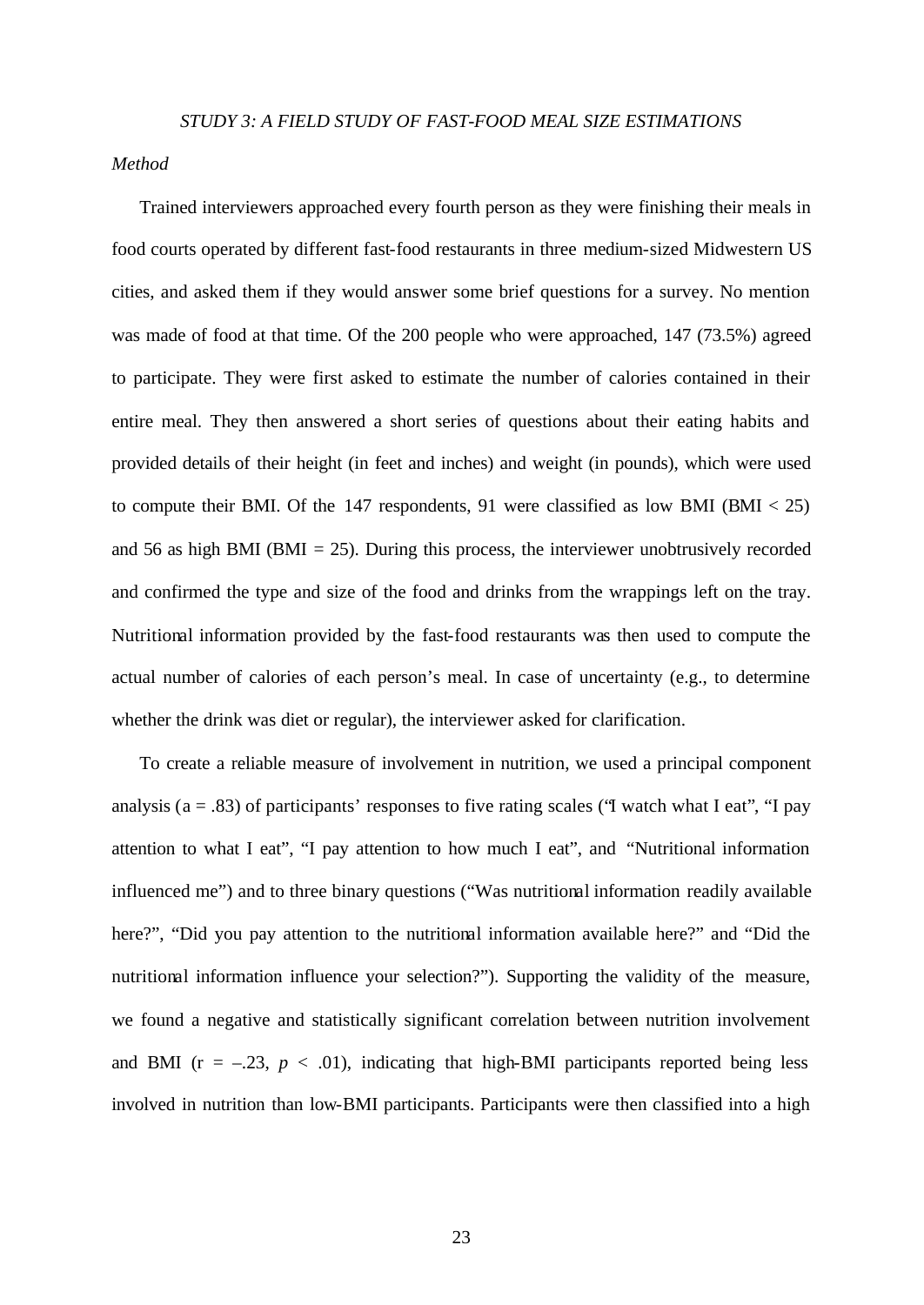nutrition involvement group ( $n = 70$ ) or a low nutrition involvement group ( $n = 70$ ) via a median split.

#### *Results*

On average, participants underestimated the number of calories of their meal ( $M_s = 546$ ) cal vs.  $M = 744$  cal, PDEV =  $-17.5\%$ , t =  $-7.45$ ,  $p < .001$ ). However, this average underestimation hides large differences that depend on the number of calories of the meal. After we dichotomized meals with a median split, we found that the number of calories in small meals was more accurately estimated ( $M<sub>S</sub> = 433$  cal vs.  $M<sub>I</sub> = 484$  cal, PDEV = -.6%, t =  $-1$ ,  $p = .92$ ), whereas the number of calories of large meals was strongly underestimated (M<sub>S</sub>)  $= 687$  cal vs. M<sub>I</sub> = 1,144 cal, PDEV =  $-34.6\%$ , t =  $-10.4$ ,  $p < .001$ ). Respondents estimated that larger meals contained, on average, 254 more calories than did smaller meals, although in reality, they contained 660 more calories, more than twice the estimated number. Figure 3A shows the mean estimated and actual number of calories for each quartile of the meals selected by low- and high-BMI participants. As shown in Figure 3A, mean estimations are close to the accuracy line for small meals but grow more slowly than the actual number of calories, so that they quickly fall below the accuracy line as consumption quantities increase.

#### --- Insert Figure 3 here ---

*Effects of body mass.* As expected, Study 3 replicated the findings of Study 2 about calorie underestimation for self-selected meals. Because of the self-selection of meal sizes, the calorie underestimation bias was more pronounced among high-BMI participants (PDEV  $= -30.4\%$ ) than among low-BMI participants (PDEV  $= -9.5\%$ ), and the difference was statistically significant (F(1, 145) = 8.90,  $p < .001$ ). As in Study 2, the mean estimation of high-BMI participants ( $M_s = 560$  cal) was not statistically different from those of low-BMI participants ( $M_s = 532$  cal,  $F(1, 145) = .44$ ,  $p = .51$ ), although the actual size of the meal ( $M_I$  $= 900$  cal) was 241 calories higher than the actual size of the meals chosen by low-BMI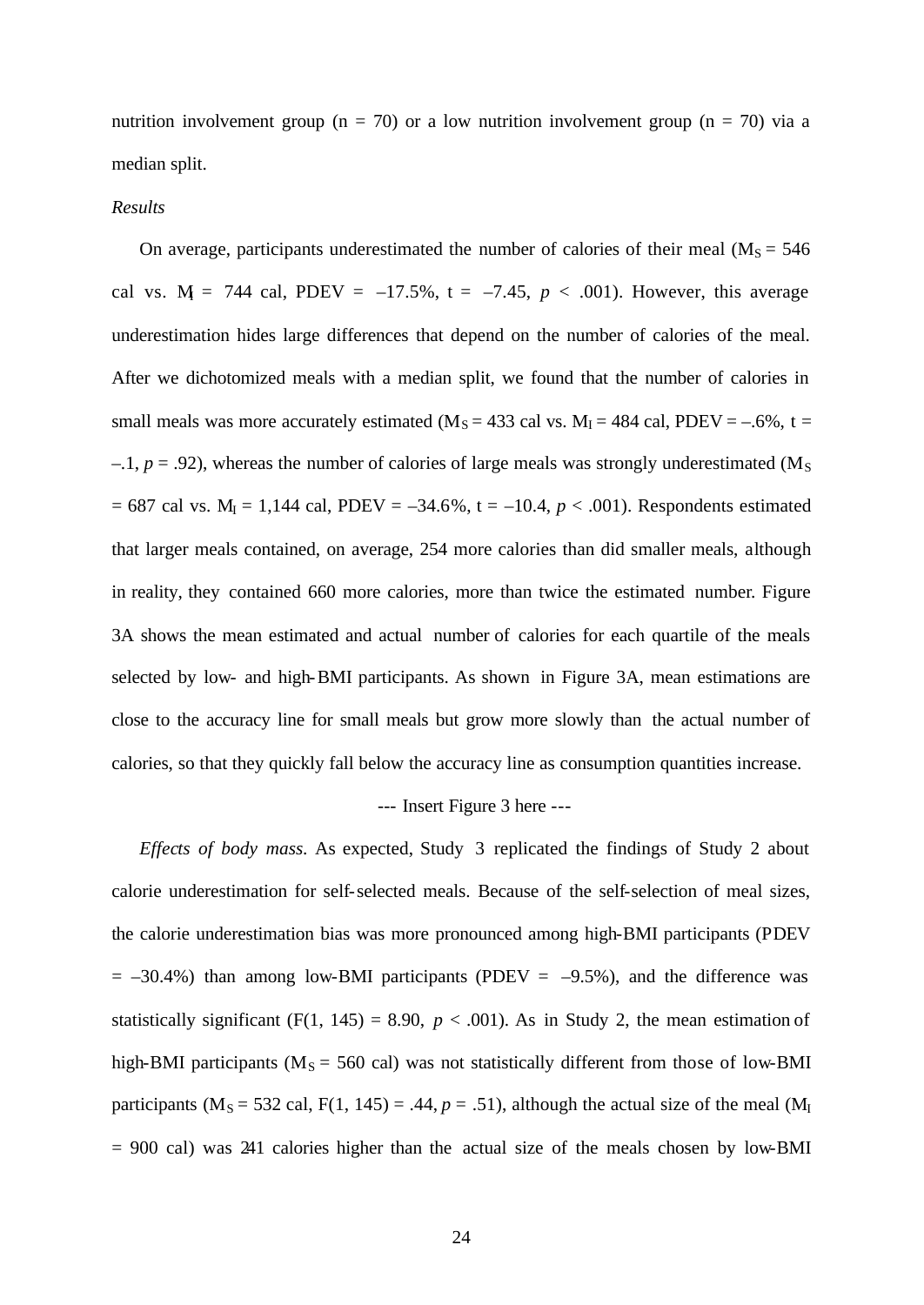participants ( $M_I = 659$  cal,  $F(1, 145) = 17.0$ ,  $p < .001$ ). The tendency for high-BMI participants to select larger meals can be seen in Figure 3A by the fact that their mean estimations (black dots) are higher (and more toward the right) than the estimations of low-BMI participants (white dots). It is therefore possible that, as we argue, the stronger underestimation of high-BMI individuals is due to their selection of larger meals and not to an intrinsic tendency to underestimate meal size. Data in Figure 3A support this hypothesis by showing that the estimations of low- and high-BMI participants in the control condition are on the same curve.

To formally test whether the estimations of low- and high-BMI participants follow the same power curve, we conducted the same analysis as in Studies 1 and 2 and estimated the model represented in Equation 2. As expected, the coefficient for meal size was statistically lower than 1 ( $\beta$  = .56, t-test of difference from 1 = -5.8,  $p < .001$ ), showing that the power curve is, on average, compressive. The coefficient for BM was not statistically significant (?  $= -0.61$ ,  $t = -0.6$ ,  $p = 0.54$ ), indicating that low- and high-BMI individuals have similar estimations once we control for the effects of meal size. In addition, the interaction between the effects of meal size and body mass was not statistically significant ( $d = .07$ ,  $t = .5$ ,  $p =$ .62), indicating that the curvature of the power curve is the same for both groups. As in Study 1, we found that the hypothesized power model fit the data better  $(R^2 = .28, F(1, 145) = 55.4,$  $p < .01$ ) than a linear model (R<sup>2</sup> = .23, F(1, 145) = 43.7,  $p < .01$ ). The mean average percentage error (MAPE) of the power model was also statistically significantly better than that of the linear model (MAPE<sub>(Power model)</sub> = .38 versus MAPE<sub>(Linear model)</sub> = .43, t = 4.32,  $p$  < .01).

*Effects of nutrition involvement.* Figure 3B shows the mean estimated and actual calories for each quartile of the meals selected by low- and high-nutrition involvement participants. As expected, participants in the high nutrition involvement group chose meals containing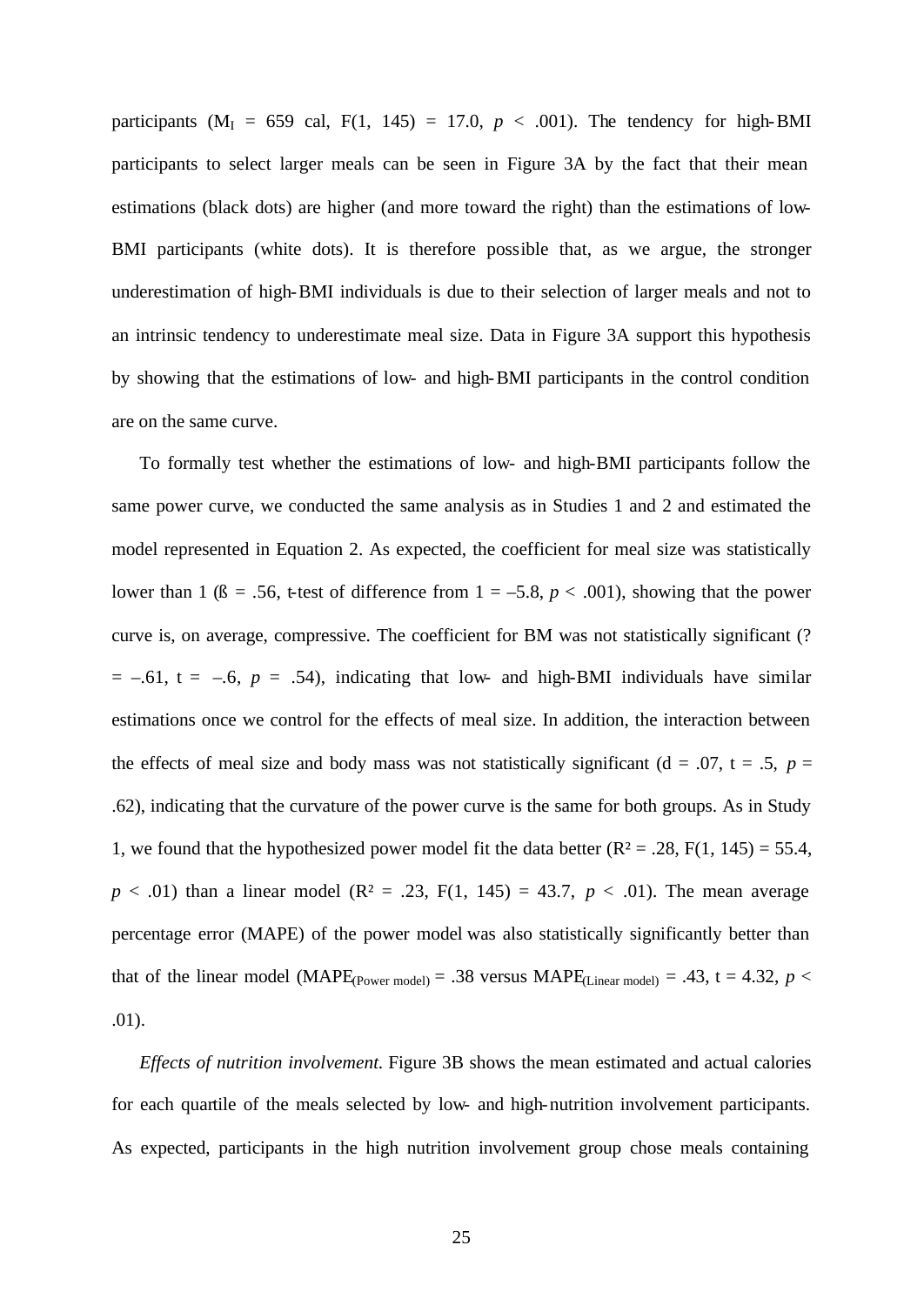fewer calories ( $M_I$  = 577 cal) than did participants in the low nutrition involvement group ( $M_I$  $= 958$  cal), F(1, 138) = 42.9,  $p < .001$ . As a result, the estimations of participants in the high nutrition involvement group were more accurate (PDEV  $= -2.8\%$ ) than those of participants in the low nutrition involvement group (PDEV =  $-31.4\%$ ), F(1, 138) = 17.5, *p* < .001. To formally test our hypothesis that the effects of nutrition involvement are entirely mediated by meal size selection and that nutrition involvement does not moderate psychophysical biases, we estimated the model represented in equation 4:

(4) 
$$
\ln(S) = a + B^* \ln(I) + ?^* \text{INVOL} + d^* \ln(I)^* \text{INVOL} + e,
$$

where INVOL is a binary variable capturing whether the individual is in the high (INVOL  $=$ .5) or low (INVOL  $=$  -.5) involvement group. All parameters were in the expected direction and the parameter for meal size remained unchanged from the previous analysis ( $\beta = .56$ ). As expected, the coefficient for INVOL was not statistically significant (? = -.31, t = -.3,  $p =$ .78), indicating that participants with low and high involvement in nutrition have similar estimations once the effects of meal size are controlled for. In addition, the interaction between the effects of meal size and nutrition involvement was not statistically significant (d  $= .06$ ,  $t = .4$ ,  $p = .71$ ), indicating that the curvature of the power curve was the same for both groups (see Figure 3B). Again, calorie estimations are driven by meal size, not by nutrition involvement.

#### *Discussion*

Study 3 replicated the findings of Studies 1 and 2 in a field setting in which people were asked to estimate the size of their meal minutes after they had finished consuming it. As in Study 2, and in previous DLW studies, high-BMI consumers were more likely to underestimate the true size of the meal than low-BMI consumers. However, Study 3 shows that this result is a spurious consequence of the tendency of high-BMI individuals to eat larger meals and that the estimations of low- and high-BMI consumers follow the same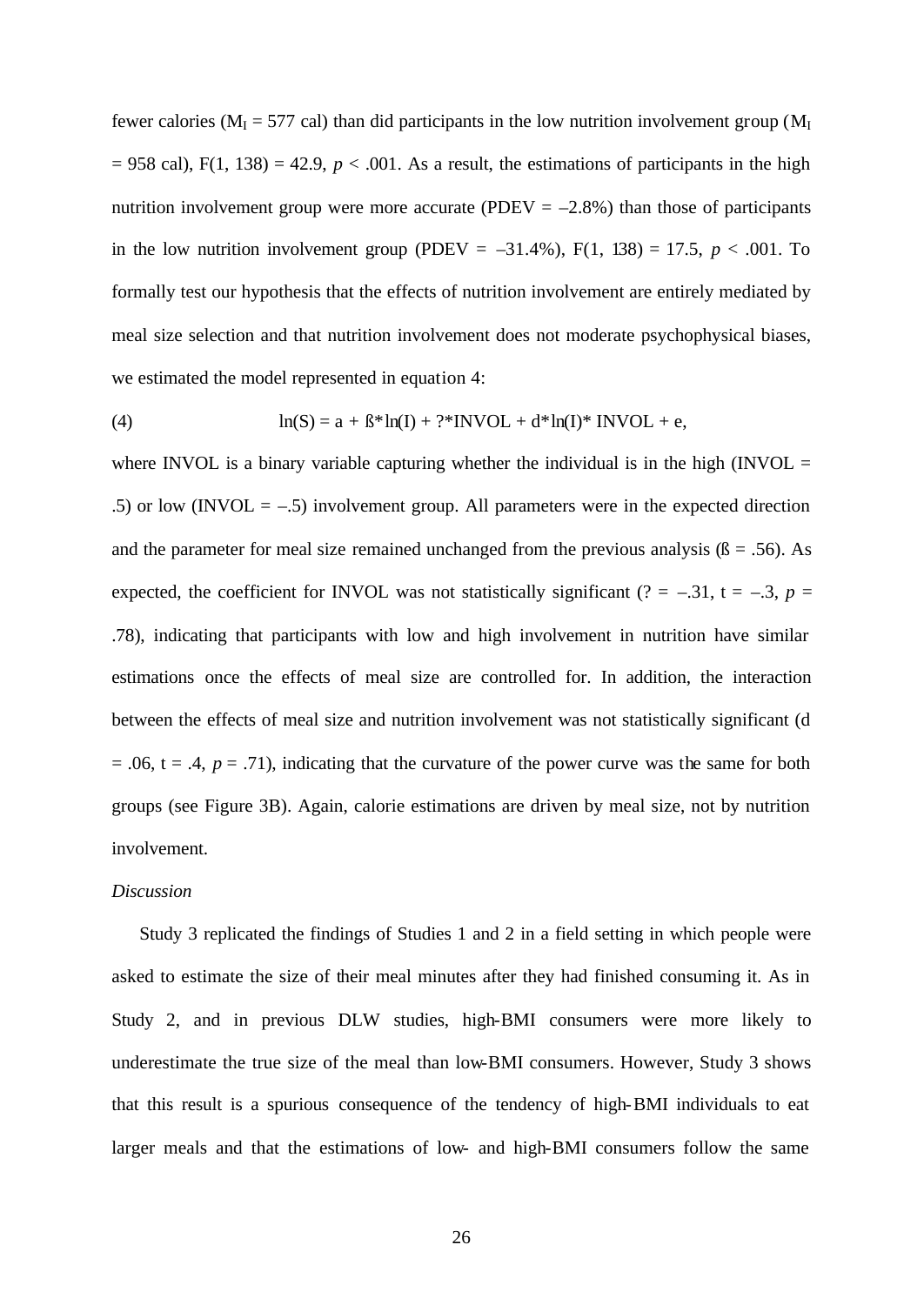compressive power function of the actual size of the meal. The fact that these results were obtained in a natural setting, in which we would expect more intrinsic underestimation of high-BMI individuals because of self-representation and selection of harder-to-estimate meals, provides further support for our hypothesis that biases in meal size estimation are mostly driven by psychophysical perceptual biases.

Study 3 also allowed us to test the robustness of psychophysical biases by showing that they are not moderated by nutrition involvement. Participants who reported paying attention to nutritional information and eating healthily were as likely to underestimate increases in meal size as participants who reported ignoring nutritional information and healthy eating. In addition, this analysis provided another illustration of the misleading results of naïve analyses that do not control for psychophysical effects. When meal size is not controlled for, it appears that calorie estimations are more accurate for people involved in nutrition than for those who are not. Once meal size is controlled for, however, calorie estimations are identical across both nutrition involvement groups.

*Public health implications.* The robustness of psychophysical biases in meal size estimation across body sizes, nutrition involvement, and estimation contexts raises the question of their impact on public health. Three issues are particularly important in this regard: (1) "Are dieticians knowledgeable about people's estimation biases?", (2) "Are dieticians able to correct these biases in their own estimations?" and, most importantly, (3) "Do meal size estimation biases influence fast-food consumption decisions?"<sup>3</sup>

Studying whether dieticians are knowledgeable about people's estimation biases offers important implications for the clinical treatment of obesity. We expect dieticians to be aware of the health science research showing that high-BMI people underestimate their own food intake more than low-BMI people, but to be unaware that it is caused by meal size and not

<sup>&</sup>lt;sup>3</sup> We thank the Editor and one reviewer for encouraging us to address these important questions.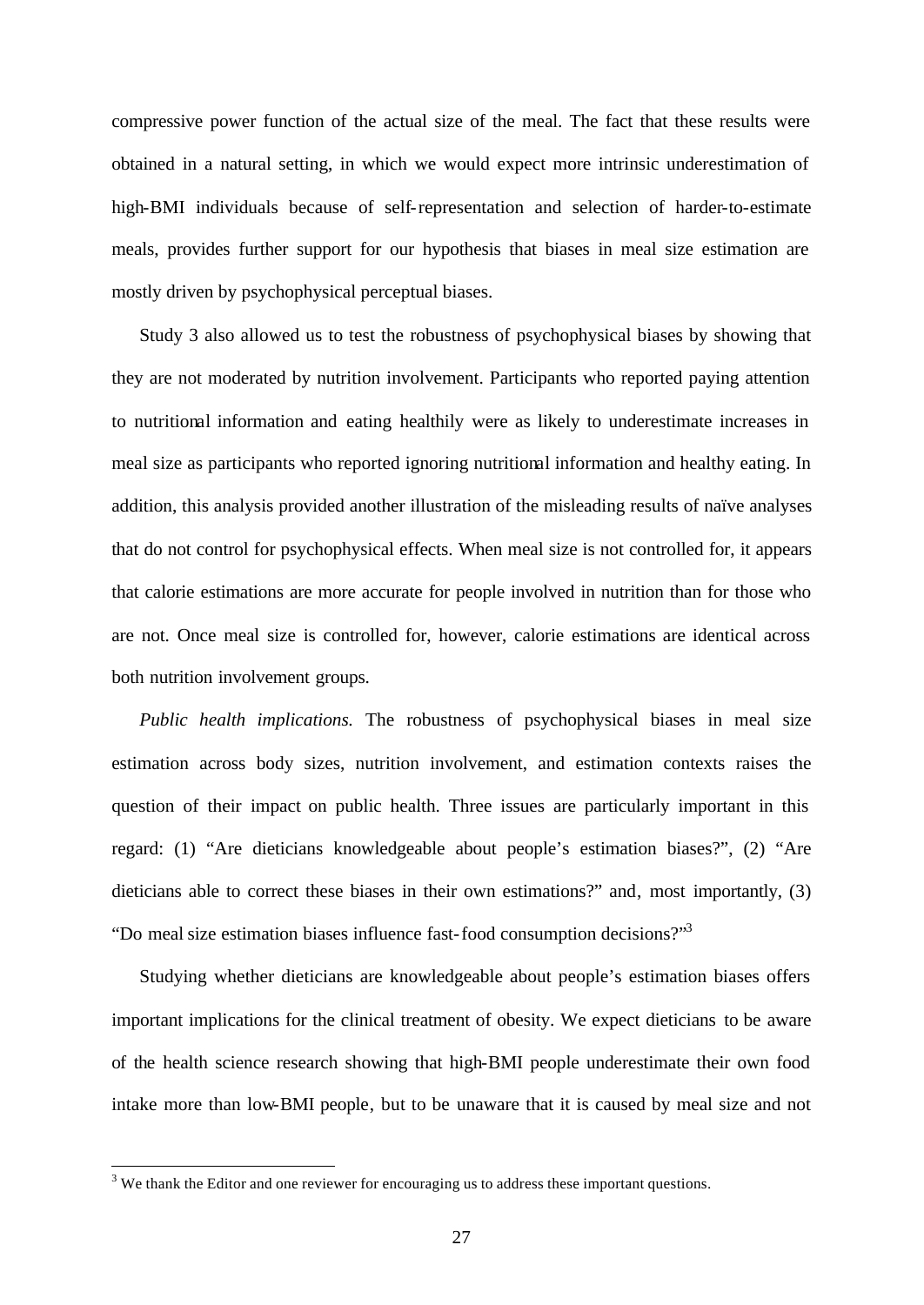body size. We therefore expect dieticians to inaccurately predict that high-BMI people have lower meal-size estimations than low-BMI people estimating the same meals.

Studying whether dieticians are able to correct these biases in their own estimations allows us to examine whether professional training and practice eliminate, or at least reduce, psychophysical biases. Because psychophysical biases are automatic and unconscious, we expect them to influence dieticians' estimations, too, although the training and practice of professional dieticians may moderate the strength of these biases. For these reasons, we also expect that a piecemeal decomposition estimation will improve dieticians' estimations, but that the improvement will be less dramatic than for the regular consumers involved in Study 2.

Finally, studying whether biases in meal size estimation influence fast-food consumption decisions has obvious public health implications. Underestimating the number of calories contained in fast-food meals, especially in the largest ones, conceals their negative long-term health consequences. Improving the accuracy of calorie estimations should lead people who value their health to choose smaller fast-food meals. We therefore expect dieticians to choose a smaller fast-food meal when they are using a piecemeal decomposition estimation than when they are using a holistic estimation procedure.

## *STUDY 4: ARE THE CALORIE ESTIMATIONS OF DIETICIANS BIASED, AND DOES IT INFLUENCE THEIR CONSUMPTION DECISIONS?*

#### *Method*

We asked 405 certified dieticians attending an annual conference of the American Association of Diabetes Educators to estimate the number of calories of three fast-food meals containing the same ingredients but in different sizes. Meal A contained 480 calories (255 calories from a 3-inch ham sandwich, 125 calories from 6 chips, and 100 calories from a 10 oz glass of regular cola). Meal B contained double the amount of each ingredient, for a total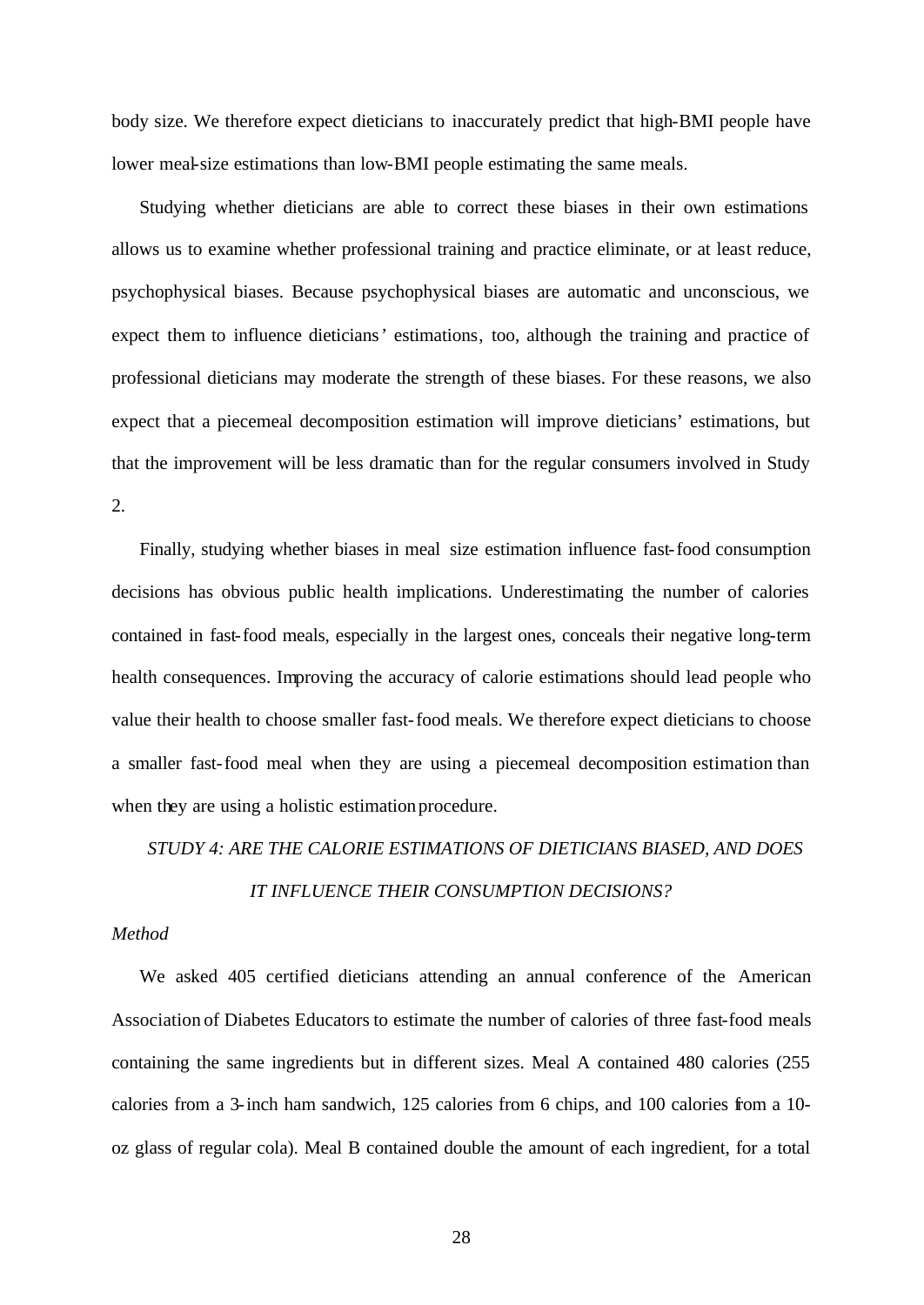of 960 calories. Meal C contained four times the amount of each ingredient, for a total of 1,920 calories. These meals were described as consisting of "a ham, Genoa salami, and pepperoni sandwich, regular chips, and Classic Coke" and participants saw pictures of the three meals, side by side, on the same page.

The dieticians were randomly assigned to three conditions. In the self-estimation condition, they were asked to provide their own estimations of the number of calories of three meals. In the forecast/low-BMI condition, they were asked to forecast the calorie estimations of a low-BMI person. To help them do that, we gave them a picture of a thin-looking person with this legend: "Bethany is a 25-year old, 5'7", and 150 lbs research assistant". In the forecast/high-BMI condition, they were asked to forecast the calorie estimations of a high-BMI person. To help them do that, we gave them a picture of an overweight-looking person with this legend: "Sarah Jo is a 25-year old, 5'7", and 200 lbs research assistant". In addition, half the dieticians in the self-estimation condition were asked to use a piecemeal decomposition estimation, while the other half were asked to use a holistic estimation procedure similar to the one used by dieticians in the two forecast conditions. As in Study 2, the dieticians in the self-piecemeal condition were asked to separately estimate the number of calories of the sandwich, of the chips, and of the beverage, and then add up these three numbers for each of the three meals. Finally, the respondents in the self-estimation condition indicated which of the three meals they would order for themselves and how satiated they expected to be after eating such a meal.

## *Results*

*Comparing dieticians' self-estimations with their forecasts of the estimations of high and low-BMI people.* The first two questions motivating this study were: (1) "Are dieticians knowledgeable about people's estimation biases?" and (2) "Are dieticians able to correct these biases in their own estimations?". To answer these two questions, we first examined the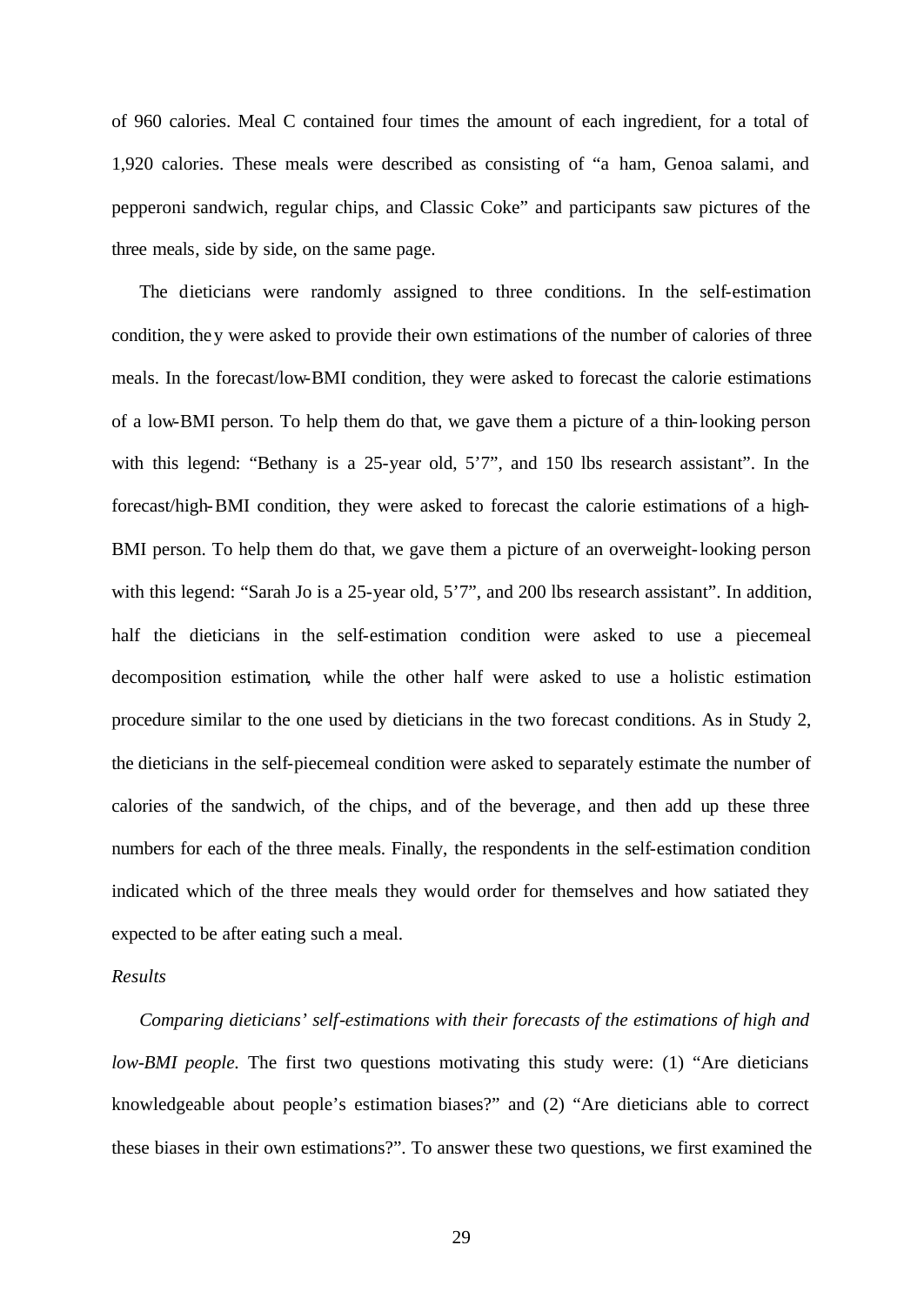calorie estimations of dieticians in the self-holistic condition and then compared them with those of dieticians in forecast/low-BMI condition and in the forecast/high-BMI condition. On average, the estimations of dieticians in the self-holistic condition were below the actual number of calories (PDEV =  $-8.5\%$ , t =  $-4.2$ ,  $p < .01$ ). As shown in Figure 4, however, this hides important differences across meal sizes. Dieticians' estimations were not statistically different from reality for the smaller meal (PDEV =  $3.7\%$ , t = 1.0, p = .33); they were well below reality for the medium meal (PDEV =  $-7.5\%$ , t =  $-2.3$ ,  $p < .05$ ); and for the large meal (PDEV =  $-21.4\%$ , t =  $-7.5$ , p <.01).

To formally test whether psychophysical biases affect dieticians' own estimations and to compare dieticians' self-estimations with their forecasts, we estimated the following model: (5)  $ln(S) = a + \beta * ln(I) + ?*F-LBMI + d*F-HBMI + ?*ln(I)*F-LBMI **F-HBMI + e,$ where S is estimated calories, I is geometric mean-centered observed calories, F-LBMI and F-HBMI are two binary variables capturing the three conditions (F-LBMI = .33 for dieticians in the forecast/low-BMI condition and  $-.67$  otherwise; F-HBMI = .33 for dieticians in the forecast/high-BMI condition and –.67 otherwise), e is the error term, and a, ß, ?, d, ?, and ? are parameters estimated via OLS.

#### --- Insert Figure 4 here ---

As expected, the coefficient for meal size was statistically lower than 1 ( $\beta$  = .77, t-test of difference from  $1 = -10.3$ ,  $p < .001$ ), showing that, across the three conditions, dieticians' calorie estimations are compressive. The main effect of F-LBMI was not statistically significant (? = -.02, t = -.6,  $p = .56$ ), which shows that dieticians think that the estimations of a low-BMI person are similar to their own estimations. In contrast, the main effect of F-HBMI was negative and statistically significant ( $d = -.11$ ,  $t = -3.6$ ,  $p < .01$ ), showing that dieticians erroneously think that the estimations of a high-BMI person are systematically lower than their own estimations. Further contrast tests revealed that they also think that the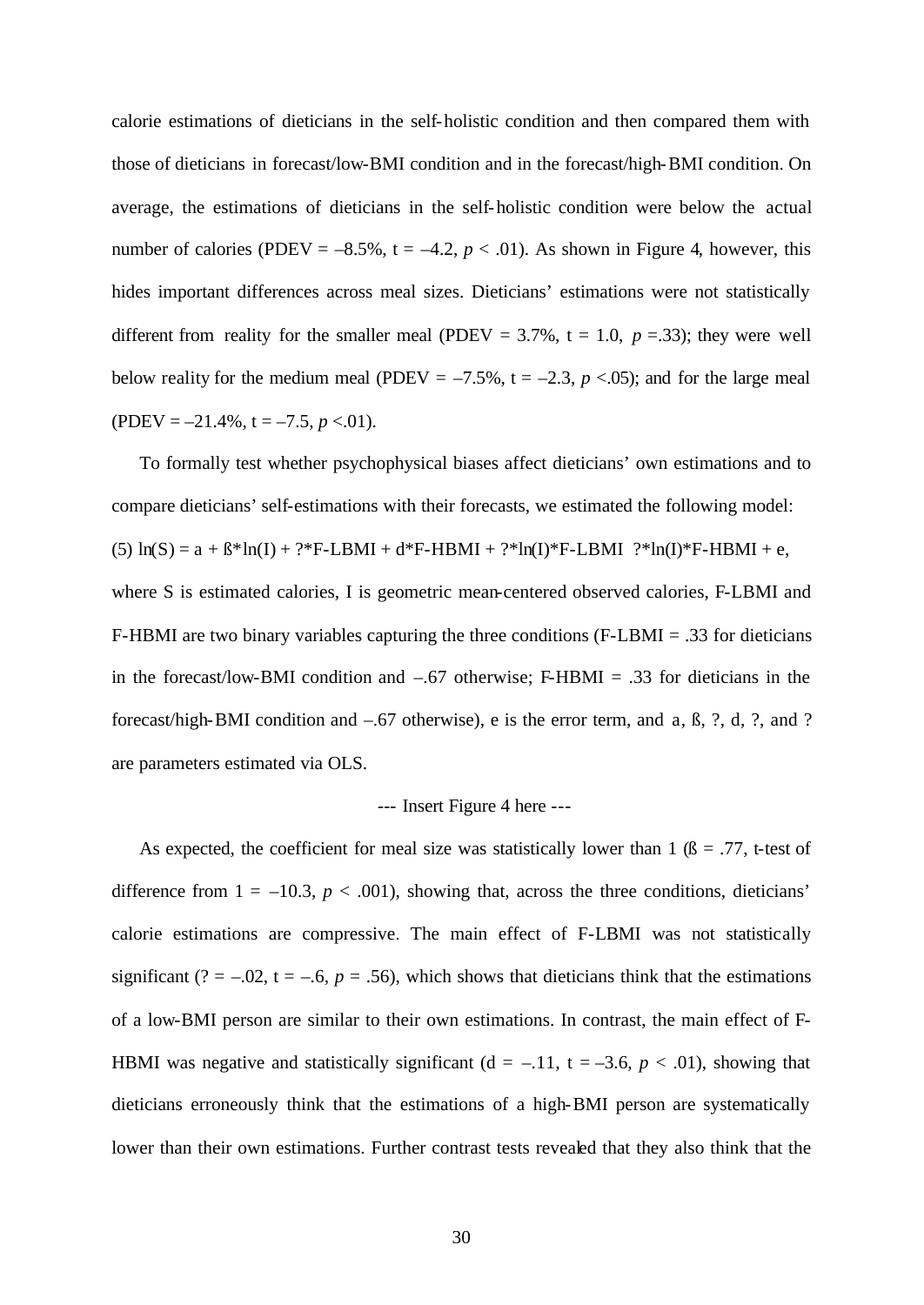estimations of a high-BMI person are also lower than the estimations of a low-BMI person (t  $= -3.6, p < .01$ ). None of the interaction terms were significant (? = -.02, t = -.4, p = .69 and ?  $=$  -.05, t = -.9,  $p = .33$ ). This shows that the magnitude of the psychophysical bias is the same in the three conditions. This provides further support that the tendency to underestimate meal size changes, and hence to more strongly underestimate large meals than small meals, is robust because in the tests it also influenced professional dieticians. It also shows that estimation biases are not driven by self-presentation motivation, since they also occur when forecasting other people's estimations.

*Effects of piecemeal decomposition on dieticians' estimations and consumption decisions.* We compared the estimations of dieticians in the self-estimation/holistic condition with those of dieticians in the self-estimation/piecemeal condition. Recall that, on average, dieticians in the self-whole meal condition underestimated the number of calories of the three meals (PDEV =  $-8.5\%$ ). In comparison, dieticians in the self-piecemeal condition were very accurate (PDEV = .0%),  $F(1, 551) = 11.7$ ,  $p < .001$ . As Figure 4 shows, the effects of the piecemeal estimation were stronger on large meals than on small meals. In fact, the estimations of small meals were similar in the holistic and piecemeal conditions  $(F(1, 182)) =$ 1.6,  $p = .21$ ), but the estimations of medium and large meals were more accurate in the piecemeal condition (respectively, F(1, 182) = 6.3,  $p < .05$  and F(1, 182) = 5.7,  $p < .05$ ). Overall, Study 4 provides further evidence that piecemeal estimation reduces the calorie underestimation bias even for dieticians and is particularly effective for large meals.<sup>4</sup>

l

<sup>&</sup>lt;sup>4</sup> In an additional analysis, we estimated the following power model:  $ln(S) = a + B^*ln(I) + ?^*PCM +$  $d*ln(I)*PCM + e$ , where S is the estimated number of calories, I is the mean-centered actual number of calories, and PCM measures whether dieticians were in the self-piecemeal (PCM = .5) or self-holistic (PCM =  $-.5$ ) conditions. As expected, the main effect of PCM was positive and statistically significant (? = .11,  $t = 4.3$ ,  $p <$ .01). The interaction effect was in the expected direction but, unlike in Study 2, was not statistically significant  $(d = .05, t = 1.3, p = .2)$ . This may be because the holistic estimations of dieticians were a lot less compressive ( $\beta$ )  $=$  .79) than the holistic estimations of the regular consumers participating in Study 2 ( $\beta =$  .35). There is simply less room for improvement for vigilant dieticians. Still, the ANOVA results show that the improvements brought about by using a piecemeal estimation are statistically significant when looking at medium and large meals independently.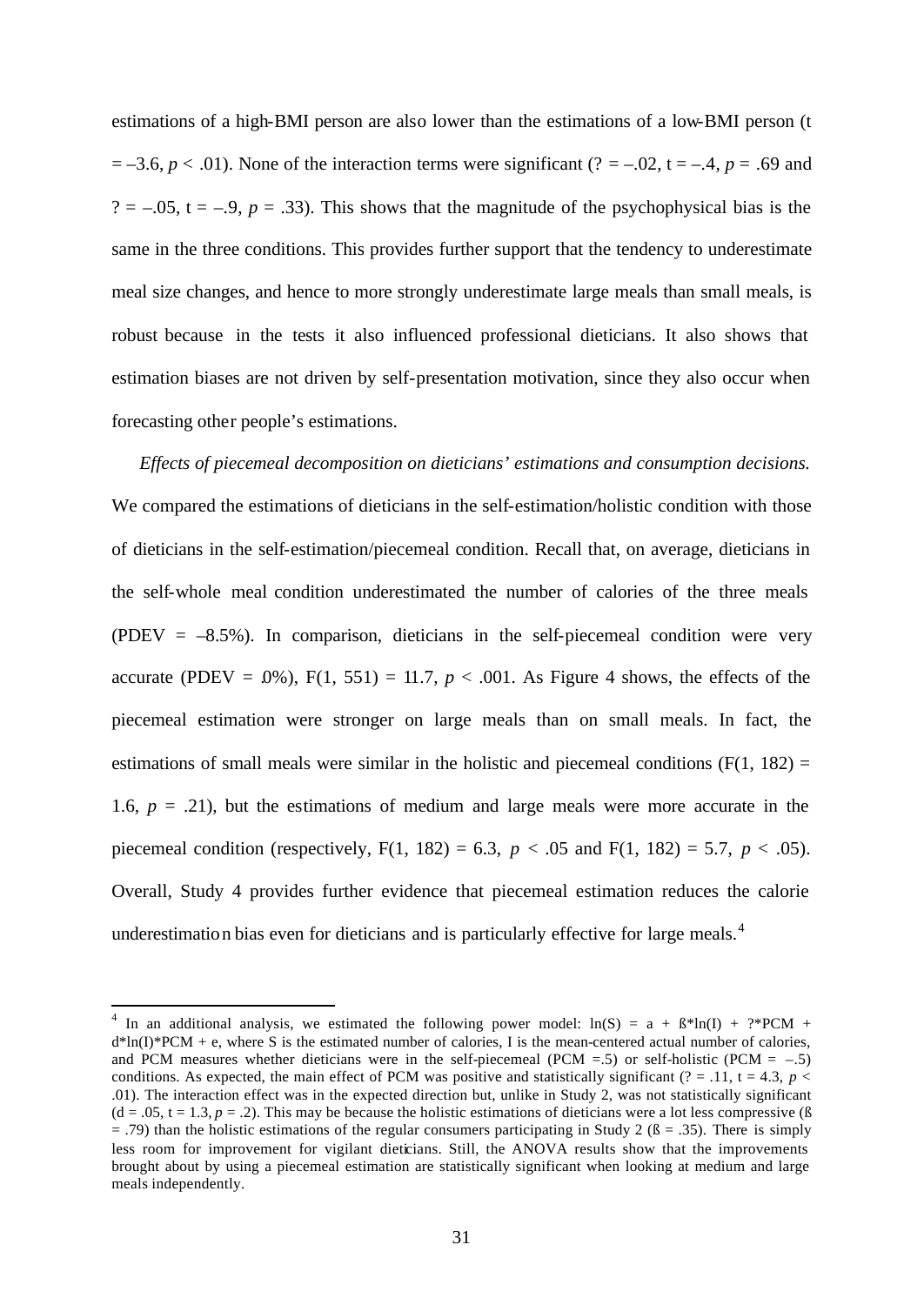These results lead us to the third and final question: Do biases in meal size estimation influence fast-food consumption decisions? To examine this, we asked dieticians in the selfholistic and self-piecemeal conditions to indicate which of the three meals sizes they would order for lunch. As expected, the proportion of dieticians choosing a medium or a large meal size was higher in the holistic condition ( $M = 58.2\%$ ), when they tended to underestimate meal sizes, than in the piecemeal condition  $(M = 43.8\%)$ ,  $\mathcal{P} = 4.1$ ,  $p < .05$ , when their estimations were more accurate. As a result, the meals chosen by dieticians in the holistic condition contained more calories ( $M = 781$  cal) than the meals chosen by dieticians in the piecemeal condition (M = 690 cal),  $F(1, 182) = 5.7$ ,  $p < .01$ . The correlation between each dietician's average calorie estimation and his or her meal size choice was negative and statistically significant ( $r = -.26$ ,  $p < .01$ ), further indicating that meal size estimations drove meal size choices. Finally, we measured dieticians' expectations of their level of satiation with their chosen meal using a 9-point scale where  $1 =$  "Very hungry" and  $7 =$  "Very Full". Dieticians in the holistic condition expected to be as full with their meal ( $M = 7.5$ ) as dieticians in the piecemeal condition  $(M = 7.3)$ ,  $F(1, 182) = .5$ ,  $p = .50$ . This shows that improving calorie estimations did not make dieticians more willing to restrain their consumption and choose meals too small to satisfy their hunger. Rather, the piecemeal estimation made dieticians more aware of the true number of calories of the meals, so that they avoided choosing meals that were unnecessarily large.

#### *Discussion*

Study 4 shows that psychophysical biases also apply to professional dieticians, although they are less pronounced than for the regular consumers participating in Studies 1, 2, and 3. In comparing the predictions made by the best-fitting psychophysical models of calorie estimations in Studies 1 and 4 (the two studies providing multiple estimations per respondent), these models predict that for a fast-food meal containing 1,000 calories,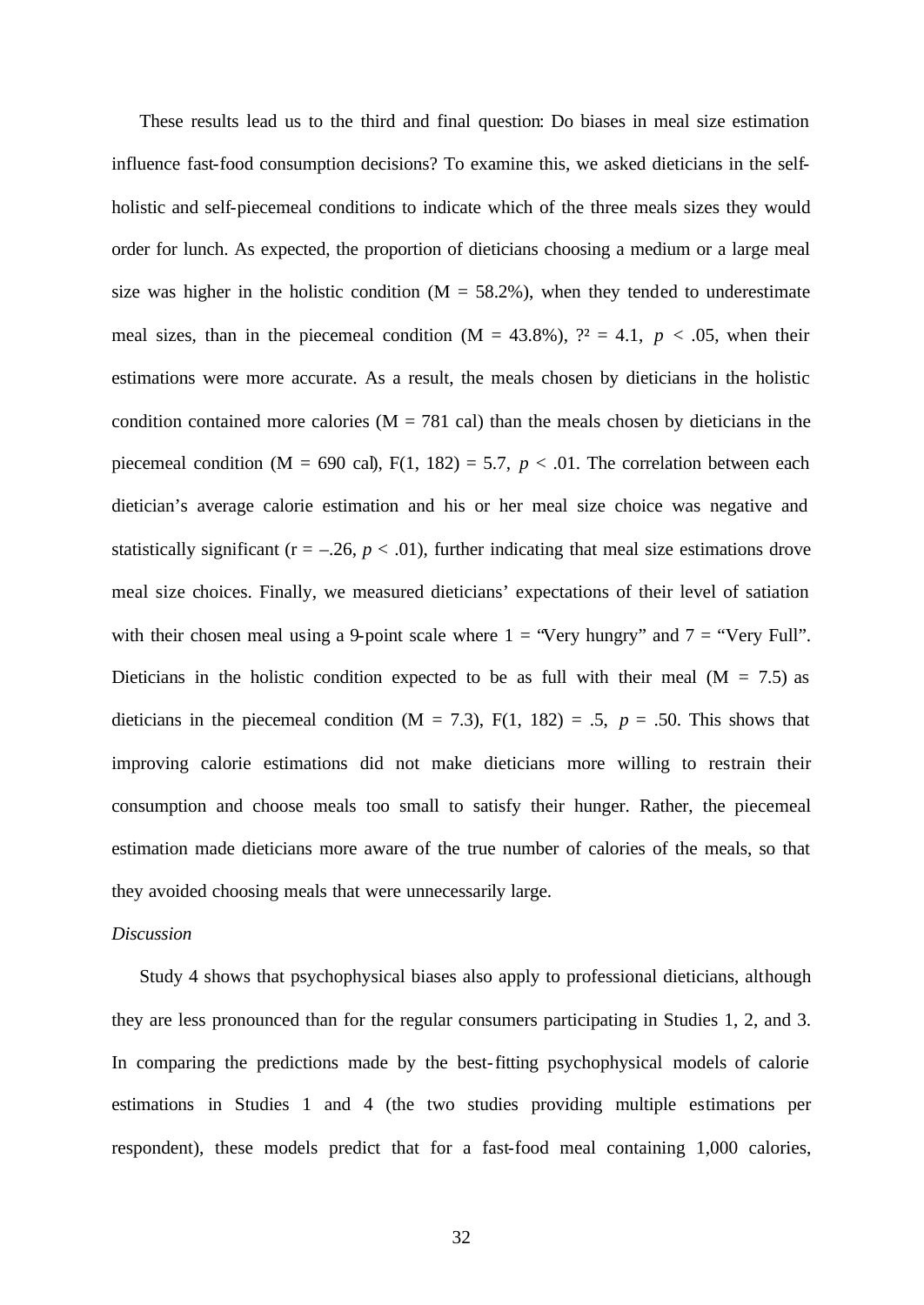dieticians' mean estimation will be 857 calories, whereas regular consumers' mean estimation will only be 664 calories. One the one hand, these results show that professional education and consistent practice improve calorie estimations. On the other hand, they show that psychophysical biases are hard to eliminate, even when accompanied by such diligence.

Study 4 also shows that dieticians wrongly predict that people with a high-BMI will have systematically lower meal size estimations than people with a low-BMI, or than themselves. We do not know whether this occurs because dieticians believe that high-BMI people underestimate calories for self-presentation purposes or because they believe that calorie underestimation explains why they have a high BMI to begin with. However, since both theories are wrong, this finding has important implications for the clinical treatment of obesity. These results also rule out that biases in meal size estimation may be motivated by self-presentation, since they also occur when people are forecasting the estimations of other people, and not just when they are providing their own estimations.

Study 4 also shows that using a piecemeal decomposition improved the calorie estimations of dieticians, although the effect is less pronounced than for regular consumers whose holistic estimations tend to be more strongly compressive. Our model predicts that the mean estimation of a 1,000-calorie meal by dieticians using a piecemeal decomposition estimation is an impressively accurate 957 calories. Finally, Study 4 shows that improving meal size estimations has direct consequences on consumption decisions because it can influence even professional dieticians to scale back to smaller, yet equally satisfying, meals. That piecemeal estimation can influence the consumption decisions of professional dieticians suggests that its effects would be even greater among average consumers, whose estimations benefit even more from using a piecemeal decomposition. This has important clinical implications because dieticians often make recommendations about appropriate meal sizes to their patients.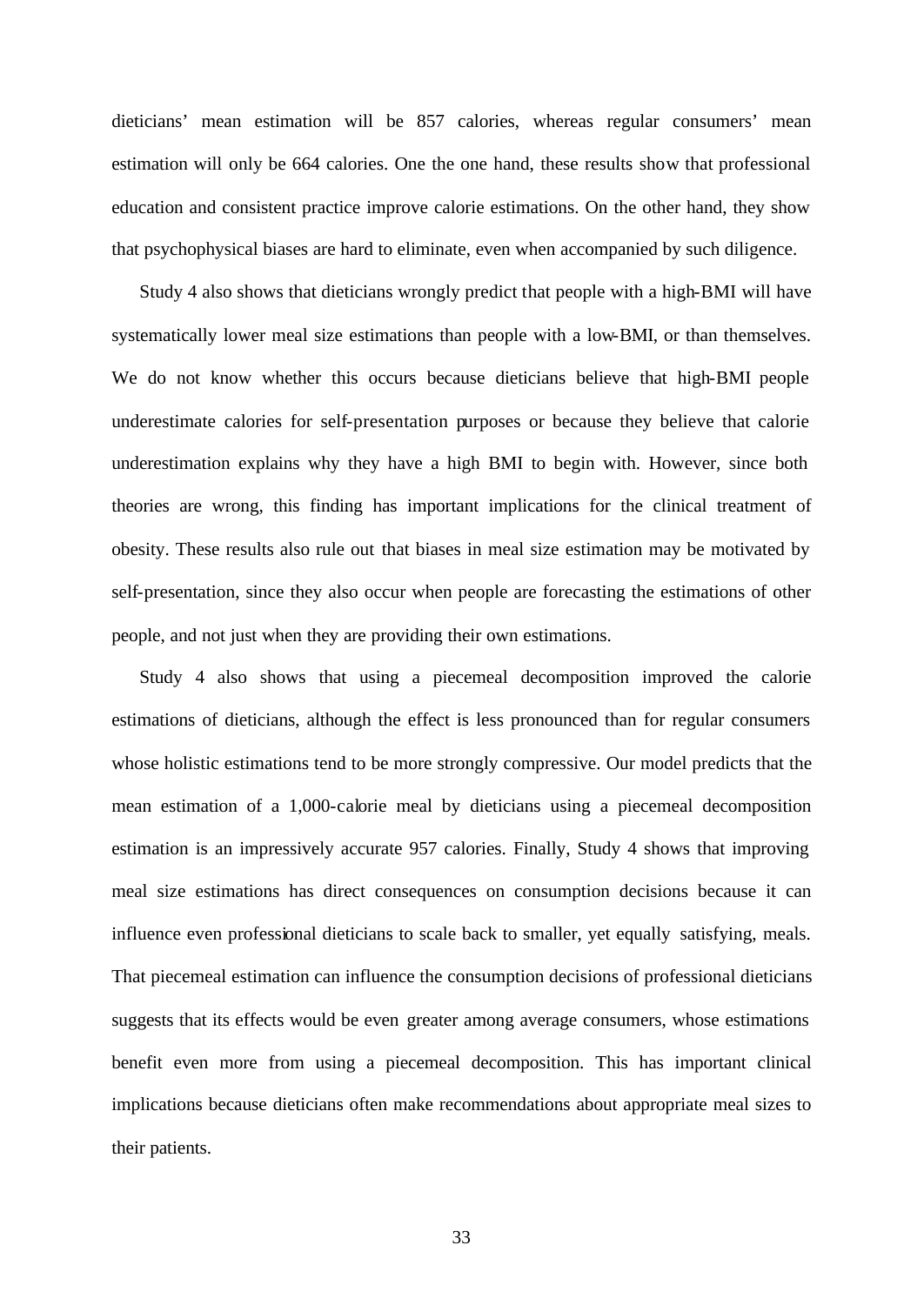#### *GENERAL DISCUSSION*

This research is motivated by the often-cited allegation that calorie underestimation, coupled with the increase in restaurants' meal sizes, is an important driver of obesity (e.g., Nestle 2002). This argument is supported by considerable evidence showing that individuals with a higher body mass are more likely to underestimate their food intake than people with a lower body mass (Livingstone and Black 2003). In this research, we develop and test a psychophysical model of meal size estimation and use it to show that the association between body mass and biases in calorie estimations is a spurious consequence of the tendency of overweight people to consume larger meals.

### --- Insert Table 1 here ---

The key results of the three laboratory studies and of the field study are shown in Table 1. In all these studies, we find that meal size estimations follow a compressive power function of actual meal size. In other words, these estimations exhibit diminishing sensitivity to meal size changes as the size of the meal increases. We further show that the estimations of lowand high-BMI individuals follow the exact same psychophysical function, whether they are made before or after intake, for self-selected or randomly-selected meals. As a result, the estimations of low- and high-BMI individuals are identical, once the size of the meal is controlled for or once the natural association between meal size and body mass is eliminated. Calorie underestimation is caused by meal size, not body size.

We also test two other predictions derived from the psychophysical model. The first is that a piecemeal decomposition estimation procedure should reduce psychophysical biases because it replaces the estimation of a whole meal (a large quantity, which is likely to be underestimated) with multiple estimations of the size of each component of the meal (smaller quantities, which are likely to be more accurately estimated). As predicted, we found that the piecemeal decomposition estimation reduces psychophysical biases not only among regular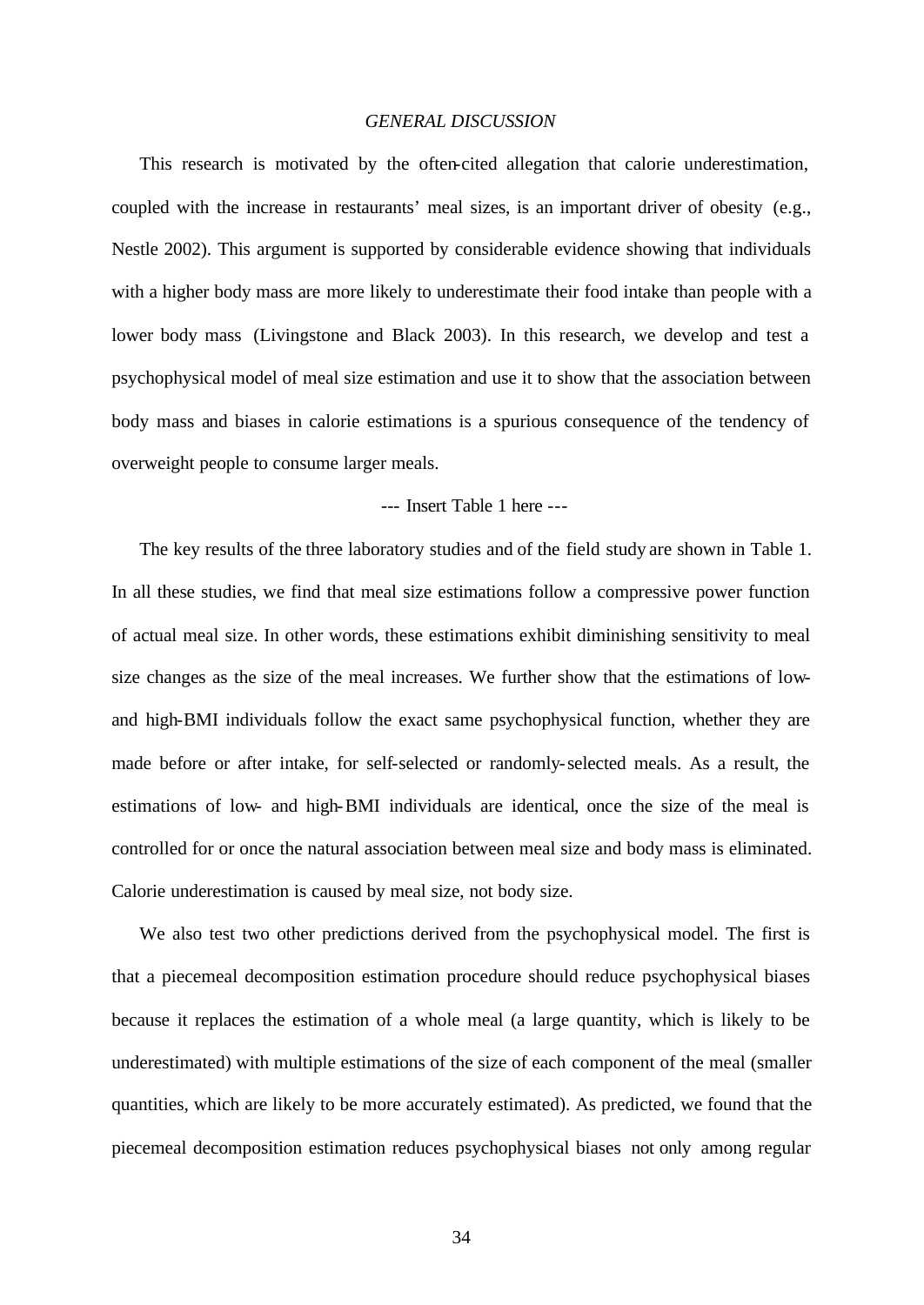consumers, but also among certified dieticians. In comparison, a common debiasing manipulation—informing consumers about the bias, and motivating them to be accurate does not improve people's sensitivity to meal size changes (although it does lead to a general increase in calorie estimations). The second prediction is that, when a representative sample of consumers and consumption occasions is surveyed, the mean estimated consumption is lower than the mean observed consumption. This prediction is derived from the nonlinear shape of the psychophysical function, which leads to stronger underestimations of large quantities than overestimations of small quantities. This prediction explains why most studies, which use a representative sample, find an average underestimation bias, whereas the few studies focusing on small consumption magnitudes (e.g., studying children or low-BMI individuals) find an average overestimation bias.

Our final analyses address the public health implications of psychophysical biases in meal size estimations by studying the estimations, forecasts, and consumption decisions of professional dieticians. We find evidence that psychophysical biases affect even highlyeducated expert dieticians, although to a lesser extent than regular consumers. More worryingly, we find that dieticians inaccurately expect that high-BMI people underestimate meal size compared to low-BMI people. Finally, we find that a piecemeal decomposition also improves dieticians' own calorie estimations, which leads them to select smaller fast-food meals.

#### *Public Policy and Health Practitioner Implications*

As the availability and marketing of larger portion sizes have increased, the calorie underestimation bias can explain why average obesity rates are increasing over time. Our findings, therefore, do not exonerate the food industry's role in contributing to obesity. Still, they show that this role is less than what has been suggested in the public health literature and in the popular press (Wansink and Huckabee 2005). The tendency for high-BMI individuals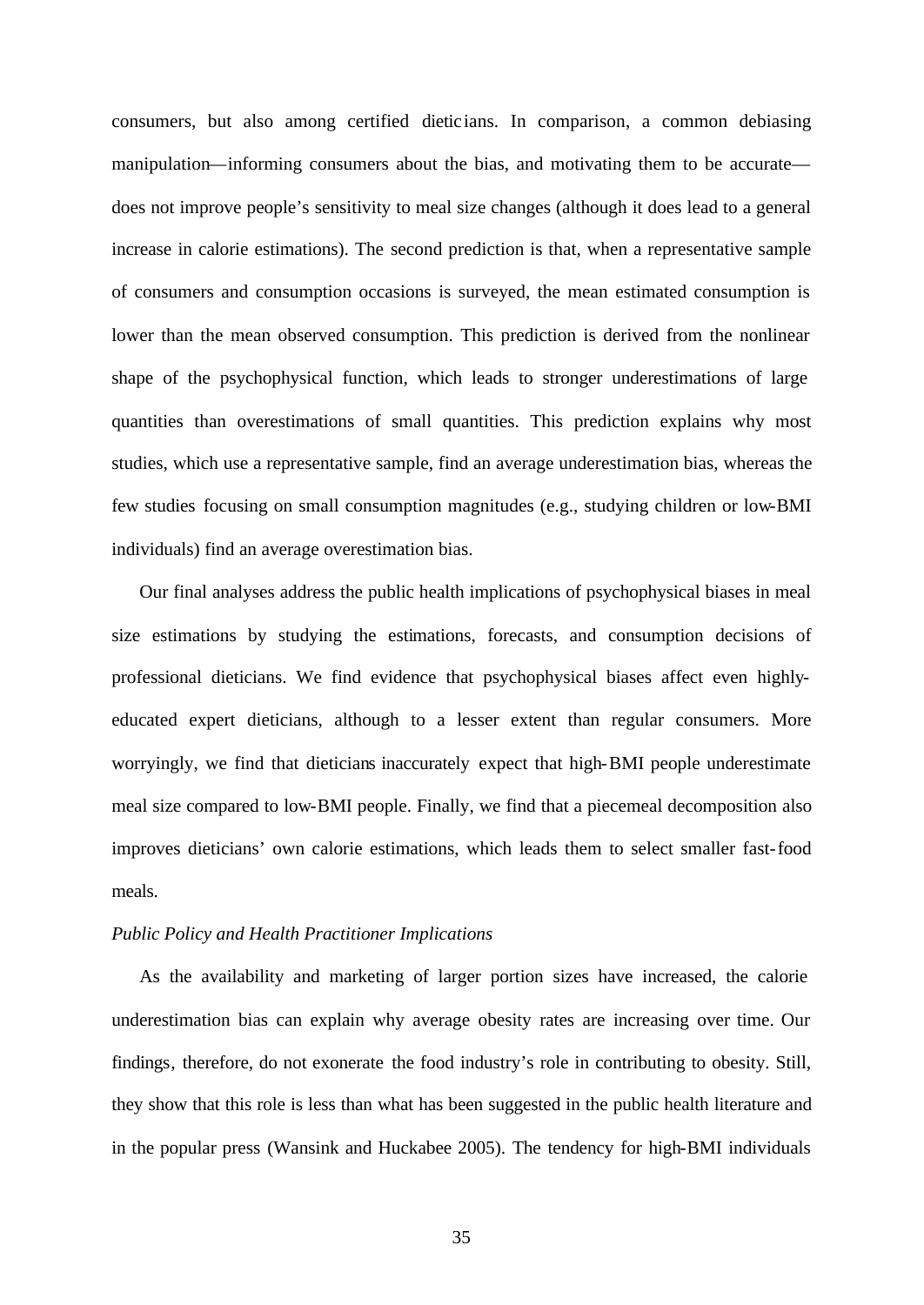to underestimate the amount of food they have consumed is not caused by an inappropriate disclosure of nutritional information, but is a function of eating large meals. The reason some individuals have a higher body mass than others cannot be linked to their inability to estimate meal sizes. This suggests that the FDA-endorsed dieting practice of counting calories (Food and Drug Administration 2004) may be less effective in fighting obesity than expected because high-BMI individuals are not intrinsically worse calorie estimators than low-BMI individuals. In addition, counting the calories of whole meals is likely to lead to severe underestimation biases. This strategy may even backfire because the underestimation could suggest that people can safely indulge in additional consumption (Chandon and Wansink 2005; Wansink and Chandon in press).

Second, our results provide strong evidence that consumption estimation biases have a perceptual origin and are not motivational or personality-based. Attributing biased calorie estimations to denial or self-presentation motivations may be unfair and ultimately counterproductive if people cope with these accusations by avoiding treatment. While the focus is often on calorie underestimation by overweight people, this also applies to calorie overestimations by individuals with anorexia, which has often been attributed to an "excessive concern with eating and dieting" (Williamson et al. 1991). Our results suggest that an important component of this overestimation bias may have something to do with the small amounts of food anorexics eat.

Our results also raise the question of what medical practitioners, clinicians, and health policy professionals can do to improve consumers' meal size estimations. Our results show the limitations of the traditional method used by the government—expensive educational efforts that involve informing people of the bias. Information and incentives can change average calorie estimations, and therefore help reduce the general calorie underestimation bias. However, they are not sufficient to change the psychophysical bias leading to the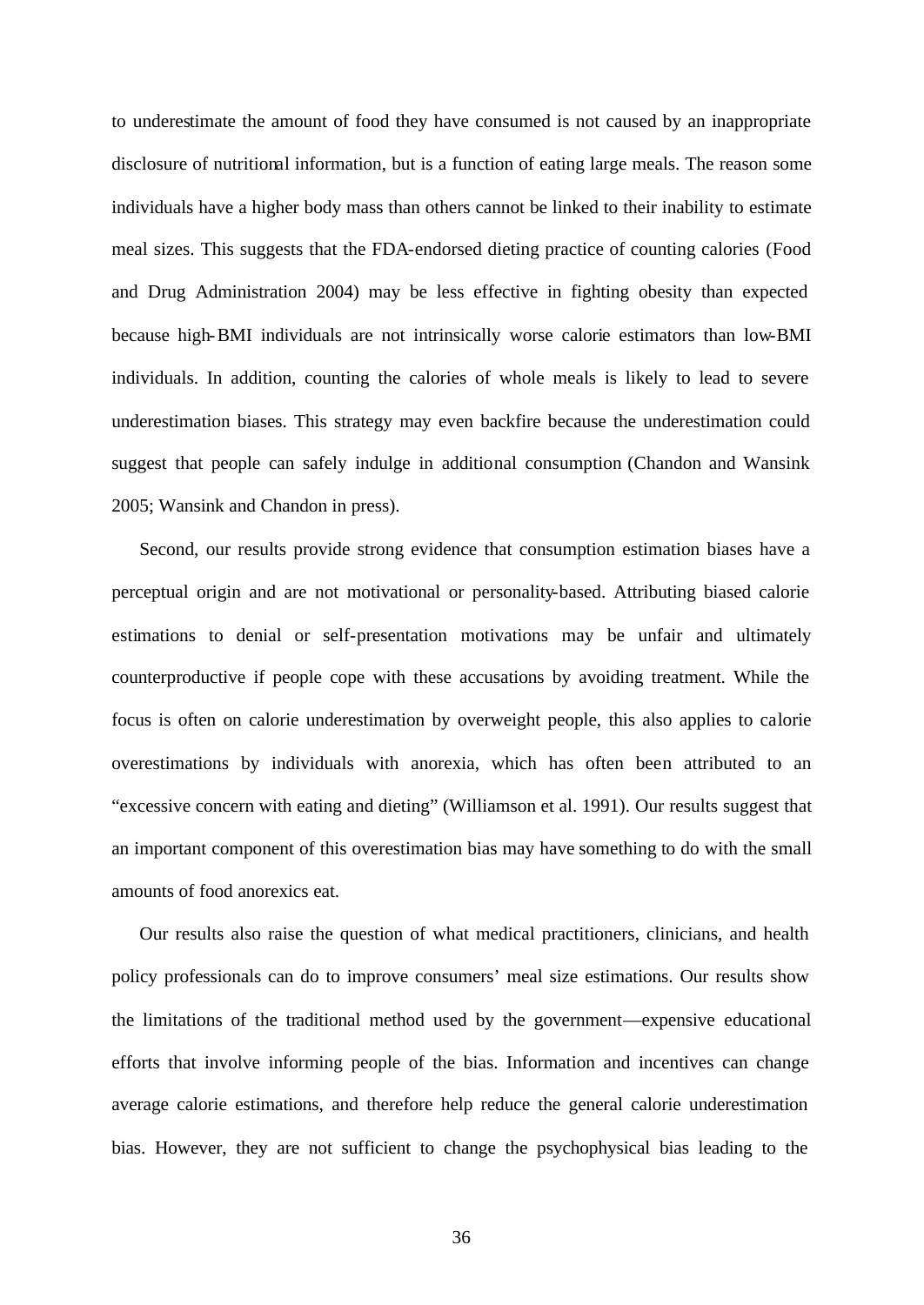underestimation of the increases in portion sizes occurring in the past twenty years (Nielsen and Popkin 2003).

One solution to raise both average calorie estimates and to improve the estimation of meal size change would be to display calorie information in restaurants (Seiders and Petty 2004). Bills requiring that the Nutritional Labeling and Education Act be extended to restaurants are examined in several US states but face strong opposition from the National Restaurant Association (Center for Science in the Public Interest 2005). A less controversial solution would be to encourage people to use a piecemeal decomposition rather than trying to estimate the number of calories consumed in a meal or in a day. Research on the effectiveness of a decomposition strategy has shown that this would be particularly effective for single estimations, when the meal components are not salient, and when people have not yet made a holistic top-down (e.g., brand-based) judgment (Bolton 2003; Menon 1997). As a caveat, however, the tendency of piecemeal decomposition to increase calorie estimations would makes it undesirable for the treatment of anorexia and bulimia, since anorexics and bulimics are already prone to overestimations.

### *Research Implications*

Biases in calorie estimations suggest that the results of studies using self-reported consumption data as an independent or dependent variable may be biased. Unfortunately, because of the prohibitive cost of the doubly-labeled-water technique, most researchers in marketing, nutrition, and epidemiology are likely to continue to rely on self-reported consumption data. How can self-reported consumption data be debiased? One technique is to eliminate data from overweight respondents because they are more likely to underestimate their own consumption, but it eliminates data from those persons who are of the greatest interest. Another technique consists of applying a correction factor to all observations or to different groups of respondents (such as high-BMI versus low-BMI people). Our study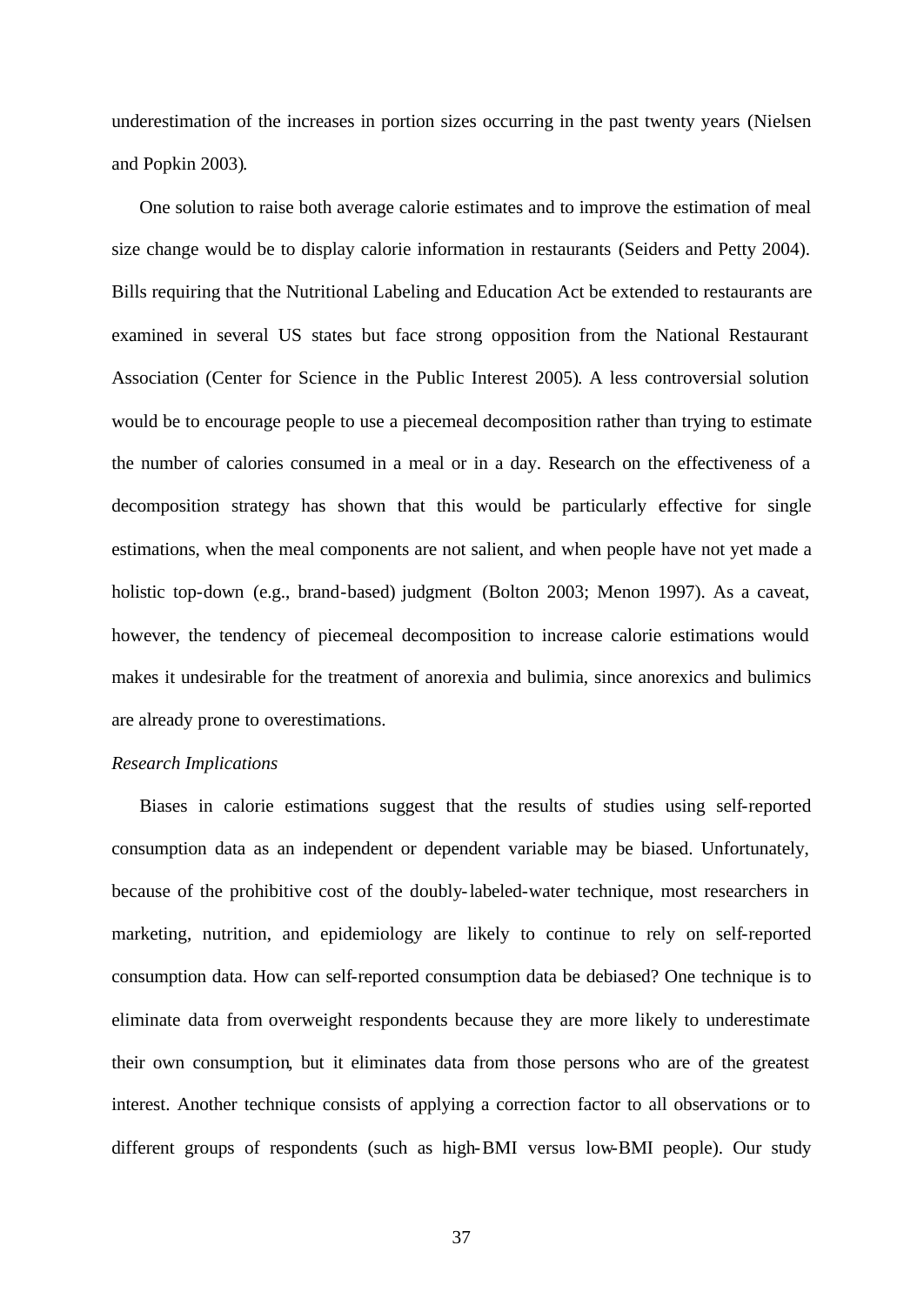suggests that better results can be achieved by applying a different correction factor for each meal size. Consider Study 3. Because consumption was underestimated by an average of 17.5%, a general correction factor would be to multiply self-reports by 1.21  $(1/(1 - .175))$ . We compared the accuracy of the calorie estimations corrected with (1) a single correction factor, (2) a different factor for low-BMI ( $\lt$  25) and high-BMI ( $\approx$  25) people, and (3) a different factor for small and large meals (dichotomized via a median split). The BMI-based correction (MAPE = .40) was not more accurate than the single-factor correction (MAPE = .38,  $t = 1.6$ ,  $p = .10$ ), and both were less accurate than the meal size based correction (MAPE).  $= .36$ ,  $t = 2.2$ ,  $p < .05$ ).

One fruitful area for additional research would be to extend our results to people with very high body mass. Because of a small number of observations for this group, we could not distinguish between obese (BMI = 30) and simply overweight ( $25 = BMI < 30$ ) people. Extending the analyses to the obese would also provide further evidence that the results of Studies 1, 2, and 3 are not caused by the restricted range of the BMI of the participants. Another area worthy of research would be to examine the effects of expectations (Chandon and Wansink 2005). Low-calorie expectations might aggravate the underestimation bias, so that consumers would be more accurate when estimating a prototypical high-calorie fast-food meal (such as a McDonald's hamburger and fries meal) than when estimating an objectively more healthful meal (such as a Subway sandwich meal).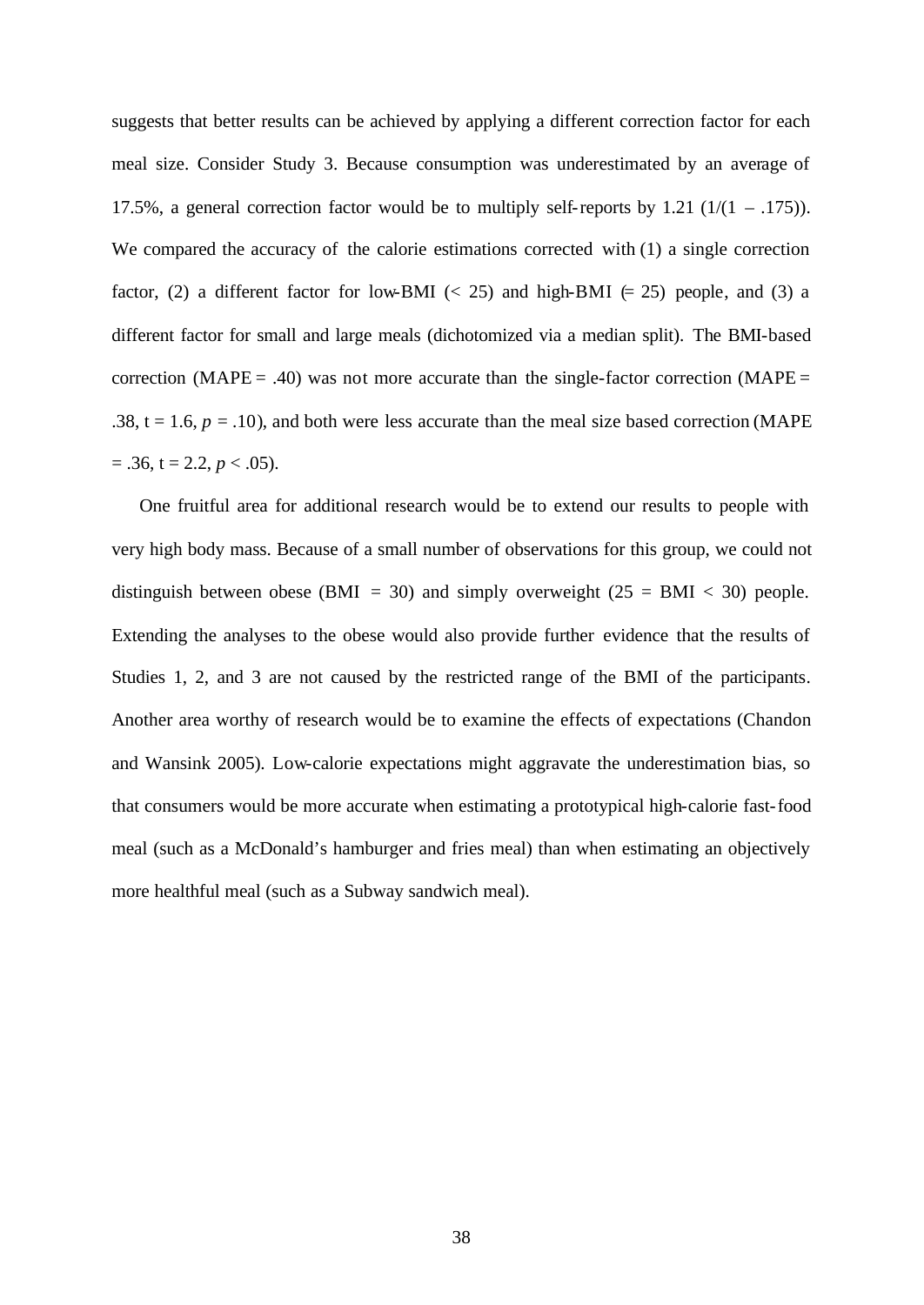|                        |                  | <b>Estimated Number</b> | <b>Actual Number</b> | <b>Mean Percent</b>   |
|------------------------|------------------|-------------------------|----------------------|-----------------------|
|                        |                  | of Calories             | of Calories          | Deviation             |
| <b>Estimation</b> type | Group ing        | (geometric mean)        | (geometric mean)     | (arithmetic mean)     |
| Whole meal             | All meals        | Study 1<br>448          | 589                  |                       |
|                        |                  |                         |                      | $-11.4\%$ †           |
|                        | Small meals      | 308                     | 351                  | 2.0%                  |
|                        | Large meals      | 654*                    | 980*                 | $-24.8\% *†$          |
|                        | BMI < 25         | 443                     | 589                  | $-11.1\%$             |
|                        | $BMI = 25$       | 461                     | 589                  | $-12.0\%$ †           |
|                        |                  | Study 2                 |                      |                       |
| Whole meal             | All meals        | 808                     | 945                  | $-7.7\%$ †            |
|                        | Small meals      | 784                     | 755                  | 9.0%                  |
|                        | Large meals      | 835                     | $1,191*$             | $-24.7\%*†$           |
|                        | BMI < 25         | 799                     | 871                  | $-2.6%$               |
|                        | $BMI = 25$       | 929                     | $1,117*$             | $-17.9%$ *†           |
| Whole meal with        | All meals        | 1,030                   | 942                  | 17.6†                 |
| bias disclosure        | Small meals      | 929                     | 755                  | $32.7*$ †             |
|                        | Large meals      | $1,175*$                | $1,251*$             | $-1.7$                |
| Piecemeal              | All meals        | 872                     | 851                  | 6.2                   |
|                        | Small meals      | 703                     | 671                  | 8.4                   |
|                        | Large meals      | $1,081*$                | 1,080*               | 3.9                   |
|                        |                  | Study 3                 |                      |                       |
| Whole meal,            | All meals        | 546                     | 744                  | $-17.5%$ †            |
| post intake            | Small meals      | 433                     | 484                  | $-.6%$                |
|                        | Large meals      | 687*                    | $1,144*$             | $-34.6\%*$ †          |
|                        | BMI < 25         | 532                     | 659                  | $-9.5\%$ <sup>a</sup> |
|                        | $BMI = 25$       | 560                     | 900*                 | $-30.4\%*†$           |
|                        | Low involvement  | 601                     | 958                  | $-31.4$ †             |
|                        | High involvement | 495*                    | 577*                 | $-2.8*$               |
|                        |                  | Study 4                 |                      |                       |
| Whole meal             | All meals        | 832                     | 960                  | $-8.5\%$ †            |
| (for self)             | Small meals      | 474                     | 480                  | 3.7%                  |
|                        | Large meals      | $1,100*$                | 1,358*               | $-14.5\%$ *†          |
| Piecemeal              | All meals        | 925                     | 960                  | 0.0%                  |
| (for self)             | Small meals      | 510                     | 480                  | 10.5% †               |
|                        | Large meals      | 1,246*                  | $1,358*$             | $-5.1\%$ *†           |
| Whole meal             | All meals        | 814                     | 960                  | $-9.6^{4}$            |
| (forecasts for         | Small meals      | 475                     | 480                  | 4.0                   |
| low-BMI patient)       | Large meals      | 1,066*                  | 1,358*               | $-16.5*$ †            |
| Whole meal             | All meals        | 744                     | 960                  | $-15.3$ †             |
| (forecasts for         | Small meals      | 439                     | 480                  | $-2.2$                |
| high-BMI               | Large meals      | 968*                    | 1.358*               | $-21.9$ *†            |

**Table 1** Summary Statistics for Studies 1—4

Note: \*: Statistically different from the other group (*p* < .05). †: Statistically different from zero (*p* < .05). Small and large meals were categorized via a median split except in Study 4 where the small meal is the 480-calorie meal and the large meals include the 960 and 1,020-calorie meals.

patient)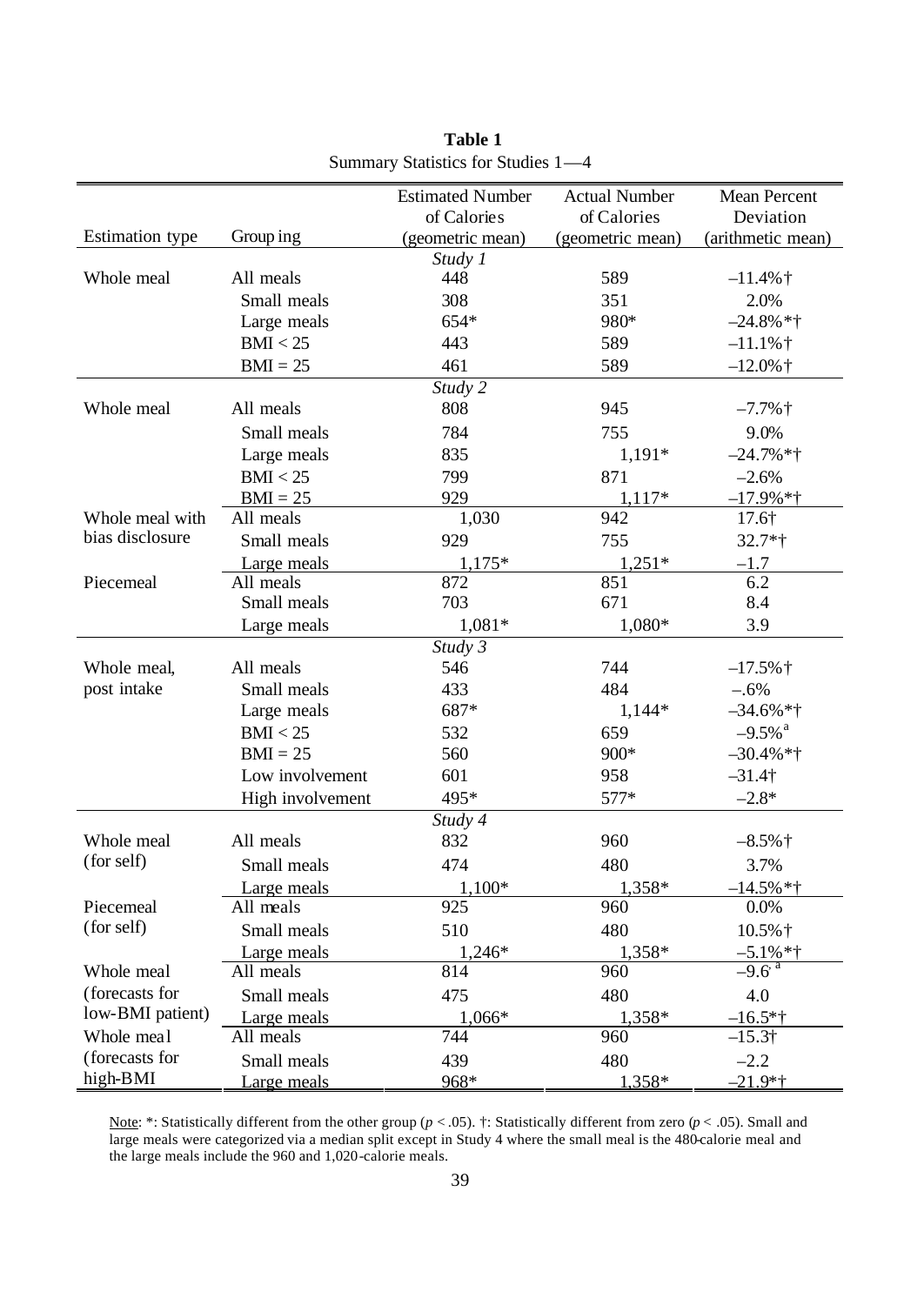

Study 1: How Meal Size and Body Mass Influence Calorie Estimations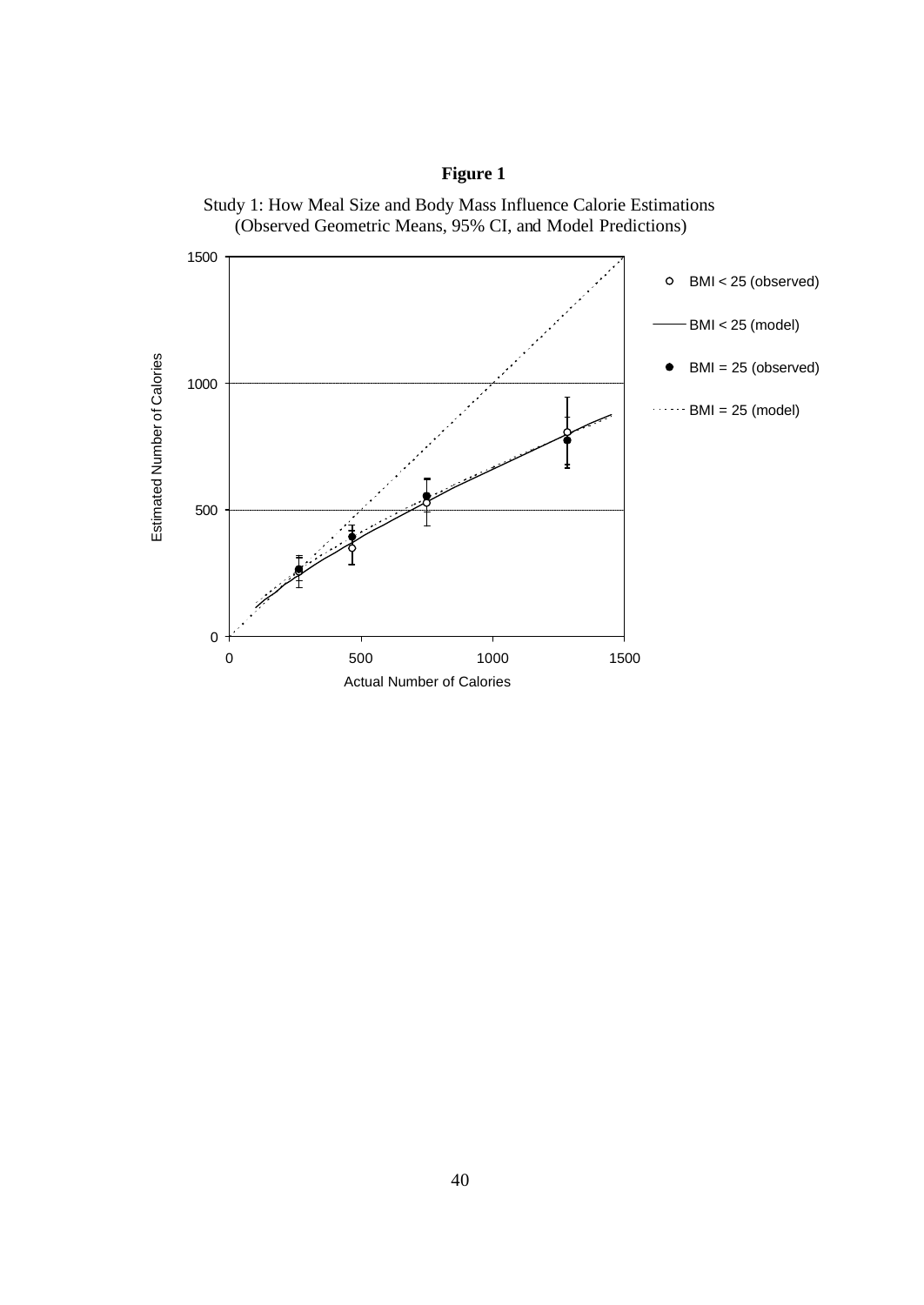

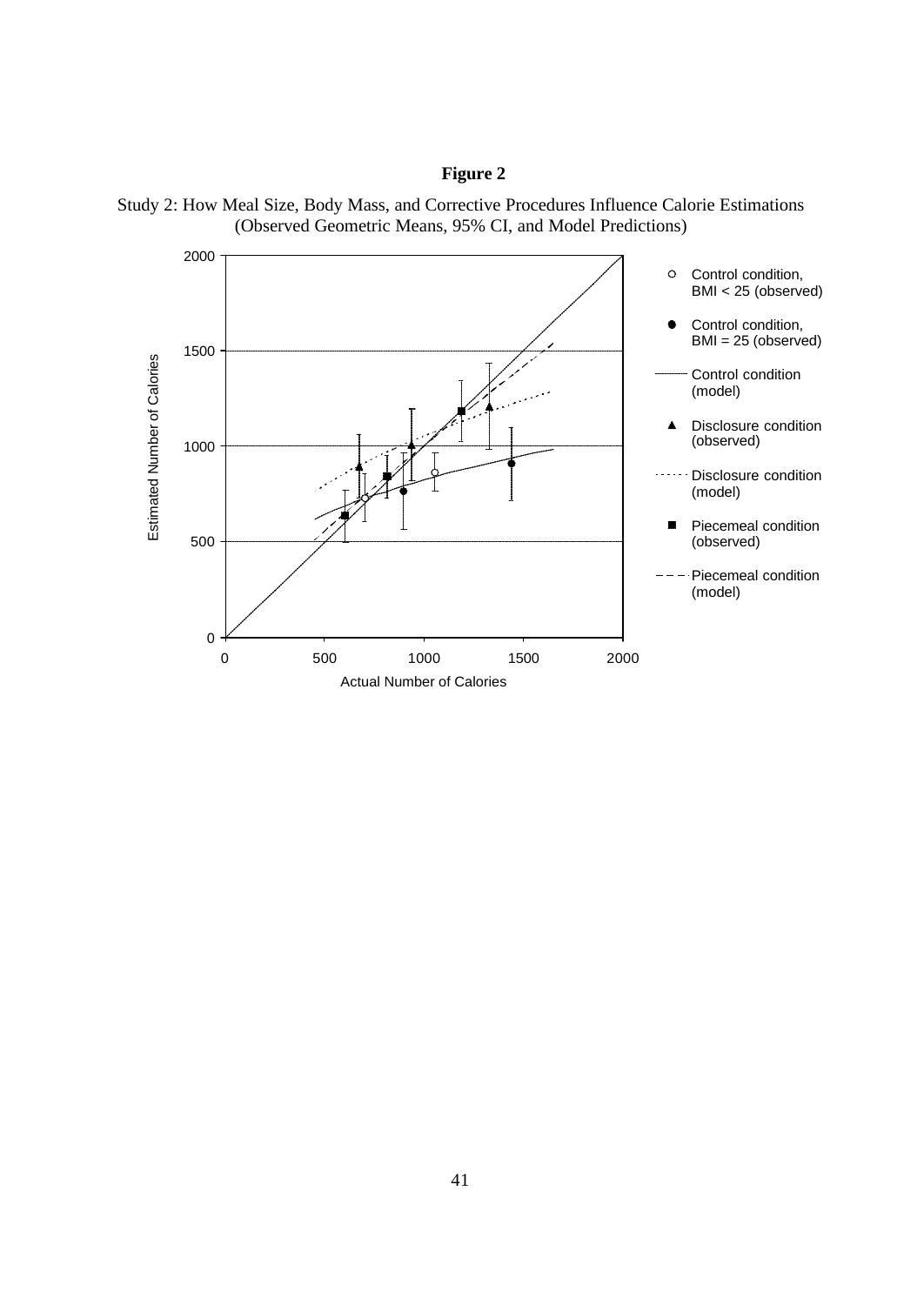

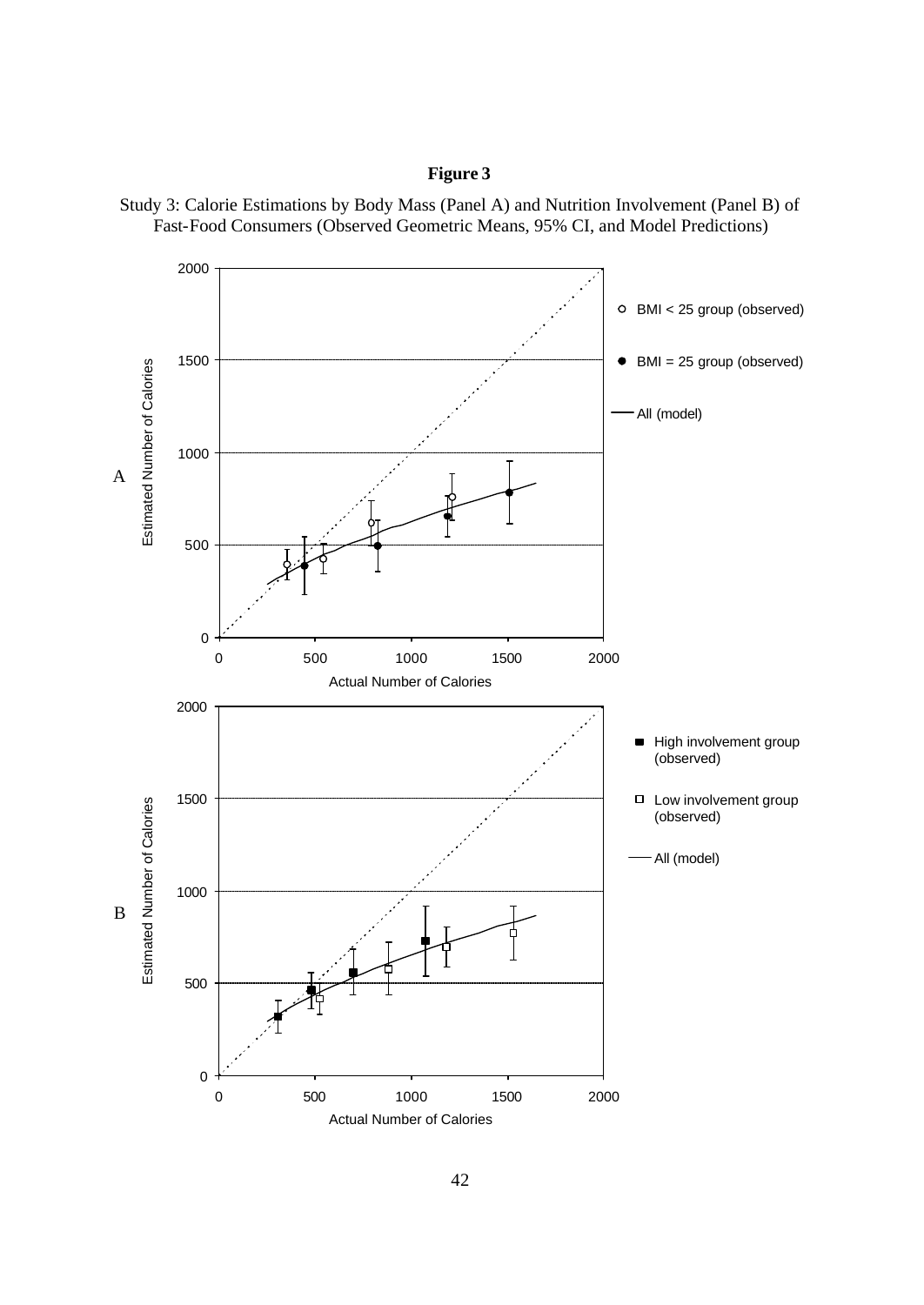

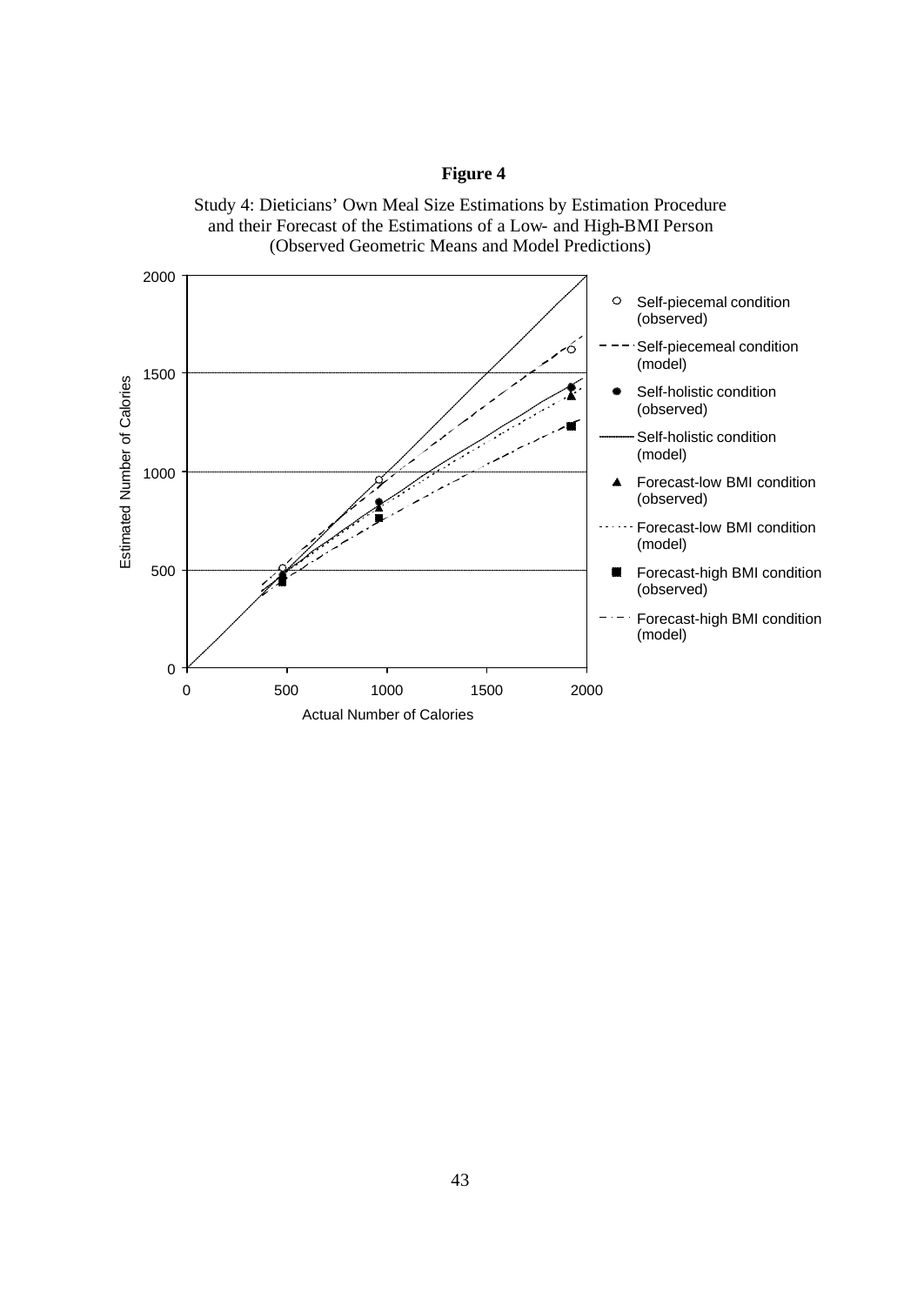#### *REFERENCES*

- Andrews, J. Craig, Richard G. Netemeyer, and Scot Burton (1998), "Consumer Generalization of Nutrient Content Claims in Advertising," *Journal of Marketing*, 62 (4), 62-75.
- Arkes, Hal R. (1991), "Costs and Benefits of Judgment Errors: Implications for Debiasing," *Psychological Bulletin*, 110 (3), 486-98.
- Balasubramanian, Siva K. and Catherine Cole (2002), "Consumers' Search and Use of Nutrition Information: The Challenge and Promise of the Nutrition Labeling and Education Act," *Journal of Marketing*, 66 (3), 112.
- Blundell, John E. (2000), "What Foods Do People Habitually Eat? A Dilemma for Nutrition, an Enigma for Psychology," *American Journal of Clinical Nutrition*, 71 (1), 3-5.
- Bolton, Lisa E. (2003), "Stickier Priors: The Effects of Nonanalytic Versus Analytic Thinking in New Product Forecasting," *Journal of Marketing Research*, 40 (1), 65.
- Brownell, Kelly D. and Katherine Battle Horgen (2003), *Food Fight: The Inside Story of the Food Industry, America's Obesity Crisis, and What We Can Do About It*. New York: McGraw-Hill.
- Center for Science in the Public Interest (2005), *Nutrition Labeling in Chain Restaurants: Pending State Bills*. Washington, DC: Center for Science in the Public Interest (http://www.cspinet.org/nutritionpolicy/pending\_statebills.pdf).
- Chandon, Pierre and Brian Wansink (2002), "When Are Stockpiled Products Consumed Faster? A Convenience-Salience Framework of Post-purchase Consumption Incidence and Quantity," *Journal of Marketing Research*, 39 (August), 321-35.
- ---- (2005), "The Low-Calorie Curse: Confirmation Bias, Calorie Estimation, and Calorie Consumption for Vice and Virtue Fast-Food Meals," INSEAD working paper 2005/59/MKT.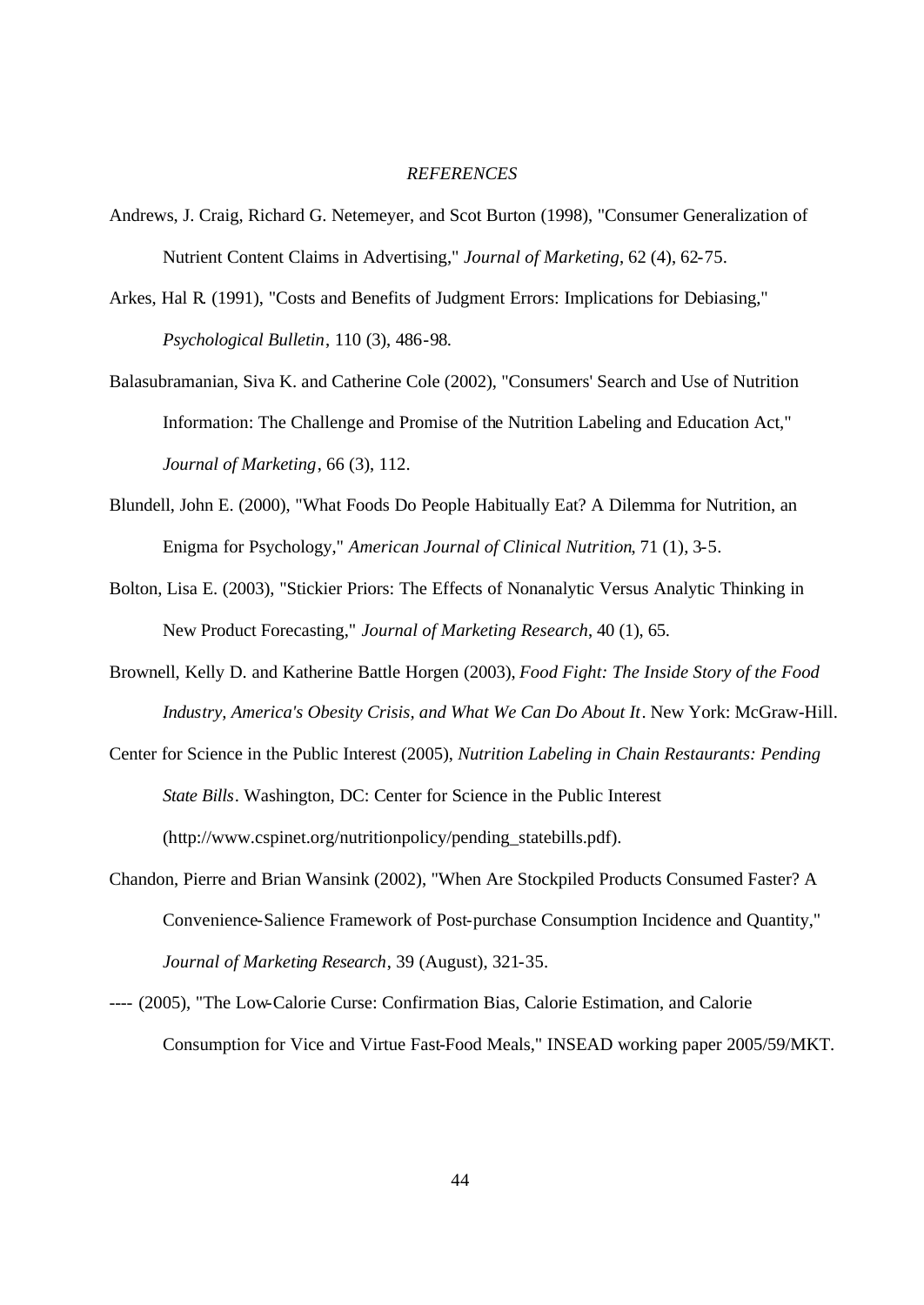- ---- (in press), "How Biased Household Inventory Estimates Distort Shopping and Storage Decisions," *Journal of Marketing*.
- Crandall, Christian S. (1994), "Prejudice Against Fat People: Ideology and Self-Interest," *Journal of Personality and Social Psychology*, 66 (5), 882-94.
- Folkes, Valerie S. and Shashi Matta (2004), "The Effect of Package Shape on Consumers' Judgments of Product Volume: Attention as a Mental Contaminant," *Journal of Consumer Research*, 31 (2), 390-91.
- Food and Drug Administration (2004), "HHS Unveils FDA Strategy to Help Reduce Obesity: New "Calories Count" Approach Builds on HHS' Education, Research Efforts," in Press Release, United States Department of Health & Human Services. March 12, 2004: http://www.fda.gov/bbs/topics/news/2004/hhs\_031204.html.
- Frayman, Bruce J. and William E. Dawson (1981), "The Effect of Object Shape and Mode of Presentation on Judgments of Apparent Volume," *Perception and Psychophysics*, 29 (1), 56- 62.
- Hedley, Allison A., Cynthia L. Ogden, Clifford L. Johnson, Margaret D. Carroll, Lester R. Curtin, and Katherine M. Flegal (2004), "Prevalence of Overweight and Obesity Among US Children, Adolescents, and Adults, 1999-2002," *The Journal of the American Medical Association*, 291 (23), 2847-50.
- Krider, Robert E., Priya Raghubir, and Aradhna Krishna (2001), "Pizzas: Pi or Square? Psychophysical Biases in Area Comparisons," *Marketing Science*, 20 (4), 405.
- Krishna, Aradhna (2005), "Spatial Perception Research: An Integrative Review of Length, Area, Volume and Number Perception." Working paper: University of Michigan Business School.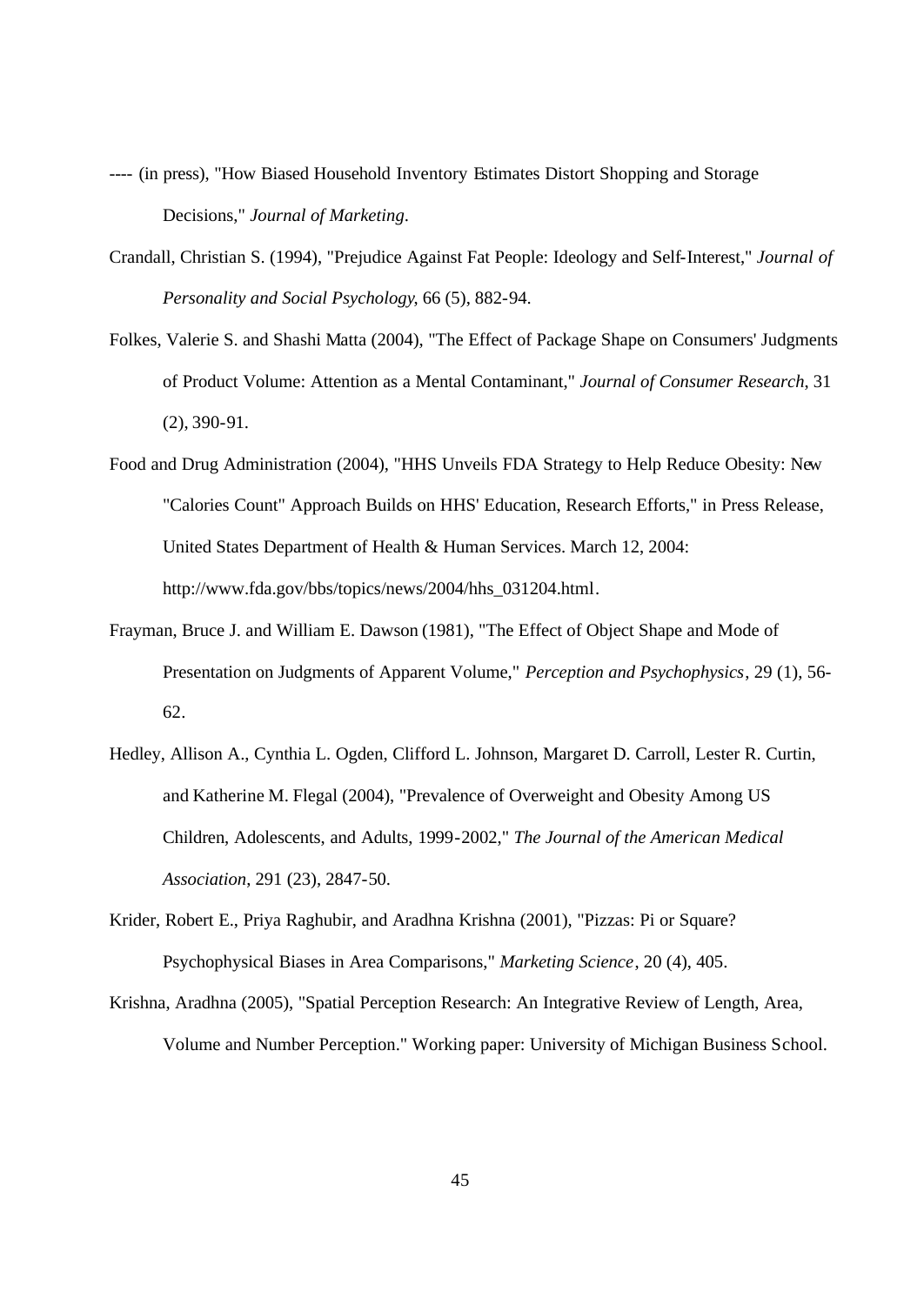- Krueger, Lester E. (1989), "Reconciling Fechner and Stevens: Toward a Unified Psychophysical Law," *Behavioral and Brain Sciences*, 12, 251-320.
- Lansky, David and Kelly D. Brownell (1982), "Estimates of Food Quantity and Calories: Errors in Self-report Among Obese Patients," *American Journal of Clinical Nutrition*, 35 (4), 727-32.
- Lichtman, S W., K Pisarska, E R. Berman, M Pestone, H Dowling, E Offenbacher, H Weisel, S Heshka, D E. Matthews, and S B. Heymsfield (1992), "Discrepancy Between Self-reported and Actual Caloric Intake and Exercise in Obese Subjects," *New England Journal of Medicine*, 327 (27), 1893-98.
- Livingstone, M. Barbara E. and Alison E. Black (2003), "Markers of the Validity of Reported Energy Intake," *Journal of Nutrition*, 133 (3), 895S-920S.
- Menon, Geeta (1997), "Are the Parts Better than the Whole? The Effects of Decompositional Questions on Judgments of Frequent Behaviors," *Journal of Marketing Research*, 34 (3), 335-46.
- Moorman, Christine, Kristin Diehl, David Brinberg, and Blair Kidwe ll (2004), "Subjective Knowledge, Search Locations, and Consumer Choice," *Journal of Consumer Research*, 31 (3), 673-80.
- Muhlheim, Lauren S., David B. Allison, Stanley Heshka, and Steven B. Heymsfield (1998), "Do Unsuccessful Dieters Intentionally Underreport Food Intake?," *International Journal of Eating Disorders*, 24 (3), 259-66.
- Nestle, Marion (2002), *Food Politics: How the Food Industry Influences Nutrition and Health*. Berkeley: University of California Press.
- ---- (2003), "Increasing Portion Sizes in American Diets: More Calories, More Obesity," *Journal of the American Dietetic Association*, 103 (1), 39-40.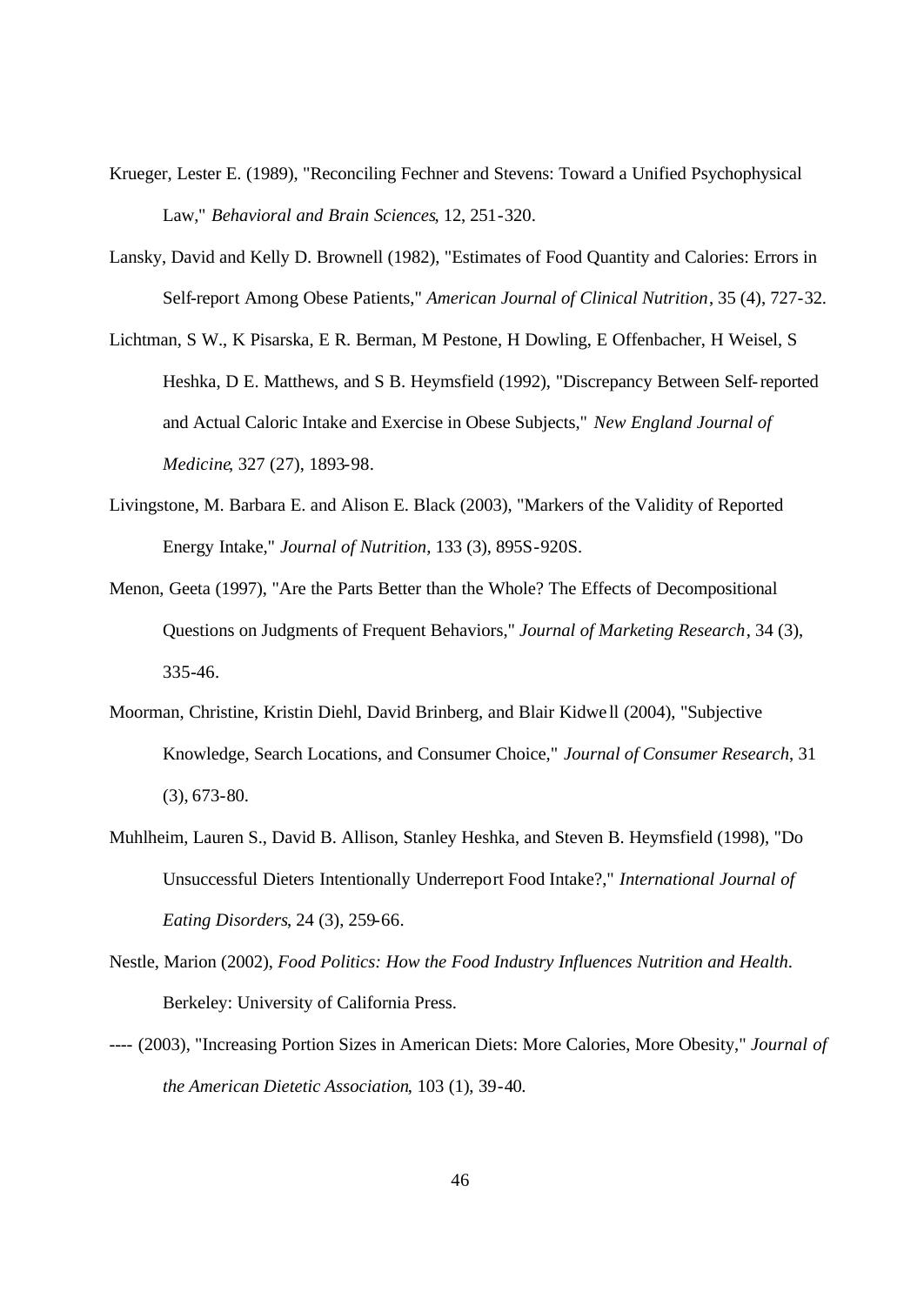- Nielsen, Samara Joy and Barry M. Popkin (2003), "Patterns and Trends in Food Portion Sizes, 1977–1998," *The Journal of the American Medical Association*, 289, 450–3.
- Paeratakul, Sahasporn, Daphne P. Ferdinand, Catherine M. Champagne, Donna H. Ryan, and George A. Bray (2003), "Fast-food consumption among US adults and children: Dietary and nutrient intake profile," *Journal of the American Dietetic Association*, 103 (10), 1332-38.
- Raghubir, Priya and Aradhna Krishna (1996), "As the Crow Flies: Bias in Consumers' Map-Based Distance Judgments," *Journal of Consumer Research*, 23 (1), 26-39.
- ---- (1999), "Vital Dimensions in Volume Perception: Can the Eye Fool the Stomach?," *Journal of Marketing Research*, 36 (3), 313-26.
- Seiders, Kathleen and Ross D. Petty (2004), "Obesity and the Role of Food Marketing: A Policy Analysis of Issues and Remedies," *Journal of Public Policy and Marketing*, 23 (2), 153.
- Srivastava, Joydeep and Priya Raghubir (2002), "Debiasing Using Decomposition: The Case of Memory-Based Credit Card Expense Estimates," *Journal of Consumer Psychology*, 12 (3), 253-64.
- Stevens, Stanley Smith (1986), *Psychophysics: Introduction to its Perceptual, Neural, and Social Prospects*. Oxford, UK: Transaction Books.
- Subar, Amy F., Victor Kipnis, Richard P. Troiano, Douglas Midthune, Dale A. Schoeller, Sheila Bingham, Carolyn O. Sharbaugh, Jillian Trabulsi, Shirley Runswick, Rachel Ballard-Barbash, Joel Sunshine, and Arthur Schatzkin (2003), "Using Intake Biomarkers to Evaluate the Extent of Dietary Misreporting in a Large Sample of Adults: The OPEN Study," *American Journal of Epidemiology*, 158 (1), 1-13.
- Teghtsoonian, Martha (1965), "The Judgment of Size," *American Journal of Psychology*, 78 (3), 392.